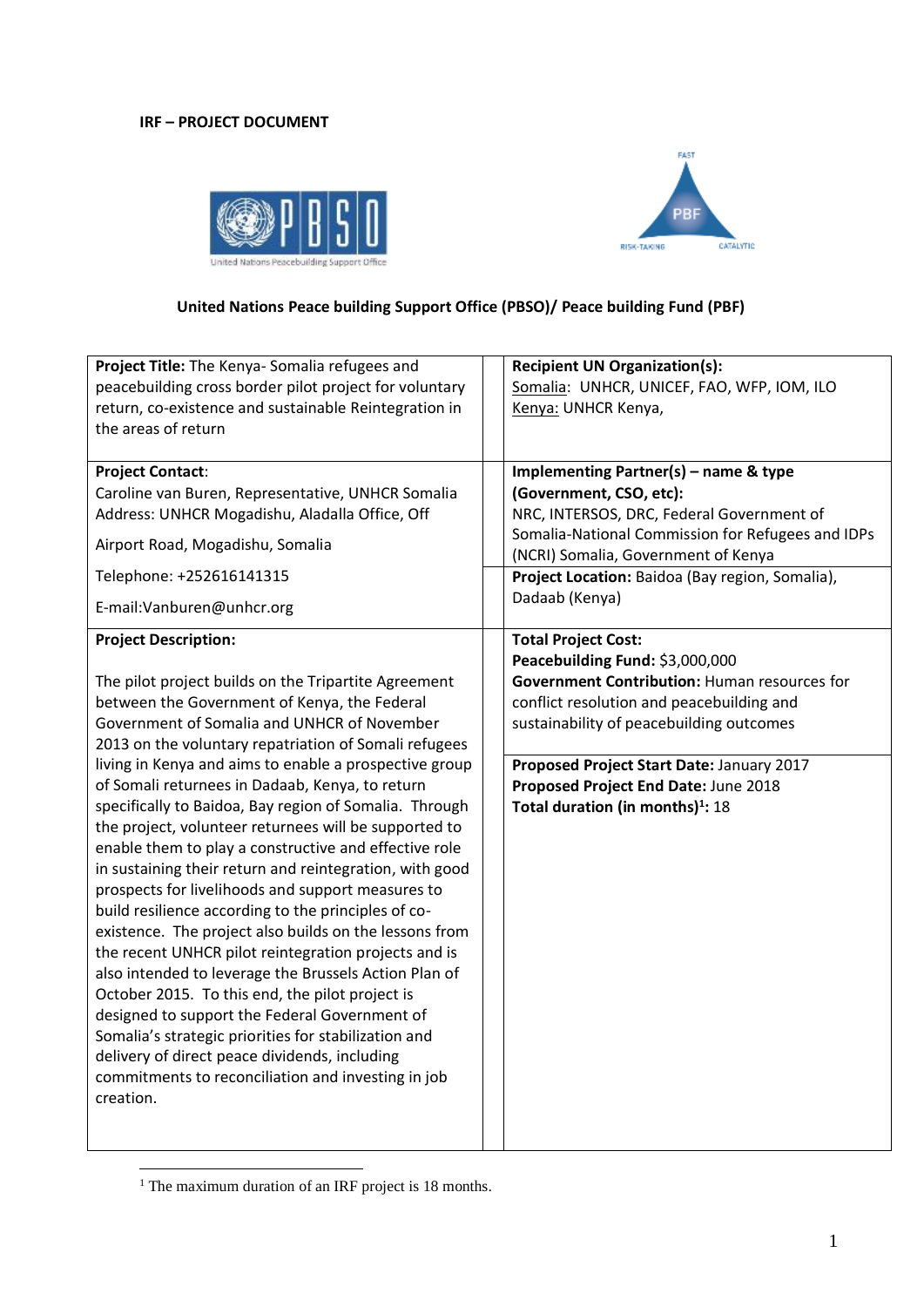**Gender Marker Score<sup>2</sup> :** The score is 2.

The project's success hinges on its implementation through a gender-based approach and the adoption of the principles of women empowerment. The activities aimed at building resilience and enabling returnees in conflict resolution management will focus on the potential of women, establishing links between women in both displaced and resident communities and promoting the creation of active women community groups that will lay the groundwork for peaceful returns. Selection of beneficiaries will ensure equal opportunity is given to women, men, youth and persons with specific needs.

### **Project Outcomes:**

1. Prospective Somali returnees have enhanced capacities for economic revitalization, peace and community reconciliation and positive participation in democratic governance 2. Somalia returnees in Baidoa co-exist peacefully with their host communities and contribute to local employment creation and economic development.

**PBF Focus Areas<sup>3</sup>** which best summarize the focus of the project *(select one)*: Component 1

Component 1- Pre-return/preparing for return: Harnessing the potential of refugees for peace-PBF Priority Areas 2- Promote co-existence and peaceful resolution of conflict and 3- Revitalize the economy and generate immediate peace dividends

Component 2 - Reintegration and co-existence initiatives in areas of return-PBF Priority Areas 1- Support the implementation of peace agreements and political dialogue, 2- Promote coexistence and peaceful resolution of conflict and 3- Revitalize the economy and generate immediate peace dividends)

**IRF PROJECT DOCUMENT** 

<sup>1</sup> <sup>2</sup> PBSO monitors the inclusion of gender equality and women's empowerment all PBF projects, in line with SC Resolutions 1325, 1888, 1889, 1960 and 2122, and as mandated by the Secretary-General in his [Seven-Point Action Plan on Gender](http://www.un.org/en/peacebuilding/pbso/pdf/seven_point_action_plan.pdf)  [Responsive Peacebuilding.](http://www.un.org/en/peacebuilding/pbso/pdf/seven_point_action_plan.pdf)

<sup>3</sup> PBF Focus Areas are:

*<sup>1:</sup> Support the implementation of peace agreements and political dialogue (Priority Area 1)*:

<sup>(1.1)</sup> SSR, (1.2) RoL; (1.3) DDR; (1.4) Political Dialogue;

*<sup>2:</sup> Promote coexistence and peaceful resolution of conflicts (Priority Area 2)*:

<sup>(2.1)</sup> National reconciliation; (2.2) Democratic Governance; (2.3) Conflict prevention/management;

*<sup>3:</sup>Revitalise the economy and generate immediate peace dividends (Priority Area 3)*;

<sup>(3.1)</sup> Employment; (3.2) Equitable access to social services

*<sup>4)</sup> (Re)-establish essential administrative services (Priority Area 4)*

<sup>(4.1)</sup> Strengthening of essential national state capacity; (4.2) extension of state authority/local administration; (4.3)

Governance of peacebuilding resources (including JSC/ PBF Secretariats)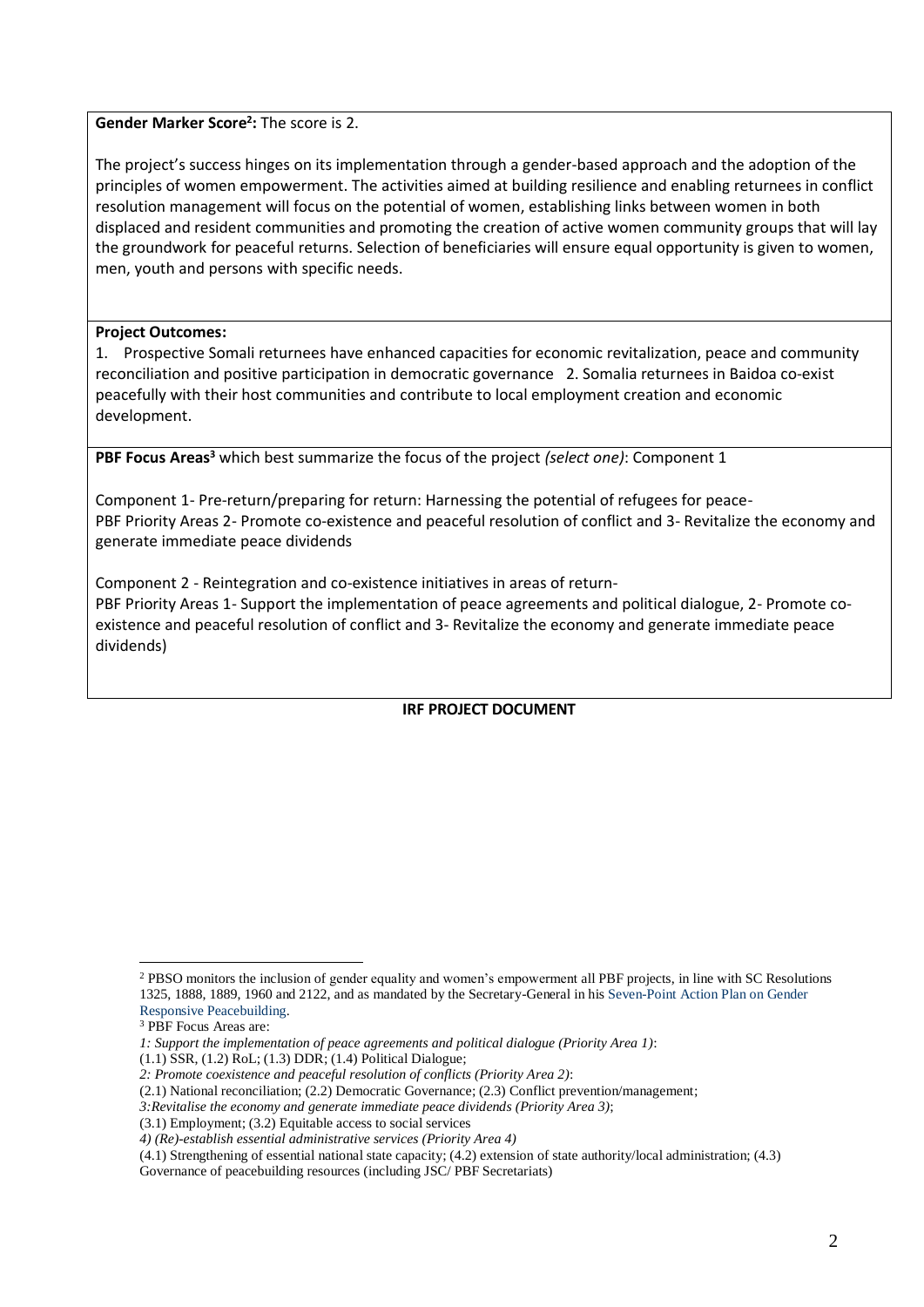| (for IRF-funded projects)                  |                                                  |  |  |  |  |
|--------------------------------------------|--------------------------------------------------|--|--|--|--|
| <b>Somalia Component of the Project</b>    |                                                  |  |  |  |  |
|                                            |                                                  |  |  |  |  |
| <b>Recipient UN Organization(s)4</b>       | <b>Representative of Regional State</b>          |  |  |  |  |
| Ms. Caroline Van Buren, Representative     | H.E Fadumo Hussein Abukar, Deputy/Acting         |  |  |  |  |
| <b>UNHCR Somalia</b>                       | Minister of Resettlement and Diaspora Affairs,   |  |  |  |  |
|                                            | South West State, faayow@iswa.so                 |  |  |  |  |
|                                            |                                                  |  |  |  |  |
| Signature                                  | Signature                                        |  |  |  |  |
| Date & Seal                                | Date & Seal                                      |  |  |  |  |
|                                            |                                                  |  |  |  |  |
|                                            |                                                  |  |  |  |  |
| <b>Recipient UN Organization</b>           | <b>Representative of National Authorities</b>    |  |  |  |  |
| Mr. Gerard Waite, Chief of Mission         | Ahmed Nur, National Commission for Refugees &    |  |  |  |  |
| <b>IOM Somalia</b>                         | <b>IDPs</b>                                      |  |  |  |  |
| Signature                                  | Ministry of Interior and Federal Affairs-Federal |  |  |  |  |
| Date & Seal                                | <b>Republic of Somalia</b>                       |  |  |  |  |
|                                            | Signature                                        |  |  |  |  |
|                                            | Date & Seal                                      |  |  |  |  |
|                                            |                                                  |  |  |  |  |
|                                            |                                                  |  |  |  |  |
| <b>Recipient UN Organization</b>           | <b>Recipient UN Organization</b>                 |  |  |  |  |
| Mr. Richard Trenchard                      | Laurent Bukera                                   |  |  |  |  |
| <b>FAO Somalia</b>                         | <b>WFP Somalia</b>                               |  |  |  |  |
| Signature                                  | Signature                                        |  |  |  |  |
| Date & Seal                                | Date & Seal                                      |  |  |  |  |
|                                            |                                                  |  |  |  |  |
|                                            |                                                  |  |  |  |  |
| <b>Recipient UN Organization</b>           | <b>Recipient UN Organization</b>                 |  |  |  |  |
| Mr. George Okutho                          | Mr. Steven Lauwerier                             |  |  |  |  |
| <b>ILO Somalia</b>                         | <b>UNICEF Somalia</b>                            |  |  |  |  |
| Signature                                  | Signature                                        |  |  |  |  |
| Date & Seal                                | Date & Seal                                      |  |  |  |  |
|                                            |                                                  |  |  |  |  |
|                                            |                                                  |  |  |  |  |
|                                            |                                                  |  |  |  |  |
|                                            |                                                  |  |  |  |  |
| <b>Peacebuilding Support Office (PBSO)</b> | <b>Resident Coordinator (RC)</b>                 |  |  |  |  |
| Mr. Oscar Fernandez-Taranco                | Mr. Peter de Clercq                              |  |  |  |  |
| Assistant Secretary-General for            | DSRSG/HC/RC                                      |  |  |  |  |
| <b>Peacebuilding Support</b>               | <b>UNSOM</b>                                     |  |  |  |  |
| Peacebuilding Support Office,              | Signature                                        |  |  |  |  |
| UN, New York                               | Date & Seal                                      |  |  |  |  |
| Signature                                  |                                                  |  |  |  |  |
| Date & Seal                                |                                                  |  |  |  |  |
|                                            |                                                  |  |  |  |  |
|                                            |                                                  |  |  |  |  |
|                                            |                                                  |  |  |  |  |

<sup>&</sup>lt;sup>4</sup> Please include signature block for each RUNO receiving funds under this IRF.

1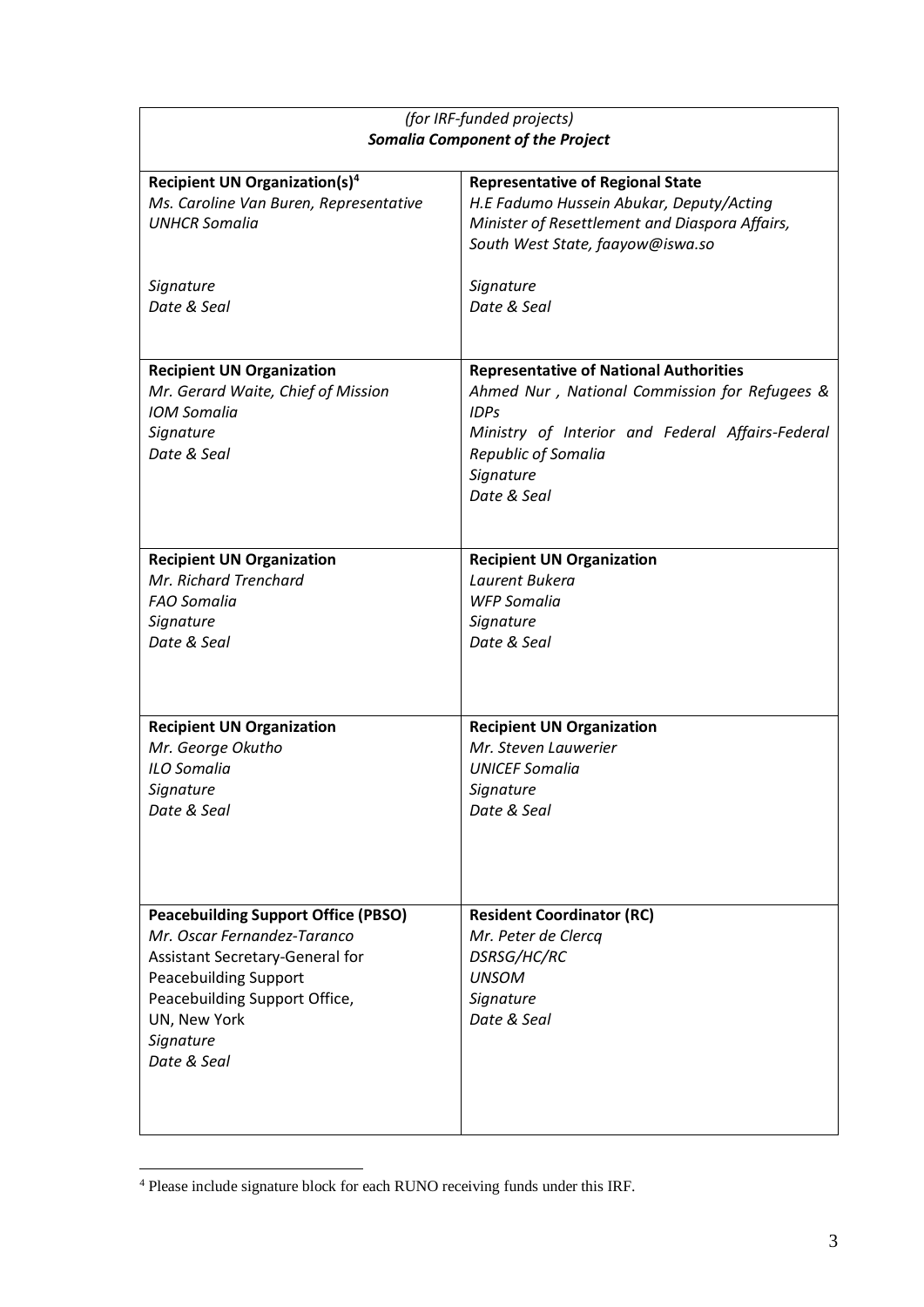| (for IRF-funded projects)<br><b>Kenya Component of the Project</b>                                                                                                          |                                                                                                                                     |  |  |  |  |
|-----------------------------------------------------------------------------------------------------------------------------------------------------------------------------|-------------------------------------------------------------------------------------------------------------------------------------|--|--|--|--|
| <b>Recipient UN Organization(s)<sup>5</sup></b><br>Mr. Raouf Mazou<br><b>UNHCR Kenya</b><br>Signature<br>Date & Seal                                                        | <b>Representative of National Authorities</b><br>Mr. Kodeck Makori<br>Refugee Affairs Secretariat (RAS)<br>Signature<br>Date & Seal |  |  |  |  |
| <b>Resident Coordinator (RC)</b><br>Siddharth Chatterjee<br><b>UN Resident Coordinator &amp;</b><br><b>UNDP Resident Representative</b><br>Signature<br>RCO,<br>Date & Seal |                                                                                                                                     |  |  |  |  |

1

<sup>&</sup>lt;sup>5</sup> Please include signature block for each RUNO receiving funds under this IRF.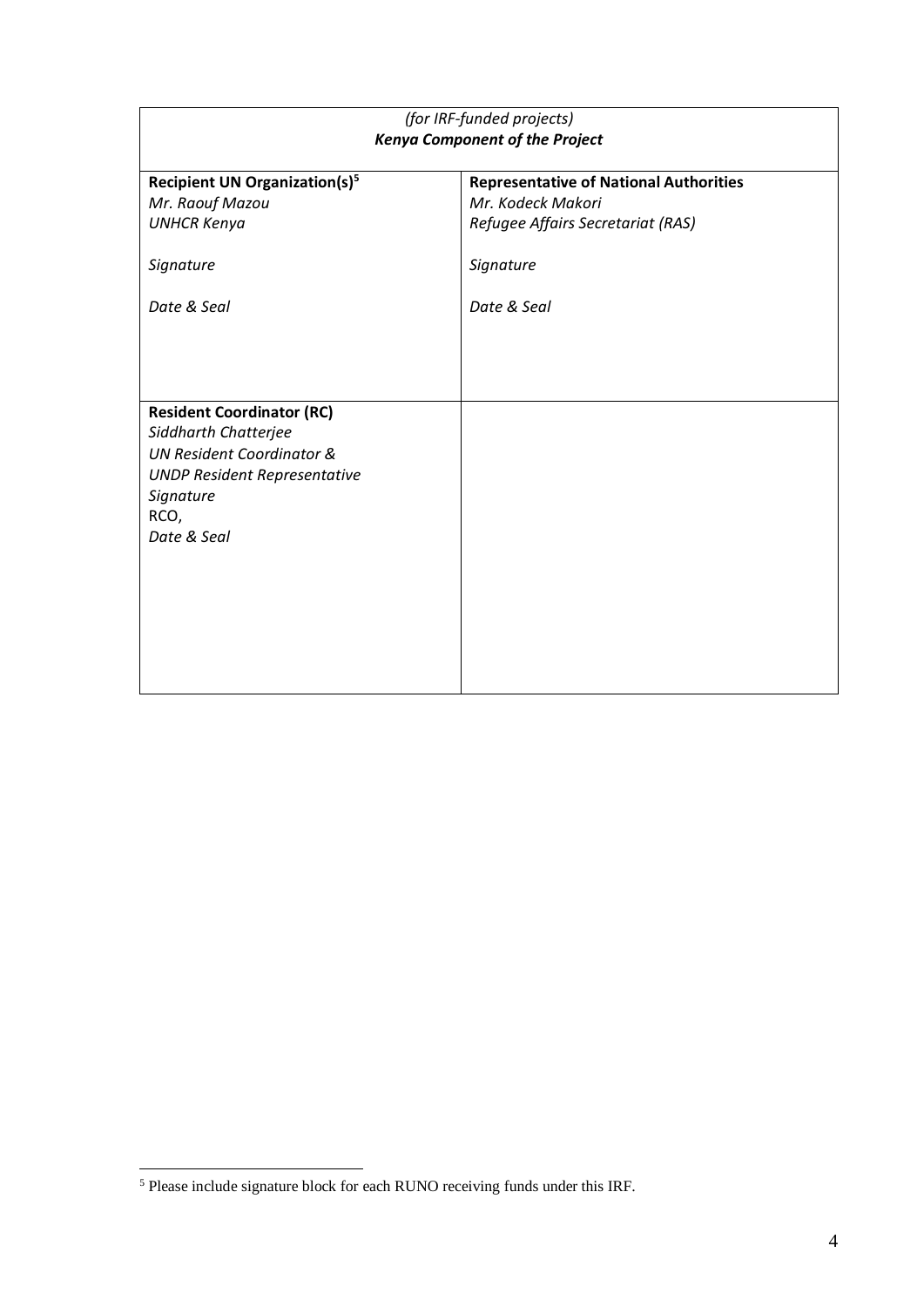### **Table of contents**:

### **I. Peacebuilding Context and Rationale for PBF support**

- a) Background and Problem |Statement
- b) Peacebuilding context
	- i. Government(s) strategy
	- ii. UN Strategy
- c) Mapping of existing peacebuilding activities and gaps
- d) Rationale for this IRF
	- i. Project strategy
	- ii. Catalytic potential

#### **II. Objectives of PBF support and proposed implementation**

- a) Project outcomes, theory of change, activities, targets and sequencing
- b) Budget
	- I. Output/activity based budget
	- II. Input-based budget
- c) Capacity of RUNO(s) and implementing partners

#### **III. Management and coordination**

- a) Institutional and coordination arrangements
- b) Project management
- c) Risk management
- d) Monitoring and evaluation
- e) Administrative arrangements (standard wording)

**Annex A:** Project Summary (to be submitted as a word document to MPTF-Office)

**Annex B:** Tripartite Agreement of November 2014

**Annex C:** Project Results Framework

**Annex D:** Detailed Project Budget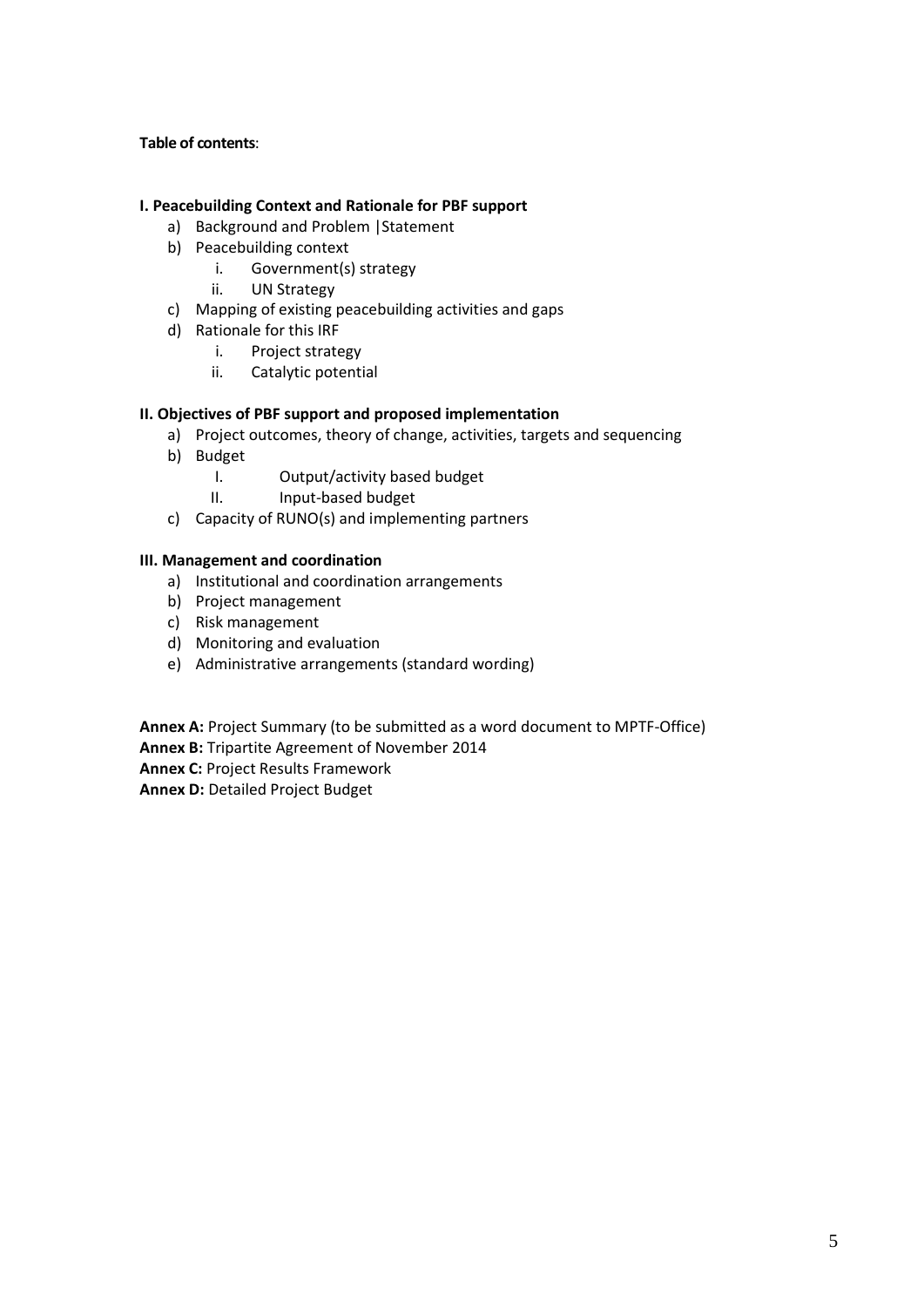### **I. Peacebuilding Context and Rationale for PBF support**

#### **a) Background and Problem Statement**

Somalia is one of the poorest and most vulnerable countries in the world, as 63.6% of its population is considered as population in severe multidimensional poverty according the 2015 Human Development report. The gender inequality index for Somalia is alarmingly high at 0.776, placing Somalia at the forth lowest position globally and demonstrating the importance of gender focus. Women, especially from weak social groups, are amongst the principal victims of conflict, violence and the epidemic of sexual assault, but also play complex roles as peacemakers and community service providers. Approximately 67% of young people in the 14 - 29 age bracket are unemployed or underemployed, and this youth bulge exacerbates the problem, especially in the refugee camps (e.g. see Table 2 & Graph on Dadaab Camp demographic profile). In addition, massive spatial disparities exist between regions, and between rural and (relatively less disadvantaged) urban areas. As such, the current economic situation has led thousands of Somalis to emigrate and driven a minority into the hands of armed groups like Al-Shabaab. The overall low economic performance, limited livelihood opportunities and environmental degradation have produced high levels of both rural to urban and international migration. The Somali landscape is also characterized by clan identity and political mobilization of clans. Also due to the prolonged conflict, Somalia has an extraordinarily large diaspora – now estimated at 1.5 million people, or about 15% of the total population – that has come to play an important role in the country's politics, economy, and peace and conflict trends.

Somalia is also characterized by a complex, protracted displacement environment. There are 1.1 million internally displaced people in Somalia and approximately one million Somali refugees hosted in the Horn of Africa region, making Somalia one of the largest and most protracted displacement situations worldwide. Following years of armed conflict and at the height of the combined famine and conflict-induced humanitarian crisis in Somalia in 2011, the number of Somali refugees given asylum in Kenya had risen to 519,411.

However, since 2012 Somalia has experienced major new political and security developments that offer greater possibilities for peace and security than the country had seen in over twenty years. The post-transitional period constitutes a rare window of opportunity for building lasting peace, but progress has been slow for the Federal Government of President Hassan Sheikh Mohamud, with the country continuing to be plagued by political paralysis, in-fighting and violence, weak institutions and underdevelopment, corruption, poverty, clannism, humanitarian crisis and massive displacement of its population.

In this context, the Federal Government of Somalia (FGS) decided in 2013 to adopt the New Deal as the overarching framework to enable its political transition, a Compact developed and approved with milestones and coordination structures around five Peacebuilding and Statebuilding Goals (PSG) and a Somalia Development and Reconstruction Facility (SDRF) as the main vehicle for collective decisionmaking, policy dialogue and the channeling of international funds to Somalia. The SDRF serves as a platform for government and development partners to provide strategic guidance and oversight for development activities in Somalia. Amongst other priorities, the government and international partners recognize that the Compact process will not be complete without durable solutions for refugees in neighboring countries and those displaced internally, which together account for almost 20 per cent of the Somali population. This was further articulated at a High Level Partnership Forum (HLPF) in Mogadishu on 29-30 July 2015 and again on 28 September 2015 at the United Nations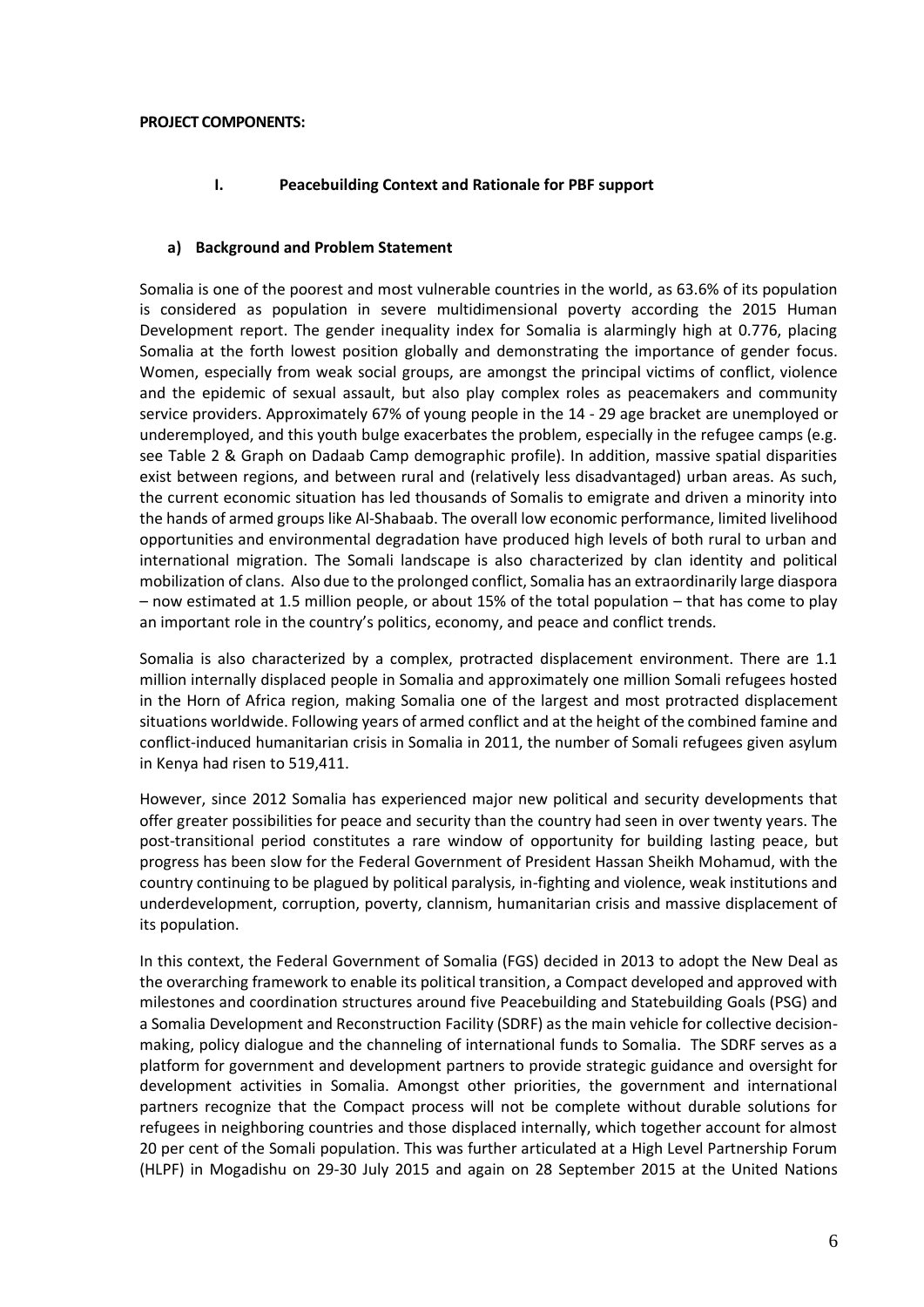General Assembly. The Somali Compact explicitly recognizes "the need to address the development needs of the Somali population who are displaced inside the country or returning from surrounding countries", mentions refugees (in addition to IDPs) under the protection of human rights and emphasizes "solutions for the displaced" as elements of peacebuilding and human development. Likewise, Somalia HLPF in Copenhagen, 19-20 November 2014 highlighted that durable solutions for the displaced need to be further mainstreamed in the PSGs with a view to build resilience, though better linkages between peacebuilding, humanitarian and development efforts for the displaced. Finding solutions for IDPs and returnees is also highlighted in the National Development Plan, which is currently in the final stages and will come into effect in 2017.

The improving context has, despite ongoing security challenges, also led to a shift in external displacement dynamics, with Somali refugees beginning to consider voluntary repatriation as a viable option for them and their families.

By 15<sup>th</sup> of August 2016, the number of registered Somali refugees in UNHCR Kenya's population database had decreased by 137,153 (to 420,711), many of whom are believed to have spontaneously returned to Somalia (table 1). A further 31,226 have been assisted through a voluntary repatriation facilitated by UNHCR since 8 December 2014 to September 2016.

| Table 1: Somali Refugees in Kenya - 31 October 2016                            |         |         |         |         |         |      |  |  |  |  |
|--------------------------------------------------------------------------------|---------|---------|---------|---------|---------|------|--|--|--|--|
| % of Total<br>2016<br>2012<br>2014<br>2013<br><b>Camps In</b><br>2015<br>Kenya |         |         |         |         |         |      |  |  |  |  |
|                                                                                |         |         |         |         |         |      |  |  |  |  |
| Alinjugur                                                                      | 153,703 | 132,441 | 125,429 | 122,499 | 94,926  | 29%  |  |  |  |  |
| Dadaab                                                                         | 274,935 | 258,485 | 213,367 | 208,652 | 166,819 | 52%  |  |  |  |  |
| Kakuma                                                                         | 50,314  | 52,131  | 54,746  | 54,825  | 41,321  | 12%  |  |  |  |  |
| Nairobi                                                                        | 33,246  | 32,247  | 31,149  | 31,944  | 28,859  | 7%   |  |  |  |  |
| <b>Total</b>                                                                   | 512,198 | 475,304 | 424,691 | 417,920 | 331,925 | 100% |  |  |  |  |

In Kenya, the protracted refugee situation, in particular in the Dadaab refugee camps, has created social, political and economic pressures. Security incidents in recent years, such as the attack on the Westgate Shopping Mall in September 2013 and the Garissa University attack in 2015 have been attributed to the presence of the Dadaab camps and Al-Shabaab operatives in the camps, further increasing the pressure on Somali refugees. In this context it became increasingly crucial to provide a path towards solutions to ease tensions, while ensuring that refugees and IDPs are able to take voluntary and informed decisions on their preferred durable solution. A Tripartite Agreement signed by the Government of Kenya, the Federal Government of Somalia and UNHCR in November 2013 has been instrumental in guiding dialogue on the voluntary repatriation of Somali refugees living in Kenya and resulted in a UNHCR led pilot project on voluntary repatriation which saw the first facilitated return on 8 December 2014. However, in May 2016, the Government of Kenya declared the intention to close the refugee camp in Dadaab due to security reasons and perceived limited return to date. On 6 June, 2016, the President of Somalia, the President of Kenya and other government representative met in Dadaab to meet the refugees and discuss the matter. While both countries indicated their commitment to voluntary repatriation, support to safe and dignified return as well as higher investments in areas of return are becoming increasingly important to increase the attractiveness of return.

Against this background, the need to increase support to the return and reintegration of refugee and IDP returnees and enhance absorption capacity in areas of return in southern and central regions has become paramount and has been highlighted during the former United Nations High Commissioner for Refugees António Guterres' visit to Kenya and Somalia on 5-8 May 2015 and by the current High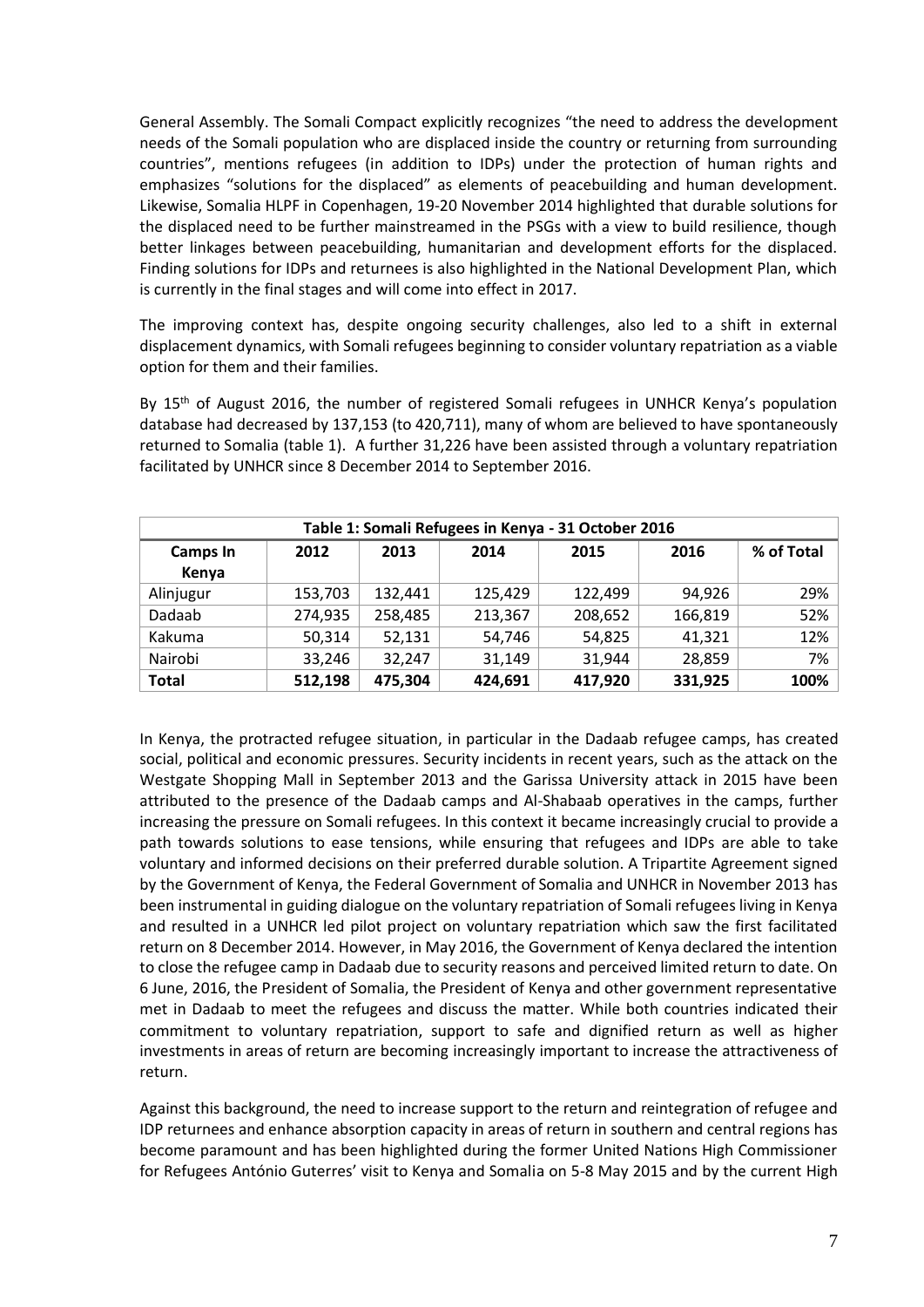Commissioner for Refugees Filippo Grandi, who visited the region in June, 2016. Emphasis was put on the importance of investing in Somalia to expand access to basic services and livelihood opportunities and create more conducive conditions for increased sustainable return and reintegration in the areas of refugee return.

The need to increase investments in the areas of return has also been reaffirmed by an IOM-UNHCR Intention Survey conducted in Dadaab refugee camps in 2014. Based on this survey only 2.6% of refugees expressed a desire to immediately return to Somalia, but 82% expressed a willingness to return if peaceful conditions prevail and access to services increases. The main needs highlighted during the survey by the refugees to ensure sustainable return and reintegration were security, food security, shelter, livelihoods opportunities, water, sanitation, health and education.

#### **Peacebuilding context:**

The peacebuilding context in Somalia has internal as well as cross-border dimensions. Somalia has experienced over 25 years of conflict and continues to struggle with inter-clan violence and the fight against terrorist groups, such as Al-Shabaab and ISIS. However, the country has witnessed slow but relevant improvements in recent years, which have allowed for a broader participation of national and international actors in peacebuilding initiatives. In addition, Improvements in the overall conditions in Somalia, particularly in southern and central regions, have triggered the interest of some displaced communities to explore opportunities which could help end their displacement. Return of Somali refugees from abroad can be a boost for the economic and peacebuilding development for the country, but can also be a risk to peace if not supported adequately.

The interest among the displaced, including refugees in neighbouring countries, to pursue solutions to their protracted situation has been increasing over the past three years, along with the progress in the nation-building process that followed the inception of the Federal Government institutions in August 2012 and the creation of Regional Administrations. About 101,829 spontaneous cross-border movements from Kenya and Ethiopia into Somalia have been recorded by UNHCR since 2012 [27,112 returnees (2012); 34,533 (2013); 15,219 (2014); 5,618 (2015)] and 22,623 in 2016 as at 11 October, 2016, despite overall conditions that are far from ideal to pursuing lasting solutions for the displaced. In addition, the crisis in Yemen led to the arrival of more than 27,000 Somali returnees since April 2015. The return of large numbers of persons to areas already struggling with limited resources and opportunities can put a strain on the local economy and potentially lead to renewed resource-based conflicts. However, if returns are supported through a hybrid approach of both targeted individual assistance as well as community and/or area based interventions, return of refugees can have a significant positive impact on the areas of return. Refugees possess skills not available in-country, which, if harnessed, will positively contribute to increased access to services and economic improvement for all members of the community, reducing the risk of conflict and contributing to community cohesion. Thus, despite the reality that large-scale returns to many parts of Somalia are not feasible at the moment and would most likely have a severe impact on areas of return, there is a general recognition of the fact that solutions to protracted large-scale displacement will be an integral element of sustainable peace in Somalia.

Return to Somalia occurs in a larger peacebuilding context as detailed below:

### Government peacebuilding efforts:

Within the framework of the Constitution and Somalia's laws, the FGS, guided by Vision 2016 has finalized the of formation of federal states in some regions and/or supported the creation of Interim Regional Administrations (IRAs), with the participation of local authorities, traditional leaders, civil society, women and youth groups. The FGS is also implementing stabilization and peacebuilding plans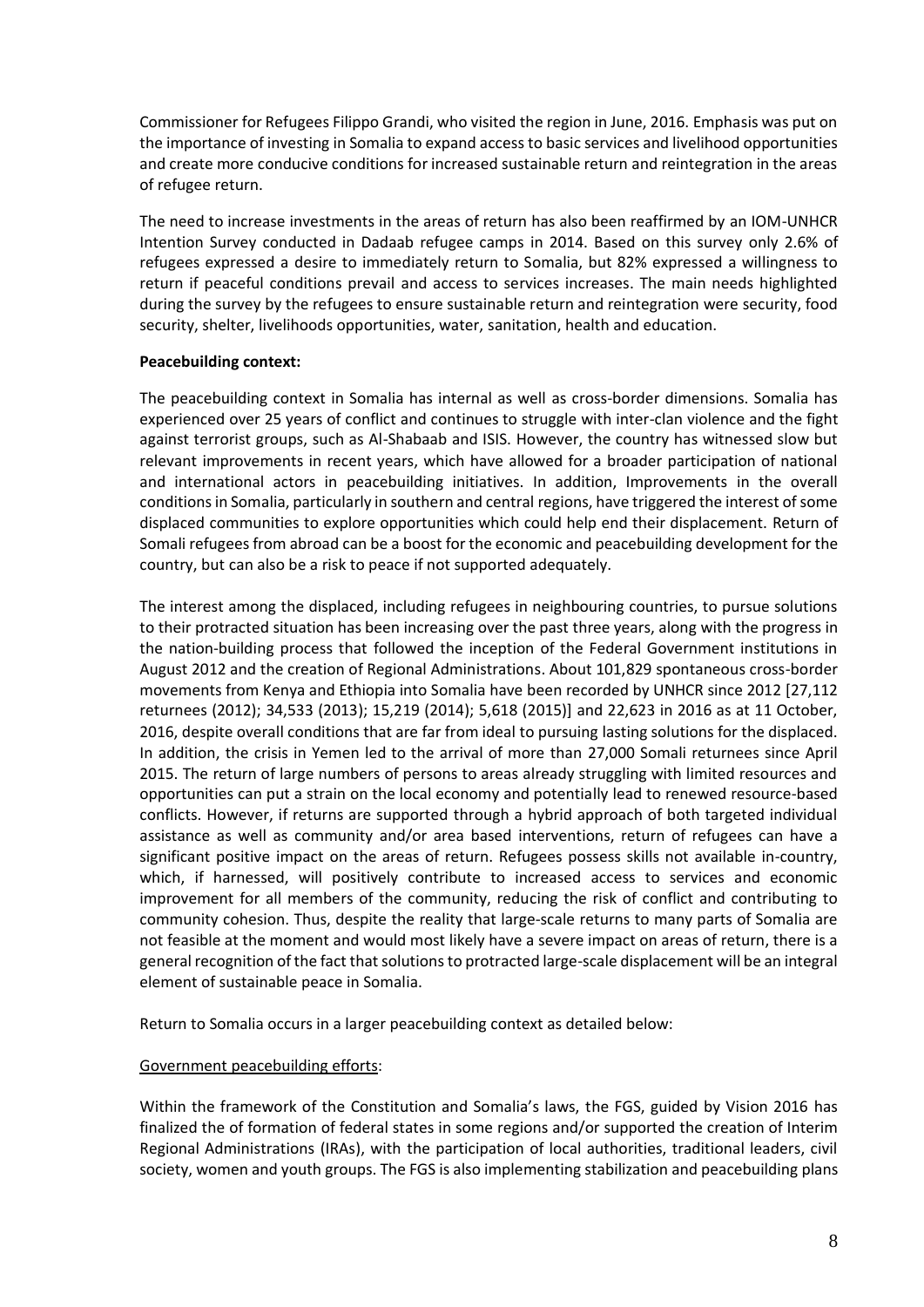that focus on the delivery of early peace dividends and services to newly recovered areas. Gains have been made in the state building and peacebuilding process, but delays have impacted on the feasibility to hold general elections in 2016, as part of Vision 2016, requiring national consultations on the electoral process for August 2016 and potentially causing political destabilization. The fight against Al-Shabaab remains a further challenge, with a recent increase in Al-Shabaab attacks in large parts of southern and central Somalia.

To promote dignified and voluntary return and thus reduce the risk of destabilizing return areas, the strategies of the Governments of Somalia and Kenya, working in collaboration with UNHCR in response to refugees and displacement challenges of Somalis, is based on the implementation of the 2013 Tripartite Agreement within the context of the Somalia Compact and the soon to be published National Development Plan for Somalia. A Strategy and Operations Plan from December 2015 to December 2019, based on a planning figure of 215,000 returns from Kenya, has been developed under the auspices of the Tripartite Commission that was established by the Tripartite Agreement between the Governments of Kenya and Somalia and UNHCR to govern the voluntary repatriation of Somali refugees. However, in early 2015, after a series of terror attacks, some political leaders in Kenya had called for the closure of the Dadaab refugee camps, associating the incidents with the presence of refugees and refugee camps in Kenya. In May 2016 the Government of Kenya reiterated its decision to close the Dadaab refugee camp, maintaining that its decision is final. Meetings between the Government of Kenya and the Government of Somalia have indicated that the Government of Kenya is willing to commit to voluntary and safe return, however, a much larger return flow is expected.

As follow up to the Compact, the Government of Somalia is currently in the final stages of developing a National Development Plan, whose first draft was recently launched on 3rd November, 2016 by the FGS- Ministry of Planning and International Cooperation (MoPIC). This plan includes a resilience pillar which also highlights the need to find durable solutions for the displaced populations. Thus this pilot project will support the national development plan through creation of durable solutions for returnees, hosting communities and IDPs in Baidoa.

#### UN strategy to harness the contribution of return to peacebuilding

Within the context of peacebuilding initiatives by the FGS and the likelihood of increased levels of returns, the UN has developed several strategies to harness the contribution of return to peacebuilding and economic development and reduce the potential negative impact of large scale return on return communities.

To channel international support to Somali refugees, UNHCR launched its Global Initiative on Somali Refugees (GISR) in line with the international community's commitment to support Somalia's transition to stability. The GISR aimsto rally the international community around the most challenging questions and imperatives of the Somali refugee situation, in order to set the basis for durable solutions for the two million Somali citizens who remain displaced within and outside the country. It renewed the commitment of the core States (Djibouti, Ethiopia, Kenya, Somalia, Uganda, Yemen), under the 'Addis Ababa Commitment' signed by all participants, on the search for solutions for Somali refugees by the regional actors.

Several initiatives aiming at the coordination, increasing dialogue and government commitment to durable solutions have also been developed. The Solutions Alliance Somalia (SAS), promoted by the Danish Government and UNHCR focuses on operationalizing various aspects of the Addis Ababa Commitment across the region, through the joint efforts of a broad spectrum of actors, including Governments, UN agencies, donors, civil society and the private sector. The Solutions Initiative, a durable solutions strategy for IDPs developed by the Humanitarian Coordinators Office and led by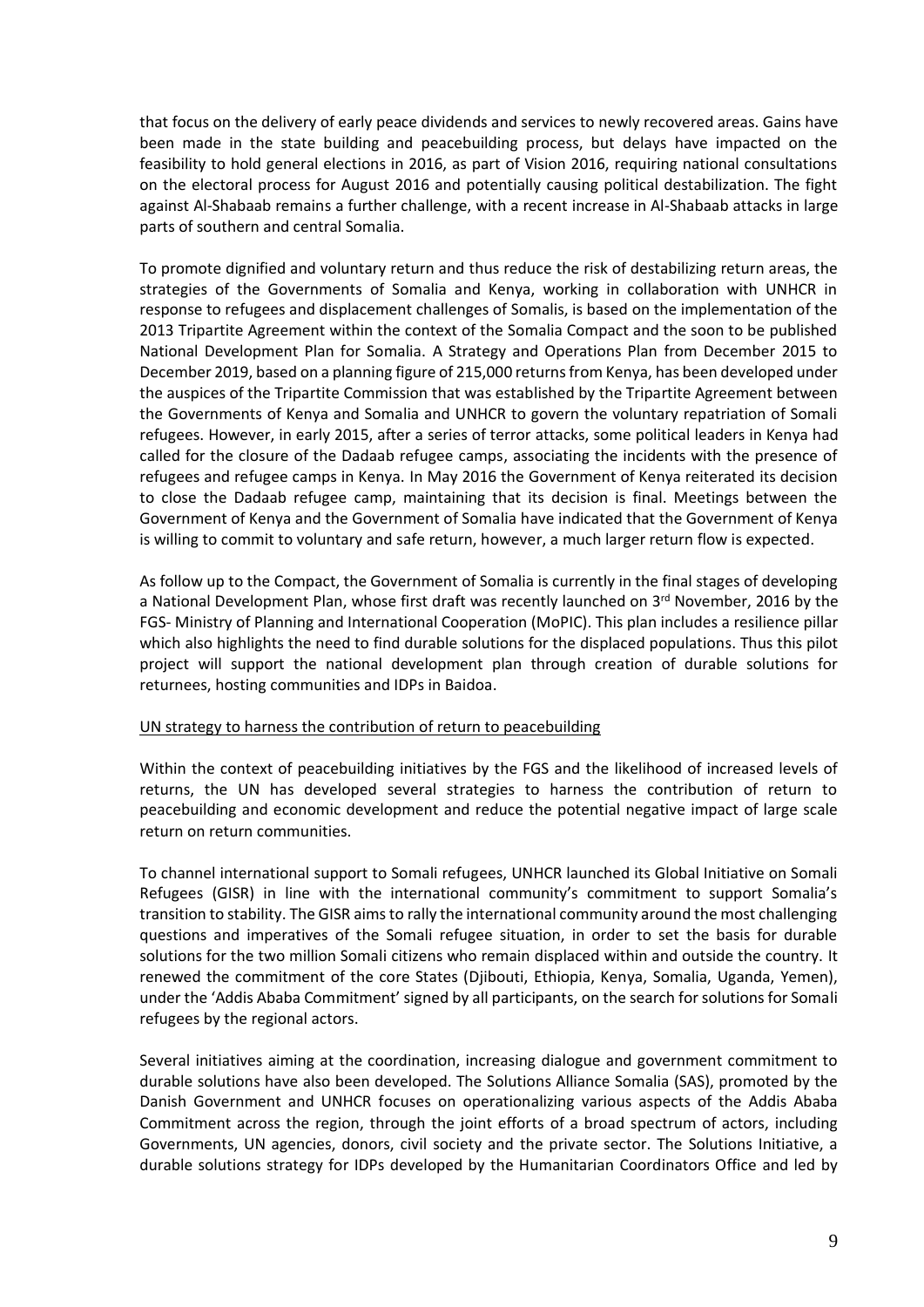Professor Walter Kaelin focuses on increasing government commitment on durable solutions, finding innovative ways to address protracted displacement, particularly in urban areas, and increasing the involvement of development actors in durable solutions.

In a context of limited resources and opportunities, a community and area based approach has been mainstreamed into return and reintegration projects to ensure the peaceful co-existence of returnees and receiving communities and reduce the risk of conflict in locations receiving large numbers of returnees. Participatory planning with all stakeholders at the village level enables the identification of potential peaceful co-existence projects for implementation. Special attention is given to youth and women to ensure full participation of these groups and build their capacity. Building on community based structures like clans and other community networks, peaceful co-existence is promoted and sustained.

## **b) Mapping of existing peace-building activities and gaps:**

### **c1: UNHCR Pilots**

In the context of the Tripartite Agreement signed on 10 November 2013 by the Governments of Kenya, Somalia and UNHCR, which governs the voluntary repatriation of Somali refugees in Kenya and ensures that this takes place in conditions of safety and dignity, a UNHCR pilot project was implemented for Somali refugees in Kenya to voluntarily return and reintegrate in three pilot districts in South Somalia regions, namely Luuq, Baidoa and Kismayo. The initiative, which supports durable solutions, started in December 2014 and the Pilot Phase ended on 30 June 2015. Against a planning figure of 10,000, a total of 2,589 people were supported in their return to Somalia during this period, with 1,873 going to Kismayo, 667 to Baidoa and 49 to Luuq. After the end of the Pilot Phase, the return process continued and as at 02 June 2016, 14,429 refugee returnees have been assisted. Infrastructure on both sides of the border has been established by UNHCR in collaboration with partners to support refugees deciding to voluntarily return and resume lives in Somalia. The infrastructure comprises Return Help Desks in Dadaab refugee camps in Kenya, a Border Way Station (Dhobley) across the border in Somalia, as well as Home Way Stations in Luuq, Baidoa and Kismayo, a reception centre operated by IOM in Mogadishu is also operational for returnees who choose to return to Mogadishu. The return support package for returning refugees comprises assistance to secure safe transport, an unconditional cash grant, essential travel and hygiene kits for use during the journey home, tools, food and other basic needs assistance to support the sustainability of return and assist with initial reinstallation of returnees in Somalia. Reintegration projects are already being implemented in the three pilot areas of return (Luuq, Baidoa and Kismayo) to improve livelihood and access to basic services, in order to support sustainable return and reintegration and reduce the risk of resource based conflicts. In addition, returnees are linked to other ongoing programmes or considered a priority target group for planned intervention among numerous UN and Nongovernmental Organizations.

An evaluation of the UNHCR Pilot Phase of the voluntary return and reintegration of Somali refugees from Kenya (8 December 2014 – 30 June 2015) was undertaken in July 2015 and the main findings highlighted: i) interest in returning: the main motivations of return were the perceived opportunities to earn a living and restart a life in Somalia, the volatile security situation in Dadaab and pressure to leave and the decision of the clan to return to Somalia. On the other hand, Somali refugees have also expressed the need for access to shelter, livelihoods and basic services and the ongoing security concerns; ii) no serious protection incidents reported either en route or in areas of return, despite the often volatile security environment in some parts of the country; iii) need to scale up livelihood initiatives, access to basic services (particularly in rural areas) and infrastructure development in order to anchor returns; iv) provision of viable temporary shelter to entice larger scale returns.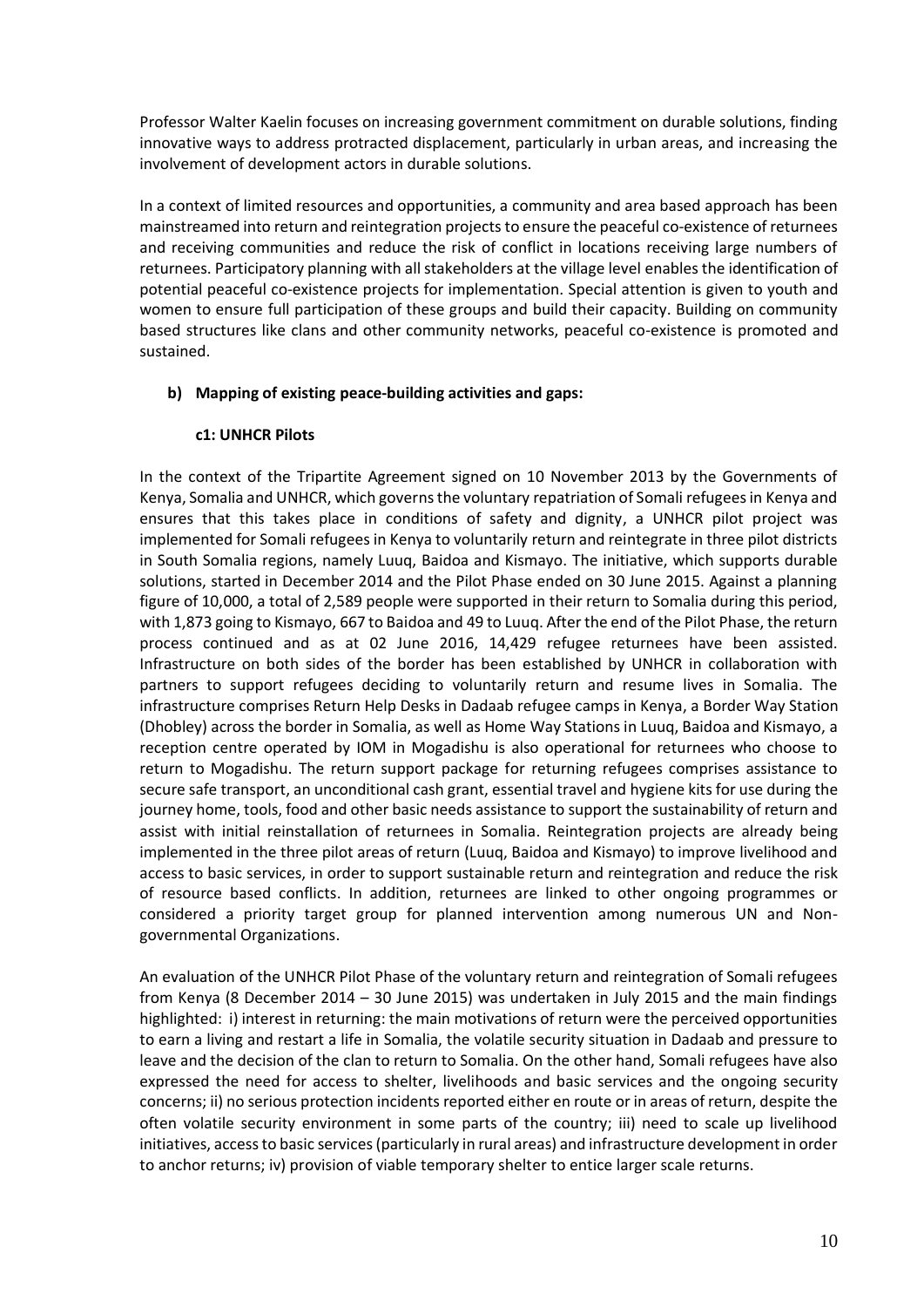Following thorough consultations with partners and Government authorities in the areas of origin of Somali refugees in Kenya and on their intentions to return, the number of areas in Somalia where UNHCR and partners would support refugee return and reintegration activities was increased from the initial three pilot districts (Luuq, Baidoa and Kismayo) to nine (Luuq, Baidoa, Kismayo, Wanla Weyn, Afgooye, Balcad, Jowhar, Belet Weyne and Mogadishu). Voluntary returns to any place of origin or choice in Somalia have been supported since July 2015, and UNHCR and partners will provide reintegration assistance in the designated nine areas, as well as in Puntland and Somaliland, based on presence/access of UNHCR and partners. Security assessments are conducted in the designated areas on an ongoing basis and will be reviewed on a regular basis. As of 11 October, 2016, 25,123 refugees had voluntarily returned from Kenya, mainly to Kismayo (5,584), Mogadishu (3,728), Baidoa (1,300) and Luuq (52). Other areas that continued to receive substantial numbers of returns were Afmadow (1,601), Diinsoor (3,546, Saakow (2,110), Buaale (1,730), and Baardhere (2,199).

### **C2.International Appeal**

To advocate for international support to this process, UNHCR has prepared an Action Plan for the return and reintegration of 135,000 Somali refugees from Kenya during the period between January 2016 and December 2017. The Plan consists of interrelated and closely linked components in Kenya and Somalia and describes a continuum of joint humanitarian, peacebuilding and development interventions from within the refugee communities in Kenya to the areas of return, to the benefit of entire communities in Somalia. In Kenya, support will be given to increase peacebuilding and peaceful coexistence awareness and provide skills training, while on the Somalia side support is provided to improve the resilience of refugees and host communities, strengthen solutions identification and the voluntary return process for Somali refugees and enhance community security and stability. Increasing the skills and understanding of peacebuilding and peaceful co-existence among returnees in preparation of their return, will improve their ability to make a positive contribution to their return community, while at the same time also making the return more sustainable. In Somalia, humanitarian and development needs will be met by assisting returnee families to re-establish their new lives upon return, to create conditions that are conducive to their sustainable reintegration and increase their contributions to peacebuilding and stability. The Somalia component of the Action Plan was developed through the collective effort of numerous humanitarian and development actors in Somalia, as well as government at federal and regional levels, focusing on the need sectors highlighted in the 2014 IOM-UNHCR Intention Survey.

The Action Plan aims to build on existing capacities and expand ongoing/planned programmes to increase the absorption capacity of communities in areas of return. Somali refugee returns from other countries in the region such as Eritrea, Yemen and Ethiopia, as well as IDP returns, are factored in to ensure reintegration activities benefit entire communities in areas of return, including IDPs and the receiving communities. The Action Plan was presented at the Ministerial Pledging Conference on Somali Refugees co-organized by UNHCR and the European Union (21 October 2015, Brussels) and received pledges for 105 million USD.

| Somalia Refugees Appeal - Financial pledges of Euro 94 million<br>(USD 105 million) were made by donors towards the Action Plan,<br>October 2015 |            |  |  |  |
|--------------------------------------------------------------------------------------------------------------------------------------------------|------------|--|--|--|
| Amounts (US\$)<br>List of detailed donors :                                                                                                      |            |  |  |  |
| European Union<br>67,340,067                                                                                                                     |            |  |  |  |
| African Development Bank                                                                                                                         | 30,000,000 |  |  |  |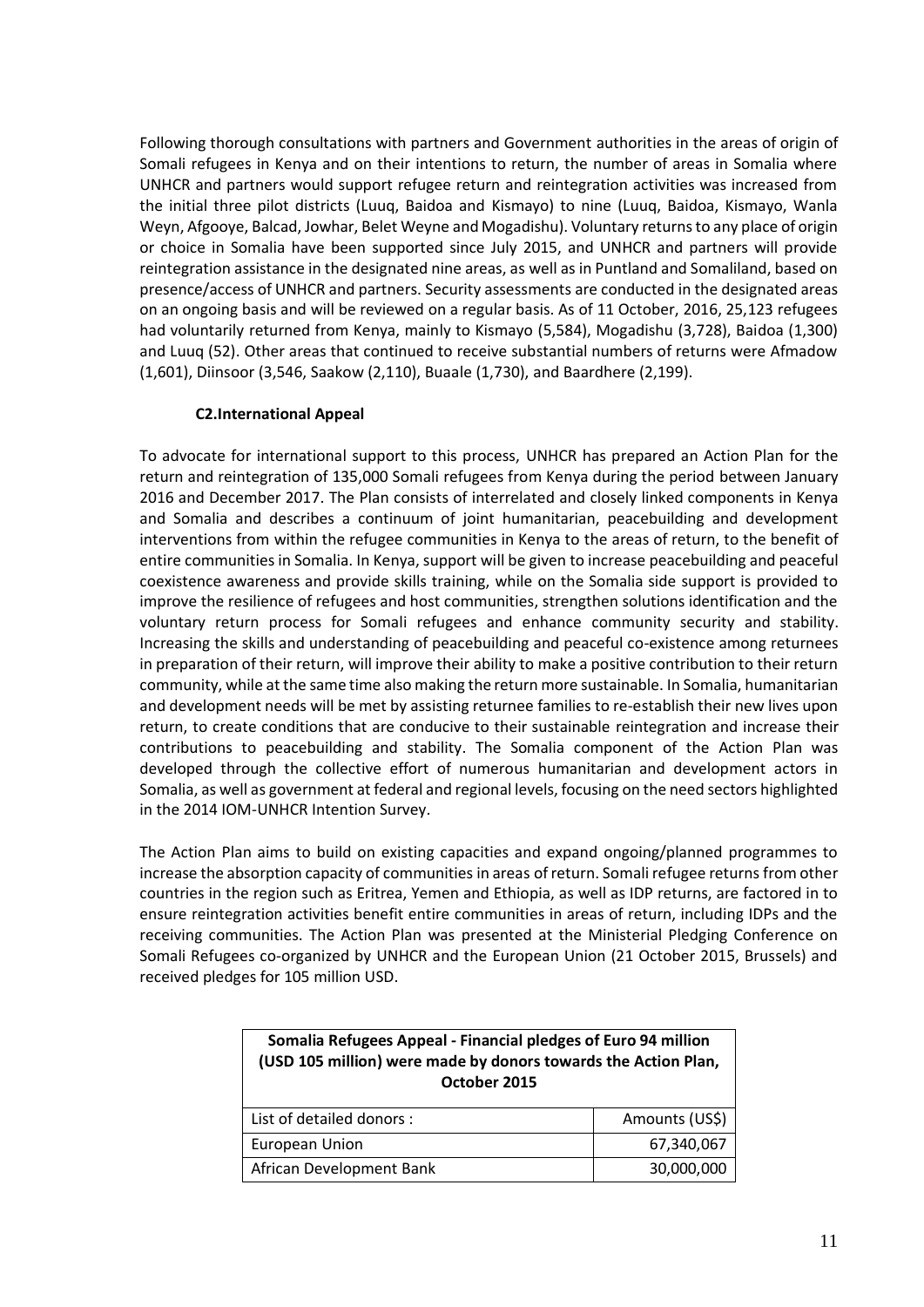| Denmark                     | 4,211,160   |
|-----------------------------|-------------|
| Italy                       | 2,244,669   |
| Egypt                       | 1,000,000   |
| Total                       | 104,795,896 |
| Source: UNHCR, October 2015 |             |

### **C3: Other initiatives**

Despite the widespread recognition of the need to be proactive in supporting returning refugees and IDPs, to harness the positive contributions of returnees for economic development and peacebuilding, initiatives in support of these objectives tend to be under-funded. UNHCR support under the pilot return programme is covered to the level required for a pilot phase, but resources under the programme will not sustain return and ensure broader impact beyond individual spontaneous returnees. The project will therefore complement and also build on other ongoing and future support efforts in Somalia including those listed in Table 1.

| Table 1 - Mapping of peacebuilding activities and gaps (see example below                                                  |                          |                                                         |               |              |  |  |
|----------------------------------------------------------------------------------------------------------------------------|--------------------------|---------------------------------------------------------|---------------|--------------|--|--|
| Peacebuilding Fund Portfolio, Somalia, August 2015                                                                         |                          | <b>Description of</b><br>Major gaps in<br>outcome areas |               |              |  |  |
| <b>Project Title</b>                                                                                                       | <b>Dates</b>             | Amount (US\$)                                           | Amount (US\$) |              |  |  |
| Approved                                                                                                                   |                          |                                                         |               |              |  |  |
| Support to the<br>Federal<br>Government of<br>Somalia in<br>Stabilization in<br>Newly Recovered<br>Areas                   | May 2015-May<br>2016     | <b>UNDP</b>                                             | \$4,123,420   | \$16,688,705 |  |  |
| Somalia Joint<br>Rule of Law<br>Programme-<br>Justice and<br>Corrections<br>support                                        | Aug 2015 - Dec<br>2015   | UNDP; UNICEF;<br>UNOPS; UNODC                           | \$2,143,821   |              |  |  |
| <b>Baidoa</b><br>Rehabilitation<br>Project                                                                                 | Aug 2015 - Mar<br>2016   | <b>UNOPS</b>                                            | \$300,545     |              |  |  |
| Strengthening<br>women's role<br>and participation<br>in peacebuilding<br>- Towards just,<br>fair and inclusive<br>Somalia | July2015 - Dec 2016      | UNDP, UN<br>Women,<br><b>UNSOM</b>                      | \$1,000,000   |              |  |  |
| Risk<br>Management<br>support for the                                                                                      | July 2015 - July<br>2016 | <b>UNDP</b>                                             | \$300,000     |              |  |  |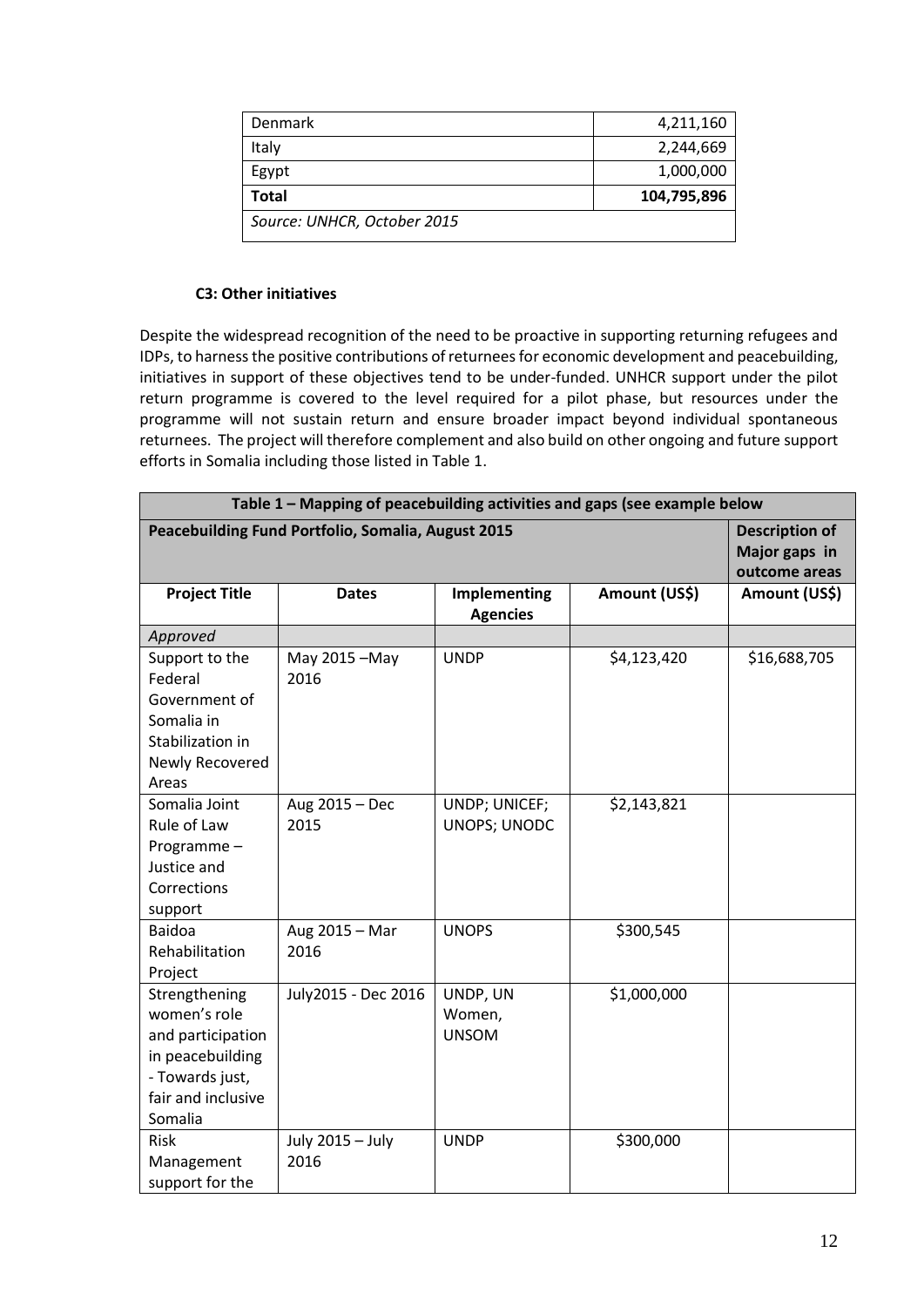| Table 1 - Mapping of peacebuilding activities and gaps (see example below |                                                                             |              |              |               |  |  |  |
|---------------------------------------------------------------------------|-----------------------------------------------------------------------------|--------------|--------------|---------------|--|--|--|
|                                                                           | Peacebuilding Fund Portfolio, Somalia, August 2015<br><b>Description of</b> |              |              |               |  |  |  |
|                                                                           | Major gaps in                                                               |              |              |               |  |  |  |
|                                                                           |                                                                             |              |              | outcome areas |  |  |  |
| UN MPTF and                                                               |                                                                             |              |              |               |  |  |  |
| <b>SDRF</b>                                                               |                                                                             |              |              |               |  |  |  |
| Support to                                                                | <b>TBC</b>                                                                  | <b>UNDP</b>  | \$2,232,061  |               |  |  |  |
| Somalia Local<br>Reconciliation                                           |                                                                             |              |              |               |  |  |  |
| Conferences                                                               |                                                                             |              |              |               |  |  |  |
| UNDP support to                                                           | <b>TBC</b>                                                                  | <b>TBC</b>   | <b>TBC</b>   |               |  |  |  |
| local districts                                                           |                                                                             |              |              |               |  |  |  |
| Sub-Total                                                                 |                                                                             |              | \$10,099,847 |               |  |  |  |
| Pipeline                                                                  |                                                                             |              |              |               |  |  |  |
| National Window                                                           | <b>TBC</b>                                                                  | <b>TBC</b>   | \$2,000,000  |               |  |  |  |
| The Kenya-                                                                | March 2016 to Sep                                                           | UNHCR, ILO,  | \$3,000,000  | \$20,860,000  |  |  |  |
| Somalia refugees                                                          | 2017                                                                        | UNICEF, IOM, |              |               |  |  |  |
| and                                                                       |                                                                             | <b>WFP</b>   |              |               |  |  |  |
| peacebuilding                                                             |                                                                             |              |              |               |  |  |  |
| cross border                                                              |                                                                             |              |              |               |  |  |  |
| pilot project for<br>voluntary return,                                    |                                                                             |              |              |               |  |  |  |
| co-existence and                                                          |                                                                             |              |              |               |  |  |  |
| sustainable                                                               |                                                                             |              |              |               |  |  |  |
| Reintegration in                                                          |                                                                             |              |              |               |  |  |  |
| the areas of                                                              |                                                                             |              |              |               |  |  |  |
| return                                                                    |                                                                             |              |              |               |  |  |  |
| Somalia                                                                   | Jan 2017-Dec 2018                                                           |              | \$13,000,000 |               |  |  |  |
| Peacebuilding                                                             |                                                                             |              |              |               |  |  |  |
| Priority Plan with                                                        |                                                                             |              |              |               |  |  |  |
| PBF/PRF funding<br>to support the                                         |                                                                             |              |              |               |  |  |  |
| implementation                                                            |                                                                             |              |              |               |  |  |  |
| of CRESTA/A                                                               |                                                                             |              |              |               |  |  |  |
| initiative aimed                                                          |                                                                             |              |              |               |  |  |  |
| at strengthening                                                          |                                                                             |              |              |               |  |  |  |
| federal & local                                                           |                                                                             |              |              |               |  |  |  |
| government                                                                |                                                                             |              |              |               |  |  |  |
| institutions and                                                          |                                                                             |              |              |               |  |  |  |
| their                                                                     |                                                                             |              |              |               |  |  |  |
| responsiveness                                                            |                                                                             |              |              |               |  |  |  |
| to population<br>needsin South                                            |                                                                             |              |              |               |  |  |  |
| and Central                                                               |                                                                             |              |              |               |  |  |  |
| Somalia                                                                   |                                                                             |              |              |               |  |  |  |
| Sub-Total                                                                 |                                                                             |              | \$18,000,000 |               |  |  |  |
| <b>Total</b>                                                              |                                                                             |              | \$28,099,847 | \$20,860,000  |  |  |  |

**c) Rationale for this IRF:**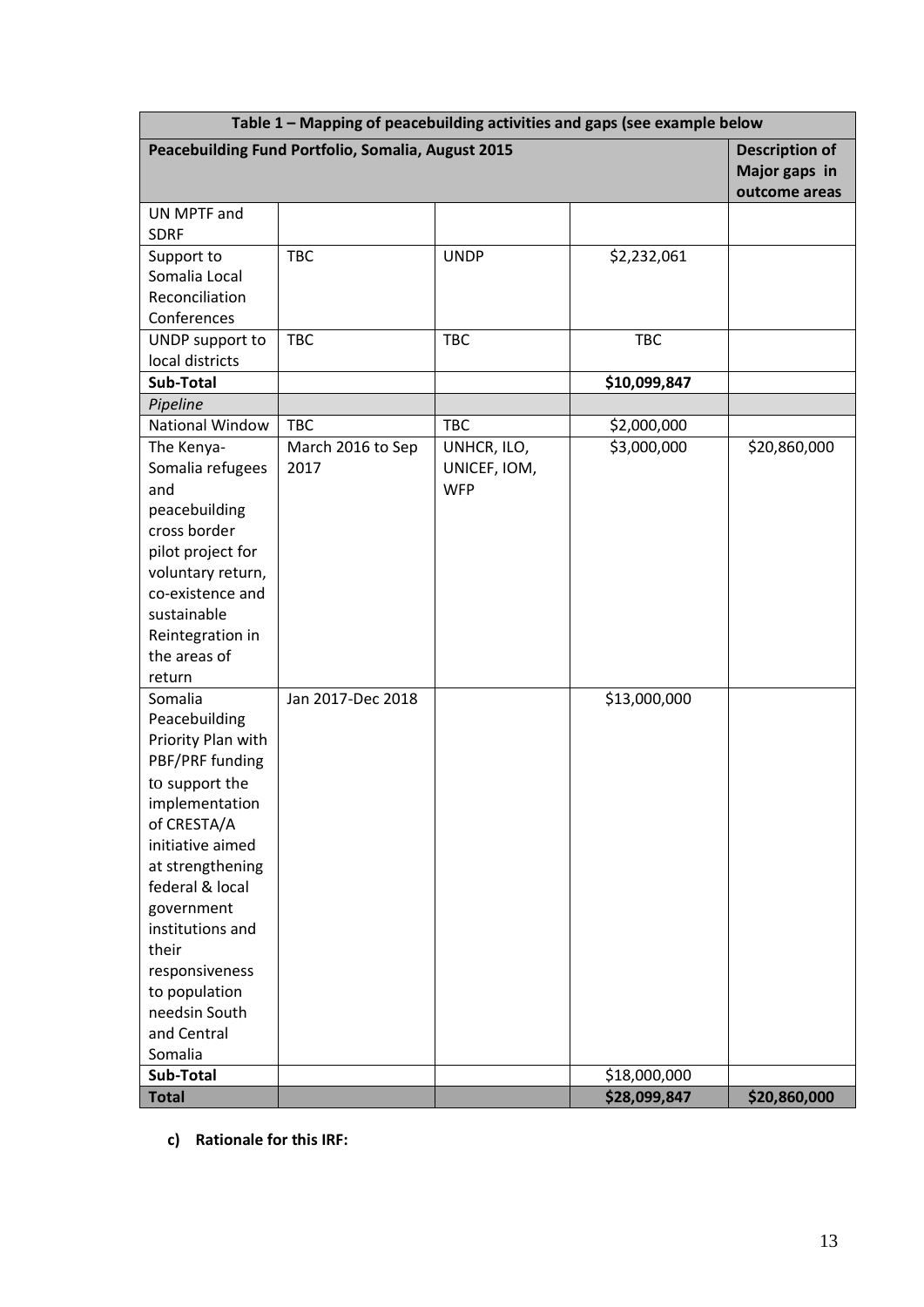The urgency of the returnee situation and the risk profile in both Kenya and Somalia requires fast, flexible and appropriate responses within a coordinated framework to ensure that confidence is gradually re-established for long-term programming. This has become especially urgent given the recent decision of the Government of Kenya to close Dadaab refugee camp.

This PBF-funded Pilot Project supports the implementation of the Somali New Deal Compact and the Tripartite Agreement, using the joint strategy agreed between Governments of Kenya and Somalia and UNHCR, and also builds on lessons from the UNHCR pilot reintegration projects. The project supports the voluntary repatriation of Somali refugees from Kenya, which stood at 14,429 as of 02 June 2016, and aims to harness their contribution to peacebuilding as well as economic development while at the same time reducing risks of conflict in return areas. The strategy has been further reinforced recent events in Kenya and high level visits between the Government of Kenya and the Government of Somalia and during the visit of the High Commissioner for Refugees, Filippo Grandi, who met with relevant counterparts in June 2016. The project also builds on lessons learned from the UNHCR pilot with regards to protection and durable solutions and employs a continuum approach to peacebuilding, whereby refugees who volunteer to return to Somalia are initially provided with peacebuilding and vocational skills in Kenya and, once they arrive in Somalia, with integration support encompassing livelihood, basic services and their participation in and contribution to community integration and dialogue processes. The project rollout strategy will give special consideration to returnee women and other disadvantaged groups. The project will engage in preparatory activities in Dadaab in Kenya and focus on Baidoa in Somalia. It will involve a total of 3,000 voluntary returnees, and will take into account gender dimensions, vulnerable groups and youth at risk. UNHCR Somalia and Kenya will lead and guide the project, while implementation will be done in collaboration with other partner UN agencies and organizations, with NGOs as implementing partners.

The PBF is considered to have comparative advantages to support activities under this project given its fast, flexible and risk-taking qualities. In particular, the Fund's flexibility allows it to support this cross-border peacebuilding initiative to incorporate lessons learned for a scale up of activities. In line with the Action Plan, the results of the PBF project can be used to leverage additional donor support for systematic return of refugees to Somalia in support of the ongoing political transition.

#### **Scaling-up potential of the pilot:**

In terms of the catalytic potential, this project is firstly intended to build on already existing PBF projects. The ongoing PBF projects include support to the Federal Government for stabilizing newly recovered areas, Baidoa rehabilitation project, the Somalia rule of law programme/justice and corrections support, strengthening women's role and participation in peace building, risk management support for UN MPTF and SDRF, support to Somalia local reconciliation conferences and UNDP support to local districts. The PBF projects present opportunities to build, strengthen and promote peaceful coexistence, peaceful conflict resolution and to strengthen the economy so that peace dividends are enjoyed by all. Where practical, the project will build on the creative energies and capacities of women to consolidate and sustain peaceful co-existence, especially in areas of settlement. Funding from PBF resources for reintegration activities in Somalia and pre-return activities in Kenya has the potential to be a catalyst for interventions by other donors in the current return areas, as well as in other asylum countries and in areas of Somalia that are currently inaccessible. UNHCR has already been working to strengthen its strategic alliances with partners and donors around the enhanced return and reintegration strategy, in preparation for the portfolio of projects and the Pledging Conference in October 2015. So far, support for the initiative has been expressed by key donors such as the European Union, the United States of America, the United Kingdom, Germany, Italy, Turkey, Egypt, as well as important development actors including the World Bank and UNDP.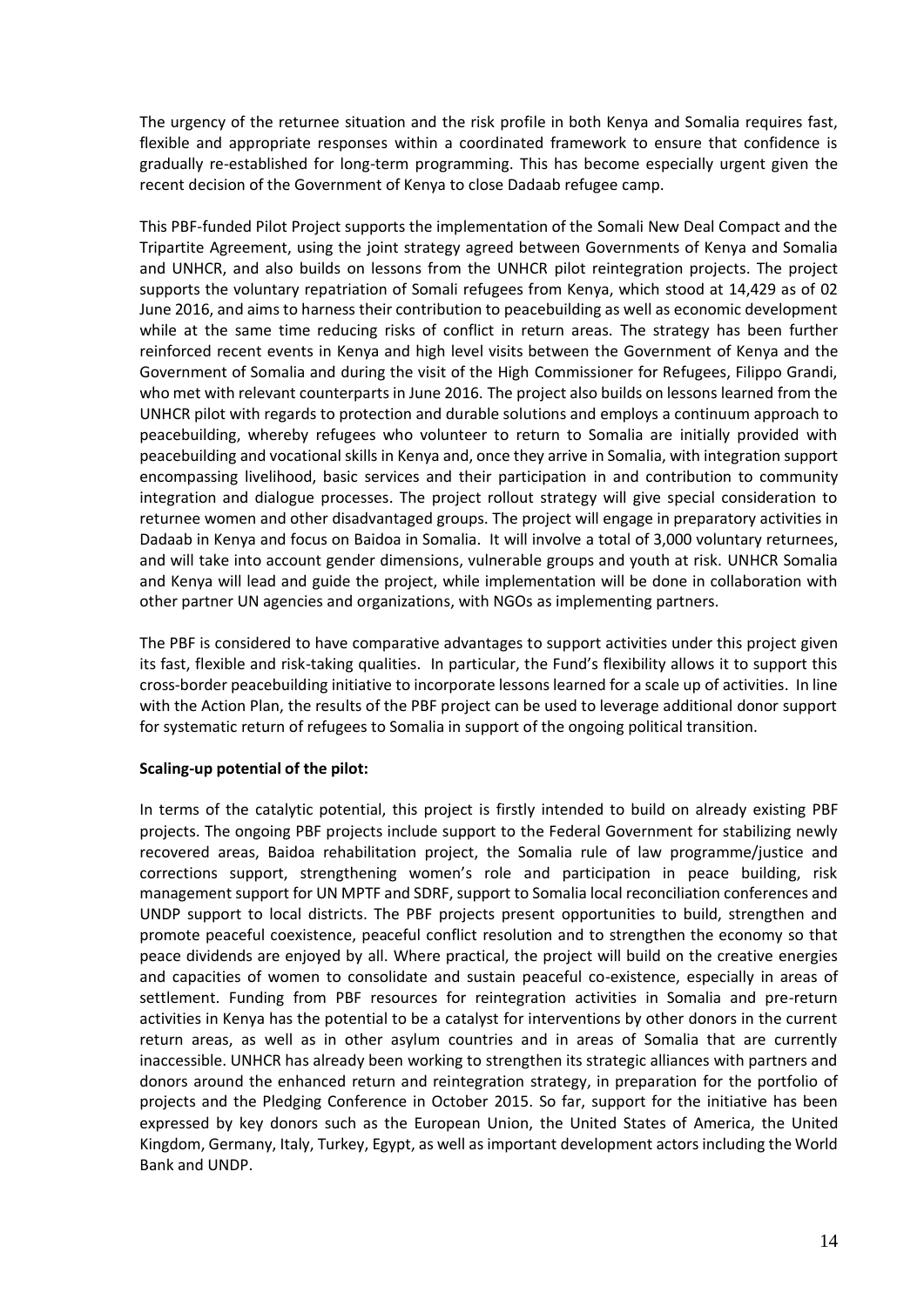Secondly, reintegration and supporting durable solutions for displaced populations are important components of the reconciliation and peace building process and the engagement of UNHCR and other actors should be located within a broader peace-building framework. Activities in support to reintegration, community based planning and co-existence projects in particular, will contribute at building trust and absorption capacity of host communities. It is expected that successful programmes in more stable areas of Somalia will encourage development actors to engage both technically and financially and support an expansion of return areas. Some of the challenges to be addressed under the PBF proposal such as building capacities, livelihoods, and services have development dimensions, and hence development programming implications to scale up some of the proven activities. Advocacy efforts to incorporate displacement issues into mainstream recovery and development response will also be pursued. The same approach is mainstreamed in the Economic Recovery Plan of the Somali Federal Government, where solutions for the displaced are explicitly mentioned and incorporated as a priority. The Federal Government of Somalia has also started consultations on the national priorities beyond the New Deal Compact framework, which is ending in 2016, and recognized the importance to include solutions for the displaced within the Interim Poverty Reduction Strategy (2017-2019) and the National Development Plan which are currently being discussed.

#### Justification for selection of target areas in Kenya and Somalia:

### **Why Baidoa?**

Baidoa was chosen as project location to ensure the highest possible probability of success for the PBF contribution as "seed money" to maximize impact, based on the following criteria:

- Baidoa is one of the three pilot locations which had been identified one year after the signing of the 2013 Tripartite Agreement, for the pilot project implemented between 8 December 2014 and 30 June 2015. As of 11 October 2016, Baidoa has received 1,300 returnees, but could potentially receive more based on the intention surveys which indicate Baidoa as one of the main areas of return.
- Baidoa is characterized by a relative degree of stability and local authorities (South West Administration) have publicly supported returns and are more amenable to granting land to returning refugees.
- Baidoa has the advantage of higher accessibility for UN agencies, which will allow for better implementation and monitoring.

#### **Why Dadaab?**

Dadaab is among the largest refugee camps in the world with a population of 330,000 Somali refugees, out of a total of 420,000 currently living in Kenya. This demographic makes Dadaab a very contentious issue that is periodically raised during periods of heightened political or security-related tension. Kenyan politicians have from time to time invoked the clearing of the camps in order to gain political advantage over rivals and the Government of Kenya has announced the closure of Dadaab refugee camp early May 2016. The decision has been confirmed as final at the Humanitarian Summit in Istanbul in late May 2016 and at a recent visit of the President of Kenya and the President of Somalia in Dadaab. While there are indications that the Government of Kenya may commit to voluntary and dignified return, it is clear that an increase in return flows is expected. Against this background, the need to increase support to the return and reintegration of Somali returnees and enhance absorption capacity in areas of return in southern and central regions has become paramount. This fact was also highlighted by both the former and the current High Commissioners for Refugees, who underlined the importance of investing in Somalia to stimulate economic recovery, to expand access to basic services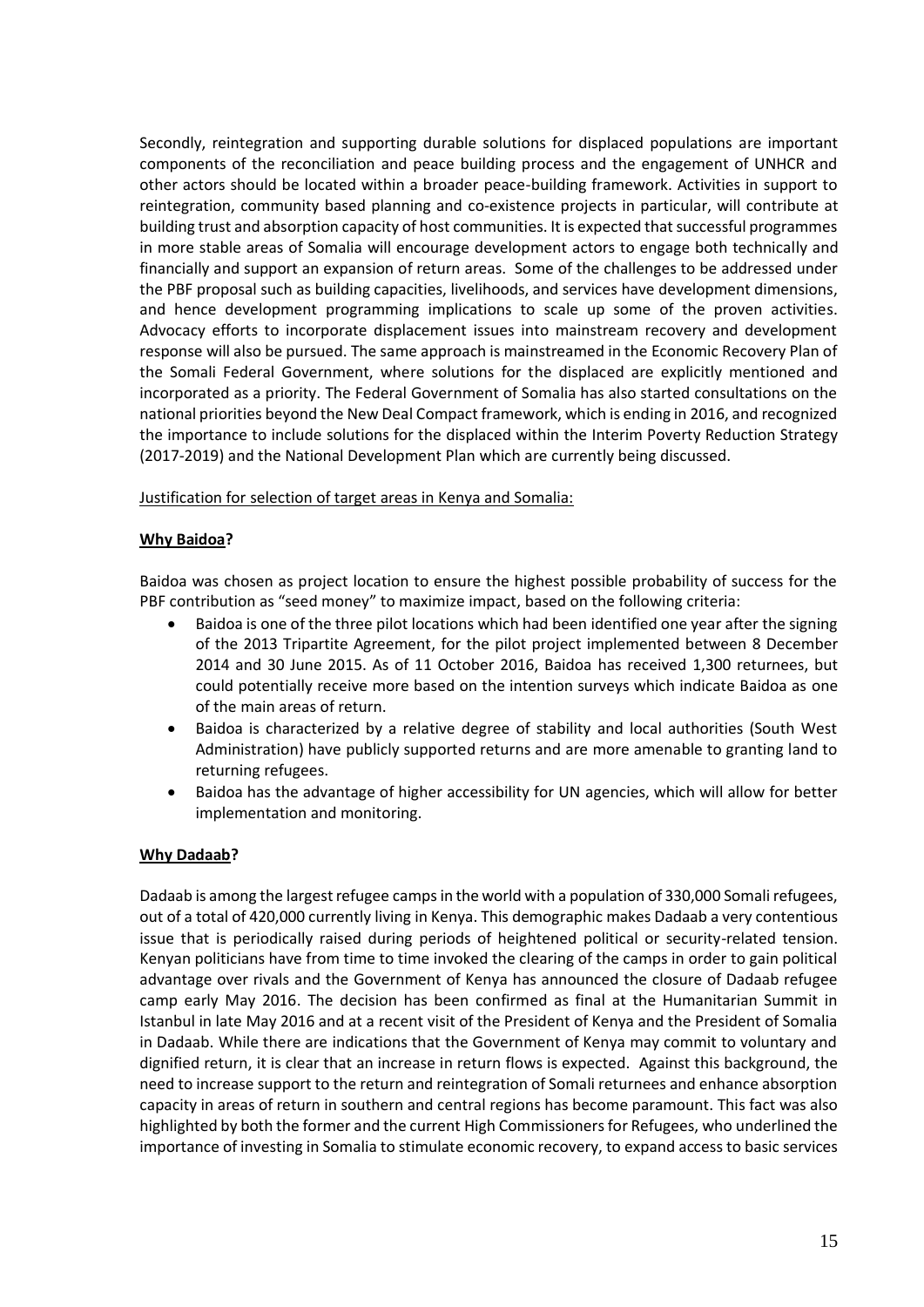and livelihood opportunities, and to create more conducive conditions for sustainable return and reintegration in their visits with high level officials of the Governments of Kenya and Somalia.

It should also be noted that the main areas of return and pilot areas, Kismayo and Baidoa, have been at the center of reconciliation processes for the consolidation of the state formation, and have successfully established regional administration. Therefore, the integration of returnees into the ongoing and future reconciliation and peace-building efforts should be seen as an opportunity to further strengthen the process and ensure inclusiveness.

#### Cross-border coordination and support structures:

This project will benefit from the work of the Tripartite Commission, which has been set up under the Tripartite Agreement, comprising senior representatives of the Government of Kenya, the Federal Government of Somalia, and UNHCR Kenya and Somalia, with other partners included as observers. The Commission has set up a Technical Committee to undertake specific tasks and report back to the Commission on outcomes. At the technical level, UNHCR Kenya and Somalia established a crossborder coordination meeting as an operational platform of the Tripartite Agreement to monitor and guide implementation of protection and assistance under the Voluntary Repatriation and Reintegration Pilot. Monthly meetings are organized in Dadaab, Mogadishu and Nairobi on a rotating chair basis. Teams in both countries remain vigilant with regard to protection and security conditions, as well as the delivery of assistance, and maintain a constant exchange of information between Offices in Dadaab, Mogadishu, Dhobley, Kismayo, Baidoa, Luuq and Nairobi. With the recent announcement of the Government of Kenya to close Dadaab refugee camp, it remains seen whether the Tripartite Agreement will be extended beyond 2016, however, it is expected that coordination structures between the Government of Kenya, the Government of Somali and UNHCR will continue to exist.

UNHCR and partners also maintain constant and effective links with federal and regional authorities at field level, particularly with the Government of Kenya, the National Commission for Refugees and IDPs (NCRI) of the Federal Government of Somalia and regional authorities in the return areas, including the Jubaland Administration based in Kismayo and the South West Administration based in Baidoa. Representatives from the Regional Administrations also attend the Tripartite Commission and Technical Committee meetings, together with FGS representatives.

#### **Preparatory peacebuilding activities:**

In order to support community reconciliation and provide direct peace dividends as prioritized by the government, there is the need for early engagement and investment in (a) time-critical and relevant pre-return activities in Kenya and other asylum countries to support the reconciliation, livelihoods and employment capacities of Somali refugees who have the intention to return (b) immediate peace building projects that benefit both returnees and the communities receiving them inside Somalia. This integrated approach will help mitigate conflict risks by ensuring that return and reintegration are effective and sustainable.

Existing conflict drivers include weak institutions, scarce resources (land, water) and limited livelihood opportunities (high unemployment among the youth). Planned post-return reintegration activities and other interventions within Somalia are in themselves not considered to be of a scale to effectively prevent relapse into conflict. Without appropriate pre-return support, the impact of post-return activities on individual and community reintegration will also be minimal even with conflict-sensitive approaches.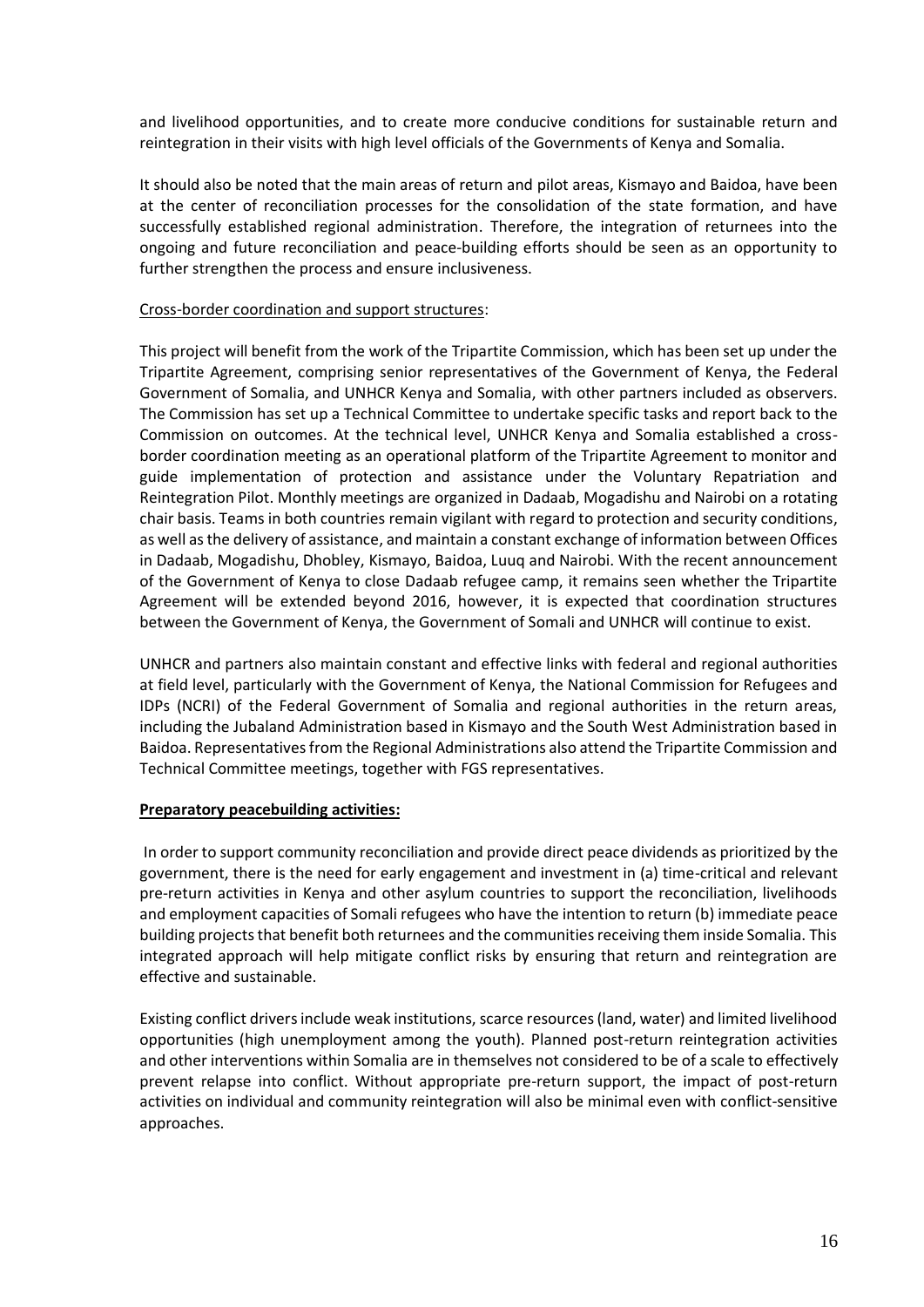For this project, therefore, UNHCR and partners plan to utilize a cross-border, continuum approach to support peacebuilding and economic development. Activities in Kenya are intended to serve as preparation for voluntary returnees to increase the likelihood of their economic integration in Somalia as well as their contribution to peacebuilding and stability. In this regard, activities in Kenya are intended to increase the impact of project activities for both the returnee as well as the area of return in Somalia.

## **II. Objectives of PBF support and proposed implementation** a) **Project outcomes, theory of change, activities, targets and sequencing:**

The project is designed to support the Federal Government's strategic priorities for stabilization and delivery of direct peace dividends, including commitments to reconciliation and investing in job creation. The Prime Minister of Somalia recognized in March 2014 the '*formidable challenge of job creation,'* and stated the Government's intention to respond to this challenge through three tracks focusing on short-term responses, medium-term responses, and long-term responses. This project addresses the whole spectrum of interventions, regardless of duration, from short to medium range interventions targeting the returning displaced populations of Somalia as well as return communities in support of the political transition and peacebuilding. Project outcome, outputs and activities are appropriately aligned or linked to the Somalia New Deal Compact PSGs.

The overall outcome of this project is:

### **Peace and development in Somalia and the Baidoa region in particular is further consolidated through successful return and integration of refugees from the Dadaab Camp.**

To contribute to this outcome and working in collaboration with the Federal Government of Somalia, other UN agencies and existing NGO partners operating in both countries, UNHCR Somalia (on behalf of UNHCR Kenya and Somalia Operations) proposes a dual or integrated approach to peacebuilding in Somalia:

- **a. Pre-return, or preparatory peace building activities in Kenya:** Consistent with the principle of inclusion, the aim is to enable prospective returnees, including women, to play a more constructive and effective role in sustaining their return and reintegration, including managing resource-based conflict and contributing to opportunity creation in a manner that promotes peace and builds self-reliance as well as contributes to economic development; and
- **b. Post-return community-based reintegration and co-existence interventions in Somalia** aimed at protecting livelihoods and building resilience according to the principles of coexistence, which entail the provision of services and opportunities to both the returnees and the local community, with a special attention devoted to the role of Somali women and their potential contribution to peace and stability. Special efforts will be made to ensure that the needs of women and children are given priority considerations in the identification and provision of services in areas of settlement.

Proposed interventions are aligned with specific priorities of the country strategic frameworks, including the Compact (2014-2016), and are directly linked to major development oriented programmes as discussed elsewhere in this proposal. Linkage will also be ensured with efforts supporting socio-economic reintegration of former combatants from a reconciliation perspective. The integration of gender-sensitive approaches and the principle of empowerment of women has been prioritized in the design. Thus, activities building resilience and enabling potential returnees in respect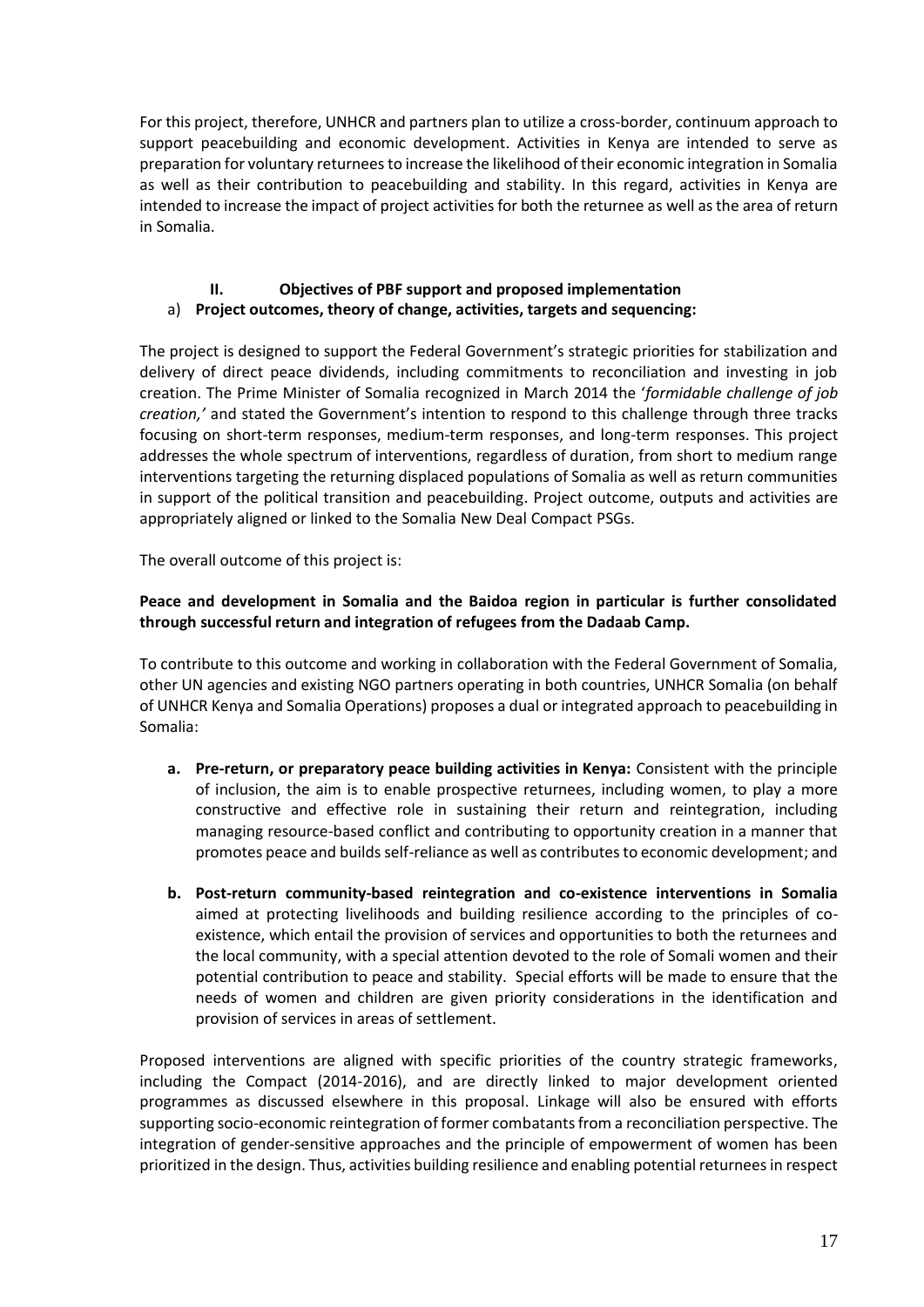of managing conflict resolution will focus on the potential of women, and establishing links between women in both displaced and resident communities, including women community groups.

Theory of Change: Ensuring on the one hand the capacity of refugee returnees to engage constructively in rebuilding Somalia and their resilience and on the other the capacity of the resident communities to absorb the spontaneous returnees will have dual outcomes; reducing the likelihood that return movements may escalate tensions with the potential for undermining the fragile peace and enhancing the capacity of the returnee and resident communities to build peace dividends in the form of strengthened livelihoods and enhanced governance.

The project is expected to contribute to the overall outcome of enhanced capacity for peacebuilding if reduced vulnerabilities, enhanced capacities for conflict resolution and peace dividends in the form of enhanced livelihoods lead to the peaceful co-existence of returnee and resident communities. It is expected that resilient, cohesive communities will become key drivers for peace together with a strengthened civil society, including community organizations, contributing to manage root causes of conflict.

**Component 1 -** Pre-return/preparing for return: Harnessing the potential of refugees for peace (UNHCR, Film Aid, Internews, Lutheran World Federation, Don Bosco, Islamic Relief, Kenya Red Cross) PBF Priority Areas 2 Promote co-existence and peaceful resolution of conflict and 3 Revitalize the economy and generate immediate peace dividends)

**Project Outcome 1**: Prospective Somali returnees have enhanced capacities for economic revitalization, peace and community reconciliation and positive participation in democratic governance

**Expected project results***: Somali refugees in Kenya who intend to return have the essential capacities/tools and incentives that will enable them to 1) productively participate in sustaining their return and reintegration, and 2) manage resource-based conflict in areas of return in a manner that promotes peace and builds resilience.*

The premise of this component is that Somali refugees, both men and women,, boys and girls, who intend to voluntarily return can, while still in Kenya, develop skills/capacities needed to be effective peace builders upon return to Somalia.

*1. Refugees have basic livelihood assets/resources, including skills, prior to return so they can engage in livelihoods opportunities in the return area more easily and use their skills to contribute to employment creation and economic development.*

Refugees in Kenya will be actively engaged in the design of new vocational training, livelihoods and employment schemes based on the updated district mapping information and market analysis from Somalia and the new FGS employment creation plan.

*2. Refugees have enhanced capacity to manage and peacefully resolve disputes over productive resources such as land and water; enhanced skills/tools to advocate for peace and peaceful approaches to conflict resolution.*

Experience from other countries shows that efforts to promote "reconciliation and co-existence" can and should begin in exile and continue upon return. This output will be included in the ongoing community mobilization programming and will be anchored in the existing community structures, putting emphasis on community leaders, women's organisations, and youth leaders; use of Star FM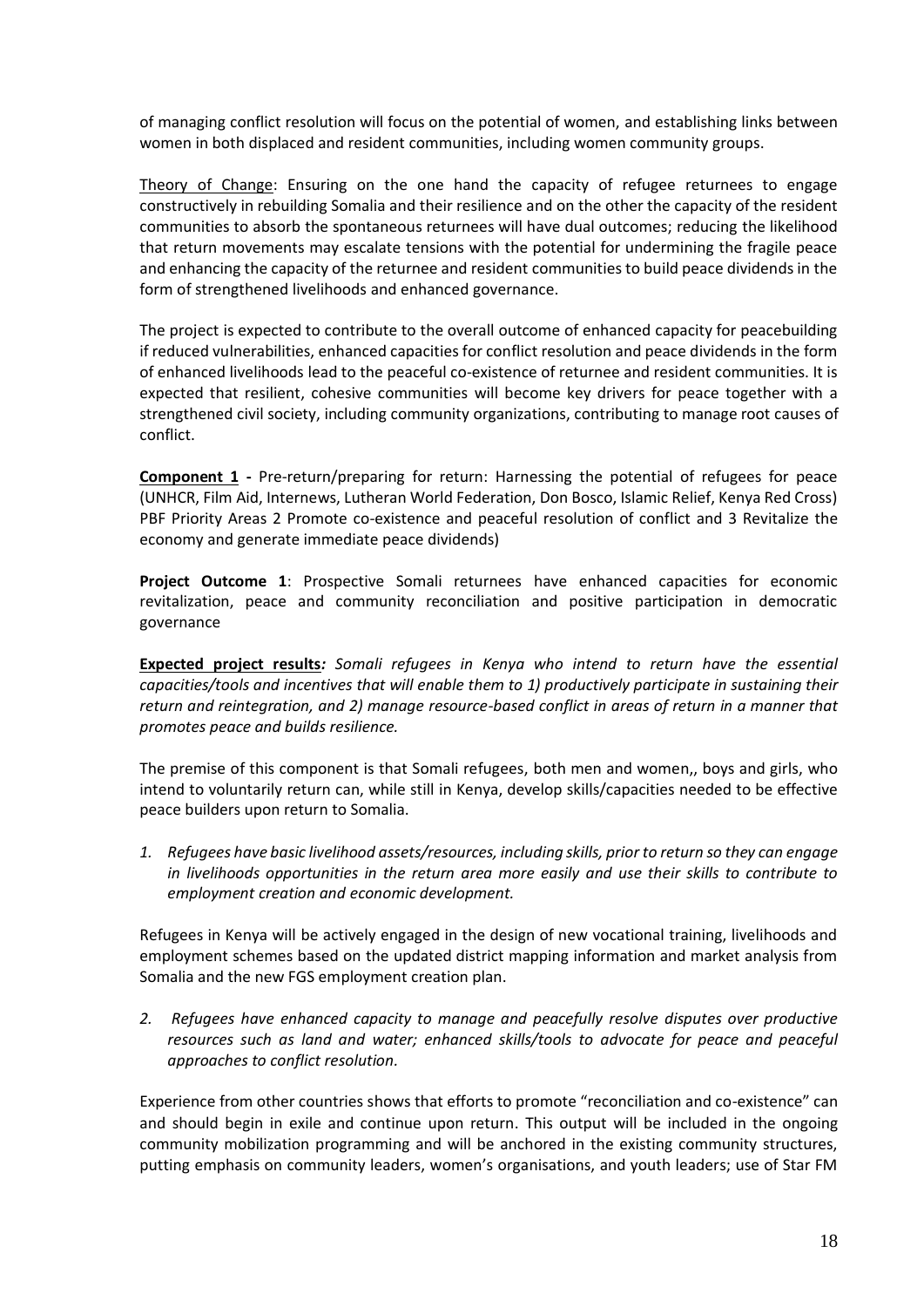radio, social media and other media outlets (including refugee media), collaboration with Film Aid and other partners.

**Component 2 –** Reintegration, co-existence initiatives and protection and return monitoring in areas of return (UNHCR, ILO, UNICEF, IOM, FAO, WFP)

**Project Outcome 2:** Somalia returnees in Baidoa co-exist peacefully with their host communities and contribute to local employment creation and economic development.

**Expected project results:** *Somali returnees and return communities experience reduced vulnerabilities and enhanced coping capacities to shocks through coherent humanitarian and early recovery to development response in return/newly recovered areas.* 

1. *Somali returnees and return communities have access to enhanced community based sustainable reintegration and peaceful co-existence through equitable provision of basic services to returnees, IDPs and host communities in Baidoa (UNHCR , UNICEF, IOM)*

UNHCR Somalia, ILO, UNICEF and IOM will closely work with local authorities, traditional leaders, religious figures and women's groups to identify key points of current/potential tension tied to the impact of IDPs and returned refugees and IDPs on host communities, to sensitize and prevent resource-based conflict and create a positive environment with mutual respect and resource sharing. Peaceful conflict resolution skills learned by the refugees prior to departure will be utilized in the process. Co-existence initiatives will include rehabilitating community infrastructure (strategic water systems, latrines, schools, roads, market/ production centers, etc…) and improve existing infrastructure through empowering the capacity of the local community via cash for work and private sector involvement. UNICEF will assist coordination with the wider sector development partners for the provision of basic services and give technical guidance with regards to sector standards where required. Laborers will be recruited from both returnees and host population.

2. *Returnees and host community members have access to enhanced livelihood support and employable skills training in Baidoa (ILO, IOM, FAO, WFP)*

Livelihood support will be provided in order to create work opportunities for income generation for returnees and host community members. For those returning to urban areas, mentorship, enterprise training and business start-up grants will be provided based on a specific skills survey and market analysis to assure business sustainability. Natural and locally sourced Product Development (PD) will be supported. Expanding existing small enterprises selected thorough Business Development Services (BDS) will be targeted too. For those returning to rural areas (riverine, agro pastoral and pastoral households) livelihood inputs (i.e. agricultural and livestock inputs) will be provided in line with their livelihood to restart farming and livestock production activities. To promote peaceful coexistence with the host community, vulnerable host community members will also be assisted.

Building on existing assessment In order to facilitate the employment of returnees ILO will support local institutions in upgrading skills and supporting skilled returnees in employment and selfemployment. To ensure peaceful coexistence with the resident community, a percentage of the resident community will be assisted as well.

3. *Increased information on returns will be available through the management of the Protection and Return Monitoring Network (PRMN) (UNHCR NGOs)*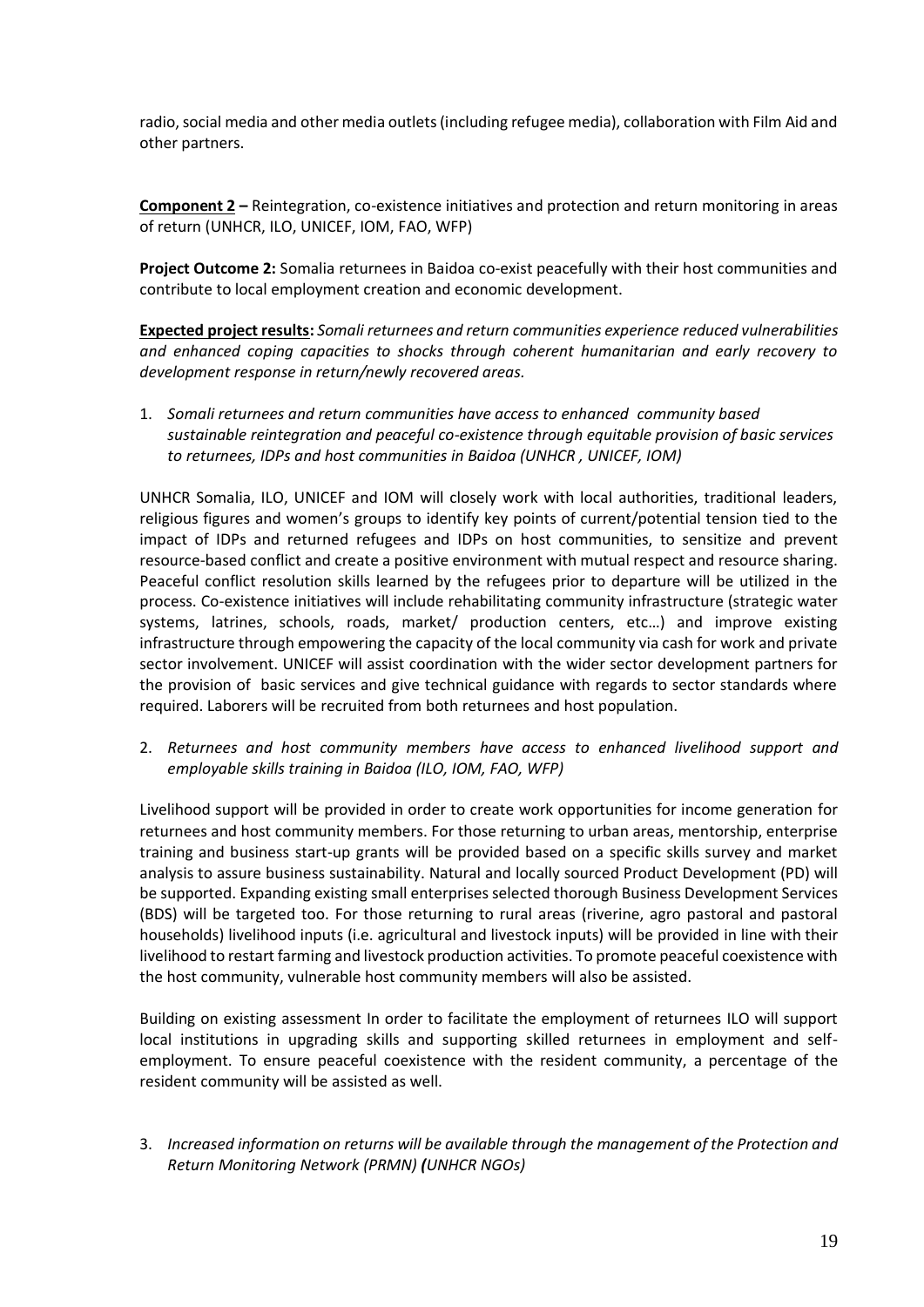To improve return monitoring and solutions planning through quality consultations with refugees and IDPs about return intentions and the barriers to return – the results of which could also feed national processes as to priorities in return areas- UNHCR will provide support to strengthen the work of the PRMN in Somalia with respect to areas of displacement and possible IDP /refugee returns. Training will be provided to NGO partners, emphasizing the need to monitor both IDPs and returnees irrespective of their status. The network will contribute to creating an understanding of the protection situation of persons of concern in the area, building the protection capacity of local NGOs in the network and initiating protection responses and programming based on the verified and reliable information provided by the network. Specific to Baidoa and this project, the partners will be requested to monitor the impact on the beneficiaries while at the same time report on the interaction of the beneficiaries from both the returnees and the local community. PRMN will also continue to be a tool for protection interventions and support of victims of human rights violations, other than Gender Based Violence (GBV). Such protection risks include but are not limited to risk of extra-judicial killing, arbitrary arrest and detention.

### Proposed implementation timeframe

The timeframe for implementation is guided by the New Deal Compact and the Somali Federal Government's Vision 2016 toward political elections and the need to ensure that conflict drivers are being addressed, so that the election does not become a trigger or kindling factor for relapse to large scale violent conflict. To maximize impact, the proposed activities should be implemented between July 2016 and December 2017.

During the implementation period, the project will be implemented in Baidoa, with planning undertaken on the assumption that conditions in this area will be conducive to implementation. In line with the data available on the areas of origin of the Somali refugees in Dadaab complex, Kenya, priority will be given to Baidoa, from where many of the refugees originated (12,312). Depending on monitoring and evaluation results, as well as interest from the persons concerned, the project's geographic scope may be expanded.

### *b)* **Budget:**

|          | Table 2: Project Activity Budget (see Annex for details Table)                         |             |             |                                                                                               |  |  |  |
|----------|----------------------------------------------------------------------------------------|-------------|-------------|-----------------------------------------------------------------------------------------------|--|--|--|
| Outcome/ | Output name                                                                            | Output      | UN budget   | Any remarks (e.g. on types of                                                                 |  |  |  |
| Output   |                                                                                        | budget by   | category    | inputs provided or budget                                                                     |  |  |  |
| number   |                                                                                        | <b>RUNO</b> | (see table  | justification)                                                                                |  |  |  |
|          |                                                                                        |             | below for   |                                                                                               |  |  |  |
|          |                                                                                        |             | list of     |                                                                                               |  |  |  |
|          |                                                                                        |             | categories) |                                                                                               |  |  |  |
|          |                                                                                        |             |             | Outcome 1: Prospective Somali returnees have enhanced capacities for economic revitalization, |  |  |  |
|          | peace and community reconciliation and positive participation in democratic governance |             |             |                                                                                               |  |  |  |
|          |                                                                                        |             |             |                                                                                               |  |  |  |
| Output   | Increased capacity in                                                                  | \$250,000   |             | Includes activities                                                                           |  |  |  |
| 1.1      | peace building and                                                                     |             |             | undertaken within the host                                                                    |  |  |  |
|          | conflict resolution                                                                    |             |             | community and refugee                                                                         |  |  |  |
|          |                                                                                        |             |             | hosting areas. Activities will                                                                |  |  |  |
|          |                                                                                        |             |             | be peace messaging through                                                                    |  |  |  |
|          |                                                                                        |             |             | local radio stations,                                                                         |  |  |  |
|          |                                                                                        |             |             | development of IEC materials                                                                  |  |  |  |
|          |                                                                                        |             |             | and dissemination of the                                                                      |  |  |  |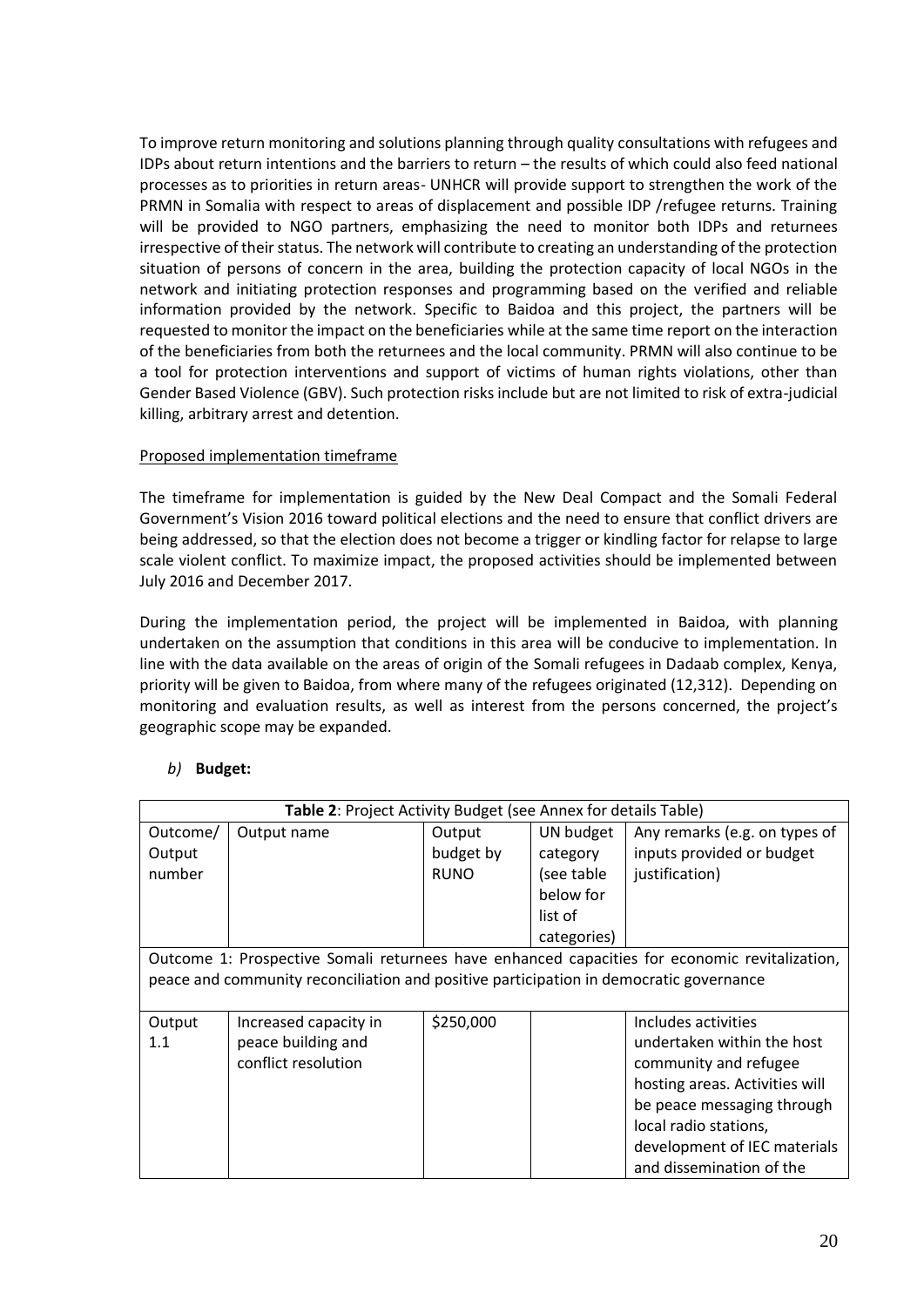|               |                                                                                                       |             | messages to the community<br>through existing structures as<br>well as through use of mass<br>media. Training of refugee<br>leadership and key<br>gatekeepers within the<br>refugee community on<br>conflict resolution will also<br>be done.                                                                                                                                                                                                                                                                                                      |
|---------------|-------------------------------------------------------------------------------------------------------|-------------|----------------------------------------------------------------------------------------------------------------------------------------------------------------------------------------------------------------------------------------------------------------------------------------------------------------------------------------------------------------------------------------------------------------------------------------------------------------------------------------------------------------------------------------------------|
| Output<br>1.2 | Strengthened refugee<br>skills and enhanced<br>livelihoods                                            | \$250,000   | Strengthening of existing<br>interventions mainly in<br>developing business and<br>entrepreneurship skills within<br>the refugee community.<br>Training on skills relevant to<br>the return back to Somalia<br>will be undertaken through<br>building of partnerships with<br>existing training institutions<br>both at Dadaab and Garissa<br>level.                                                                                                                                                                                               |
|               | Outcome 2: Somalia returnees in Baidoa co-exist peacefully with their host communities and            |             |                                                                                                                                                                                                                                                                                                                                                                                                                                                                                                                                                    |
| 2.1           | contribute to local employment creation and economic development.<br>Equitable access to social       | \$1,500,000 | a)Regular workshops,                                                                                                                                                                                                                                                                                                                                                                                                                                                                                                                               |
|               | services and enhanced<br>capacities for peace and<br>social reconciliation for<br>returnees in Baidoa |             | seminars and training with<br>local , regional and federal<br>authorities, civil society<br>organisations and other<br>stakeholders involved in the<br>reconciliation and<br>statebuilding process to<br>increase awareness,<br>advocacy and knowledge on<br>displacement and durable<br>solutions issues<br>b) Access to education<br>c) Provision of food<br>assistance to 1,200 returnee<br>households participating in<br>livelihood activities for 3<br>months.<br>d) Reintegration of children<br>formerly associated with<br>armed conflict |
| 2.2           | Employment<br>opportunities created<br>and economic<br>infrastructure improved                        | \$500,000   | a)Construction/Rehabilitation<br>of identified economic<br>infrastructure - Quick Cash<br>injection-to include                                                                                                                                                                                                                                                                                                                                                                                                                                     |
|               | (urban areas)                                                                                         |             | temporary learning centres<br>b) Enterprise and<br>employment opportunities                                                                                                                                                                                                                                                                                                                                                                                                                                                                        |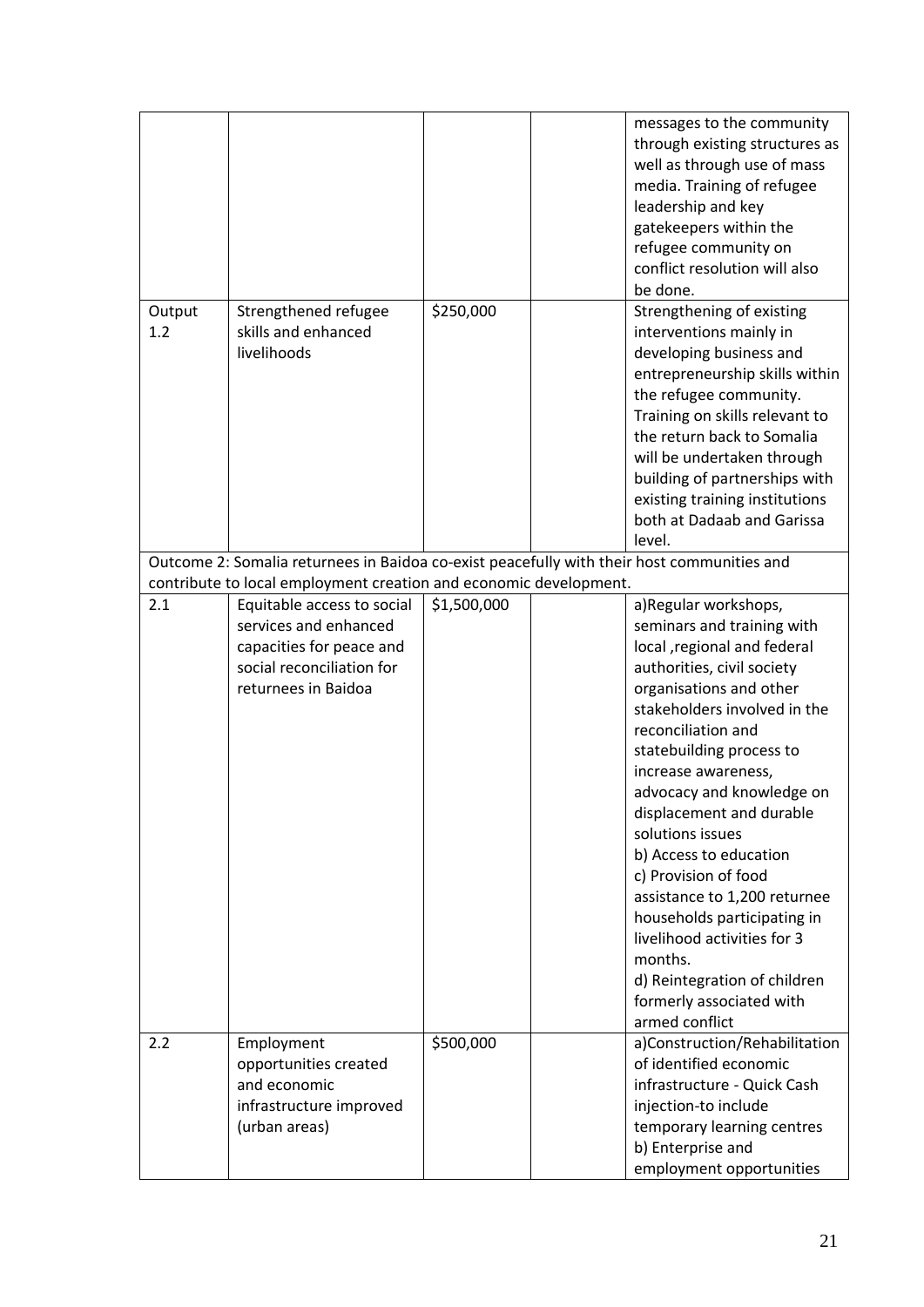|               |                                                                                                                                                                                                                                                                      |           | assessment and value chain<br>analyses. Provide returnees<br>with<br>business/entrepreneurial<br>skills using ILO tools based on<br>skills mapping. Startup<br>Grants<br>c) Rehabilitation of<br>community assets to<br>contribute to better access to<br>services and livelihoods- cash<br>for work                                                                                   |
|---------------|----------------------------------------------------------------------------------------------------------------------------------------------------------------------------------------------------------------------------------------------------------------------|-----------|----------------------------------------------------------------------------------------------------------------------------------------------------------------------------------------------------------------------------------------------------------------------------------------------------------------------------------------------------------------------------------------|
| 2.3           | Reduced vulnerabilities<br>and enhanced coping<br>capacities to shocks for<br>both the returnees and<br>the local community<br>through coherent<br>humanitarian and early<br>recovery to development<br>response in return/newly<br>recovered areas (rural<br>areas) | \$350,000 | a) Provision of an agricultural<br>package aiming at<br>capitalizing on the next Deyr<br>rain season.<br>b) Post Distribution review<br>on agricultural inputs<br>distribution.<br>c)Provision of a livestock<br>package consisting of 8<br>animals (sheep or goats),<br>-vaccinated (against SGP and<br>PPR) and treated against<br>common diseases, worms<br>and external parasites. |
| Output<br>2.4 | Management of the<br><b>Protection and Return</b><br><b>Monitoring Network</b><br>(PRMN)                                                                                                                                                                             | \$150,000 | To improve return<br>monitoring and solutions<br>planning through quality<br>consultations with refugees<br>and IDPs about return<br>intentions and the barriers to<br>return - the results of which<br>could also feed national<br>processes as to priorities in<br>return areas.                                                                                                     |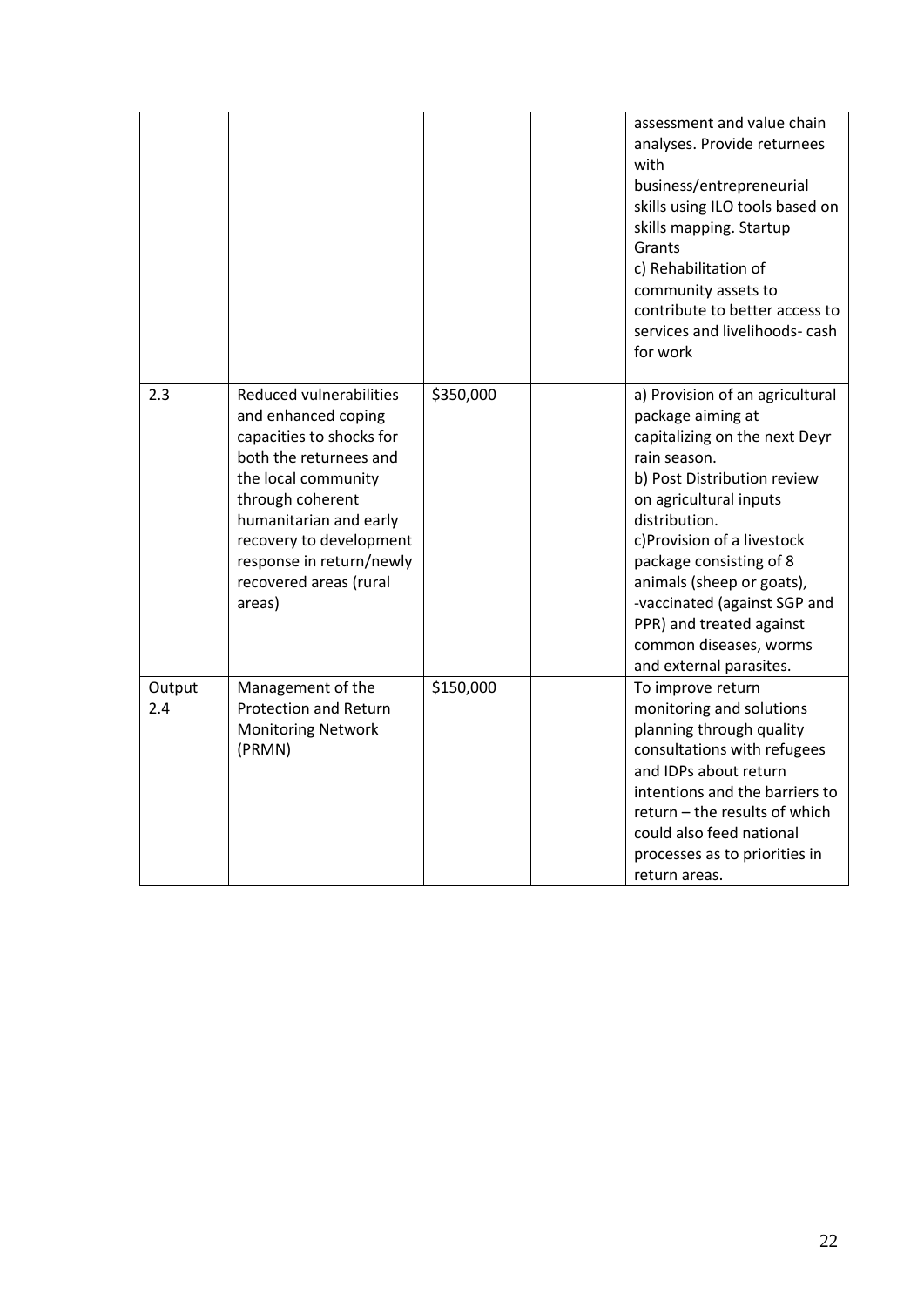| TABLE 3: PBF PROJECT INPUT-BASED BUDGET BY IMPLEMENTING AGENCY<br>(US <sup>5</sup> ) |                                                                                      |                                                                             |                                                    |                                                 |                                                 |                                                 |                                                 |              |
|--------------------------------------------------------------------------------------|--------------------------------------------------------------------------------------|-----------------------------------------------------------------------------|----------------------------------------------------|-------------------------------------------------|-------------------------------------------------|-------------------------------------------------|-------------------------------------------------|--------------|
| <b>CATEGORIES</b>                                                                    | <b>Amount</b><br><b>Recipient</b><br><b>Agency</b><br><b>UNHCR</b><br><b>Somalia</b> | <b>Amount</b><br><b>Recipient</b><br><b>Agency</b><br><b>UNHCR</b><br>Kenya | <b>Amount</b><br><b>Recipient</b><br><b>UNICEF</b> | <b>Amount</b><br><b>Recipient</b><br><b>WFP</b> | <b>Amount</b><br><b>Recipient</b><br><b>FAO</b> | <b>Amount</b><br><b>Recipient</b><br><b>ILO</b> | <b>Amount</b><br><b>Recipient</b><br><b>IOM</b> | <b>TOTAL</b> |
| 1. Staff and<br>other<br>personnel                                                   | 50,000                                                                               | 25,000                                                                      |                                                    | 54,054                                          | 62,862                                          | 91,500                                          | 56,350                                          | 339,766      |
| 2. Supplies,<br>Commodities,<br>Materials                                            | 20,000                                                                               | 15,000                                                                      | 100,000                                            |                                                 | 193820                                          | 1,200                                           | 25,000                                          | 161,200      |
| 3.<br>Equipment,<br>Vehicles, and<br>Furniture<br>(including<br>Depreciation)        | 20,000                                                                               |                                                                             |                                                    |                                                 |                                                 | 2,000                                           | 14,150                                          | 36,150       |
| 4.<br>Contractual<br>services                                                        | 34,000                                                                               |                                                                             | 75,000                                             |                                                 |                                                 | 162,800                                         | 5,000                                           | 297,048      |
| 5.Travel-<br>Inclusive of<br>USD 10,000<br>for PBSO<br>monitoring<br>support         | 30,000                                                                               | 2,290                                                                       |                                                    |                                                 | 13,000                                          | 8,500                                           | 15,000                                          | 68,790       |
| 6. Transfers<br>and Grants to<br>Counterparts                                        | 452,500                                                                              | 400,000                                                                     | 133,000                                            | 255,549                                         | 31,000                                          | 42,000                                          | 182,500                                         | 1,496,549    |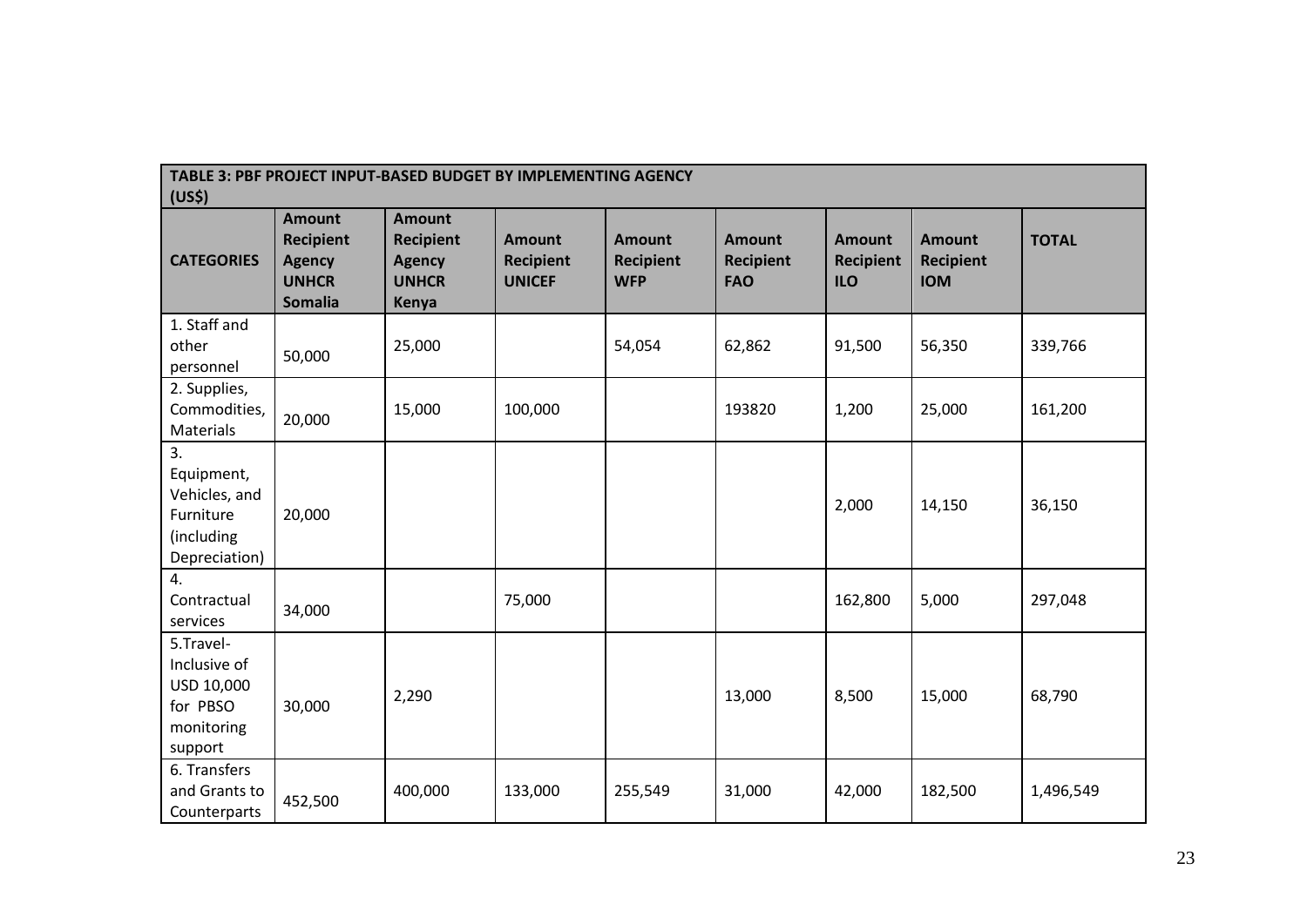| Independent<br>Evaluation<br>(5% of total<br>budget)        | 37,500.00 | 25,000.00 | 17,500.00 | 17,500.00 | 17,500.00 | 17,500.00    | 17,500.00 | 150,000.00 |
|-------------------------------------------------------------|-----------|-----------|-----------|-----------|-----------|--------------|-----------|------------|
| 7. General<br>Operating<br>and other<br><b>Direct Costs</b> | 53,500    |           |           |           |           | 24,500       | 10,000    | 88,000     |
| Sub-Total<br><b>Project Costs</b>                           | 697,500   | 467,290   | 325,500   | 327,103   | 318,182   | 350,000      | 325,500   | 2,811,075  |
| 8. Indirect<br>Support<br>Costs*                            | 52,500    | 32,710    | 24,500    | 22,897    | 31,818    | <b>XXXXX</b> | 24500     | 188,925    |
| <b>TOTAL</b>                                                | 750,000   | 500,000   | 350,000   | 350,000   | 350,000   | 350,000      | 350,000   | 3,000,000  |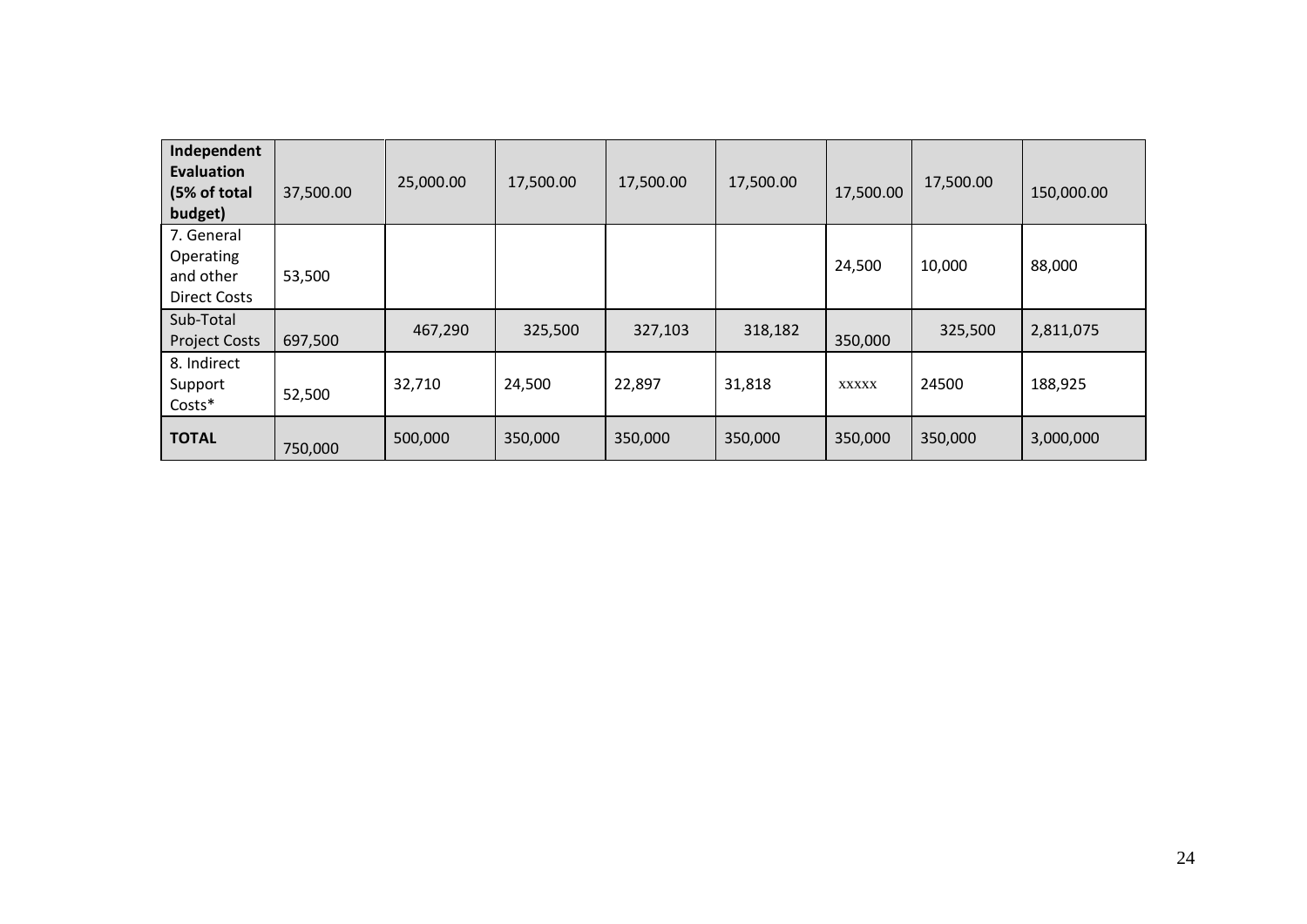## *c)* **Capacity of Regional UN Offices (RUNOs) and implementing partners:**

UNHCR has already identified and deployed national staff as UNHCR coordination focal points in the pilot area. Other implementing organizations have international and/or national staff in Baidoa. Functional Protection and Shelter Clusters are also present in the target location as well as other coordination mechanisms. UNHCR and other implementing organizations have partners on the ground. UNHCR and partners have experience implementing both peaceful co-existence and income generation/livelihood activities in Baidoa and other locations in Somalia. It is therefore expected that UNHCR and partners will be able to utilize the funds within the suggested timeframe.

The Somalia Return Consortium (SRC) was initiated in 2012 by UNHCR, to set standards, advocate for and implement voluntary return programming. The overall aim is to ensure safe and dignified return and sustainable reintegration for IDP households in Somalia. The SRC is now the main hub of combined expertise from relevant UN agencies and International NGOs on return and reintegration of IDPs. SRC MOU was amended in mid-2013 to include the "assistance to Voluntary Repatriation of Refugees to Somalia".

|                               | Table 4: Overview of RUNO funding in the country |                                                                                                                           |                                       |                                                 |  |  |  |
|-------------------------------|--------------------------------------------------|---------------------------------------------------------------------------------------------------------------------------|---------------------------------------|-------------------------------------------------|--|--|--|
|                               | <b>RUNO 1: NAME</b>                              | <b>Key Source of</b><br><b>Funding</b><br>(government,<br>donor etc)                                                      | <b>Annual Regular</b><br>Budget in \$ | <b>Annual</b><br>emergency<br>budget (e.g. CAP) |  |  |  |
| Current calendar<br>year 2015 | <b>UNHCR SOMALIA</b>                             | <b>USA</b><br>EU/ECHO<br>Japan<br>Italy<br>UK<br>Sweden<br>Switzerland<br>Canada                                          | 92 Million USD                        | 12.9 Million USD                                |  |  |  |
|                               | <b>UNHCR Kenya</b>                               | <b>USA</b><br>UK(DFID)<br>Japan<br>Canada<br>EU/ECHO<br><b>CERF</b><br>Spain<br>Switzerland<br>Sweden<br>Finland<br>Korea | 80.4 million USD                      | 14.4 million                                    |  |  |  |
|                               | <b>ILO</b>                                       | EU<br>Japan<br>Sweden<br>Switzerland<br>UK<br>Denmark<br>Norway                                                           | 12 Million USD                        |                                                 |  |  |  |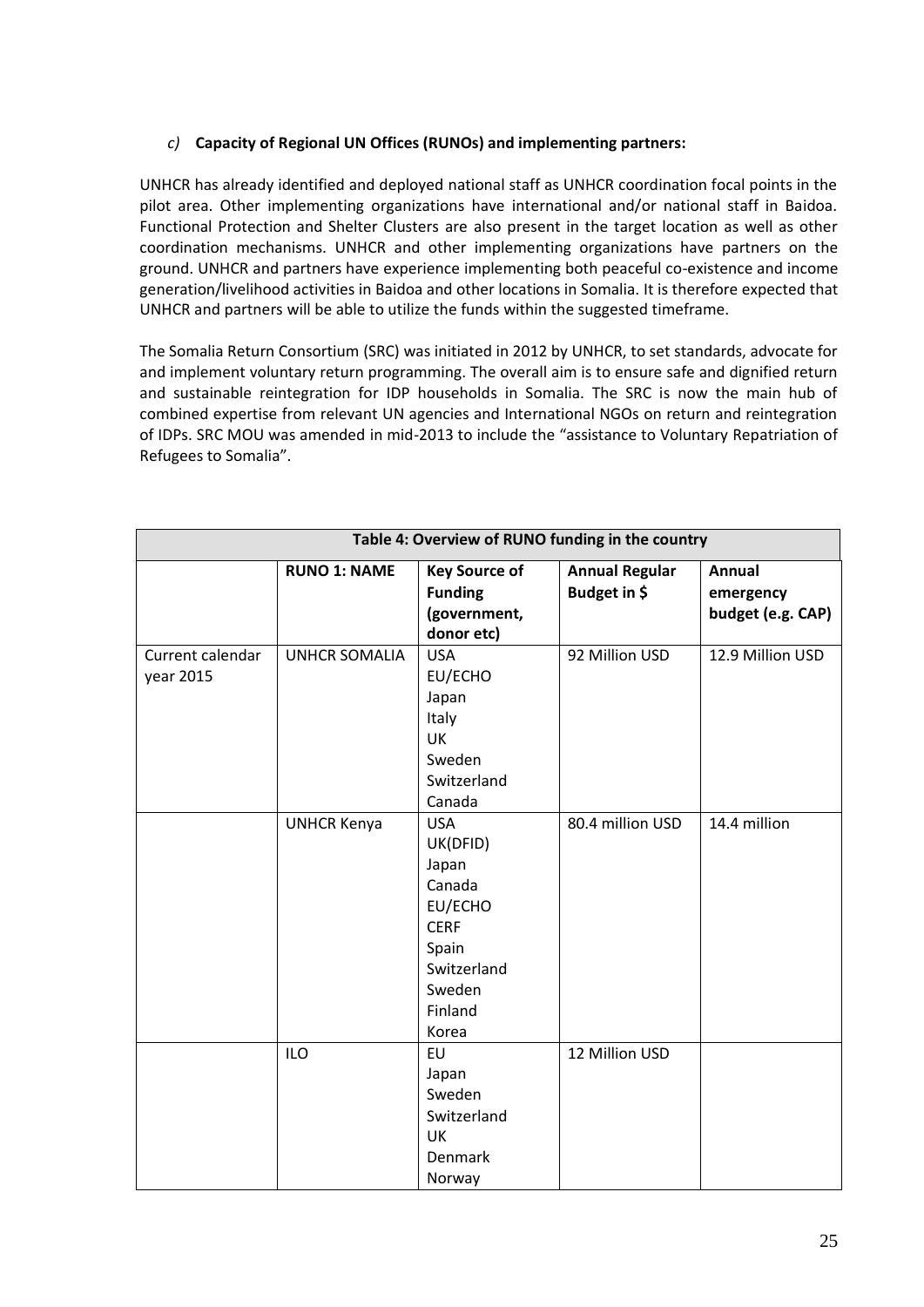|                  | Table 4: Overview of RUNO funding in the country |                     |                 |                |  |  |  |  |  |
|------------------|--------------------------------------------------|---------------------|-----------------|----------------|--|--|--|--|--|
|                  |                                                  | Italy               |                 |                |  |  |  |  |  |
|                  |                                                  |                     |                 |                |  |  |  |  |  |
|                  | <b>IOM</b>                                       | USA, Japan,         | 32,740,981 USD  | 6,800,568 USD  |  |  |  |  |  |
|                  |                                                  | Norway, Sweden,     |                 |                |  |  |  |  |  |
|                  |                                                  | Finland, Italy, EU, |                 |                |  |  |  |  |  |
|                  |                                                  | CHF, CERF,          |                 |                |  |  |  |  |  |
|                  |                                                  | Germany, France,    |                 |                |  |  |  |  |  |
|                  |                                                  | the Netherlands     |                 |                |  |  |  |  |  |
| Current calendar | UNHCR SOMALIA                                    | <b>USA</b>          | 153,374,648 USD | 49,433,999 USD |  |  |  |  |  |
| year 2016        |                                                  | EU/ECHO             |                 |                |  |  |  |  |  |
|                  |                                                  | Japan               |                 |                |  |  |  |  |  |
|                  |                                                  | Germany             |                 |                |  |  |  |  |  |
|                  |                                                  | UK ; CHF Somalia    |                 |                |  |  |  |  |  |
|                  |                                                  | Switzerland         |                 |                |  |  |  |  |  |
|                  |                                                  | Canada              |                 |                |  |  |  |  |  |
|                  | <b>IOM</b>                                       | USA, Japan,         | 32,016,668 USD  | 9,828,953 USD  |  |  |  |  |  |
|                  |                                                  | Norway, Sweden,     |                 |                |  |  |  |  |  |
|                  |                                                  | Finland, Italy, EU, |                 |                |  |  |  |  |  |
|                  |                                                  | CHF, CERF,          |                 |                |  |  |  |  |  |
|                  |                                                  | Germany, United     |                 |                |  |  |  |  |  |
|                  |                                                  | Kingdom, the        |                 |                |  |  |  |  |  |
|                  |                                                  | Netherlands         |                 |                |  |  |  |  |  |

### **III. Management and coordination**

a) Institutional and Coordination Arrangements:

UNHCR Somalia as lead will have overall responsibility for the coordination of project design, monitoring of implementation and reporting on results in close collaboration with UNICEF, ILO, WFP, FAO, IOM and UNHCR Kenya. Each recipient or participating partner will be responsible for reporting on their respective components and budget allocation in line with PBF guidelines. UNHCR will ensure a coordinated and multi-partner response while focusing and targeting the limited PBF resources to critical community-level priorities that are less resourced and where the Agency and its partners have comparative advantage (capacity, coverage and experience).

UNHCR will play a leading role in bringing partners together to address needs in the area of legal, physical and material safety, collectively and in an integrated manner through regular coordination at central and district level. Coordination will facilitate respect for key protection and assistance standards and will enable the development of a shared and strategic vision for a sustainable process of reintegration and co-existence. National ownership of the process will be ensured through systematic engagement with key Government counterparts. At the Federal state, active engagement will be made with the National Commission for Refugees and IDPs – NCRI and Ministry of Interior and Federal Affairs- MOIFA. UNHCR currently has capacity building project with NCRI where it is contributing to staff Salaries and running costs for Its Baidoa office. NCRI staff in Baidoa will form part of the joint monitoring team in Baidoa where the project is implemented. Coordination in regard to reintegration activities in the area is on-going in Mogadishu through regular monthly meetings as well as ad-hoc meetings with partners. Regular meetings will also be held in Baidoa and local Protection, Shelter, Education, Health and WASH Clusters will play an important role in coordination.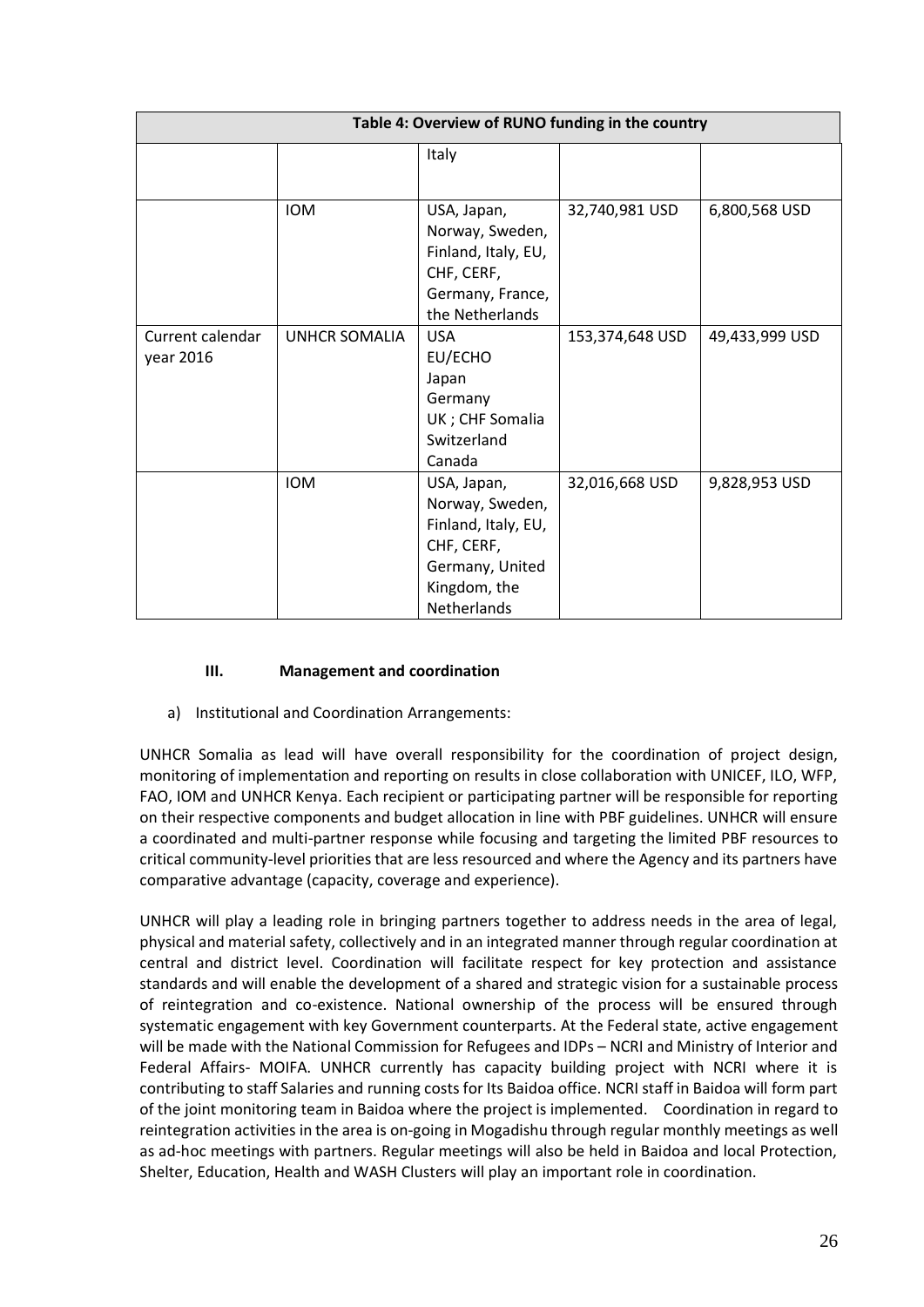#### b) **Project management:**

The day-to-day project management will be done by a project manager jointly selected by FGS and UNHCR. S/he will report to the project coordination board. The Project will not establish a new mechanism to coordinate/manage the project, but rather strengthen the existing structures under the new deal framework and stabilization strategy to manage the project in coherence with the international community support.

Liaison at the policy and/or funding levels with PBSO and the UNDP Multi-Partner Trust Fund Office (MPTF Office) will be the responsibility of the DSRSG, working in close consultation with the Minister of Interior and Federalism, and UNHCR Somalia and Kenya. On a day-to-day basis the Project Manager will provide information and clarifications as requested by PBSO and/or MDTF Office, in close consultation with UNHCR Somalia and Kenya, pertaining to project implementation status and progress.

Each of the partner agencies will nominate a focal person, who will be responsible for the overall coordination with the project manager and implementation of agency specific project activities. Focal persons will meet regularly with the project manager to highlight any concerns with regards to project implementation and ensure a coordinated approach.

### **Risk management:**

Major design assumptions include security and access, presence of returnees, willingness of refugees/returnees, communities and leaders to participate and own the process, implementation capacity and political will centrally and at the local level in addition to timely availability of adequate funding. Some project activities assume that some returnees may move to urban areas or maintain dual settlement options to diversify livelihood options. This is considered in the project design and appropriate flexible and innovative responses will be adopted. On the Kenya side, the assumption is that albeit Kenya's decision to close Dadaab refugee camp return will continue to be implemented in a dignified and voluntary manner. Risk mitigation will be implemented through the risk management services of the RCO Somalia Risk Management Unit, which already provides such services to the SDRF and the UN MPTF. In addition, UNHCR has its own enterprise risk management framework which informs the programming cycle.

The project will be one of the key measures which will contribute towards addressing the Government of Kenya's concerns about limited efforts of international actors' efforts to increase refugee return and which will support UNHCR and partner's relationship with the central and county authorities. It is important that it will be implemented hand in hand with the ongoing UNHCR return project and within the framework of the tripartite agreement on voluntary repatriation to Somalia and/or any subsequent framework. As regards accountability, UNHCR selects its partners based on their expertise and capacity to successfully implement the respective activities assigned to them. In order to partner with the most suitable organization in a given operation for the implementation of projects, and to provide quality protection and assistance to refugees and other persons of concern, UNHCR has launched in mid-2013 new procedures for the selection and retention of partners for the implementation of project agreements.

UNHCR closely monitors and supervises the implementation of activities by implementing partners under the partnership agreements. Regular coordination meetings are held on the sector level and collaboration and referral mechanisms are established between partners. A standard UNHCR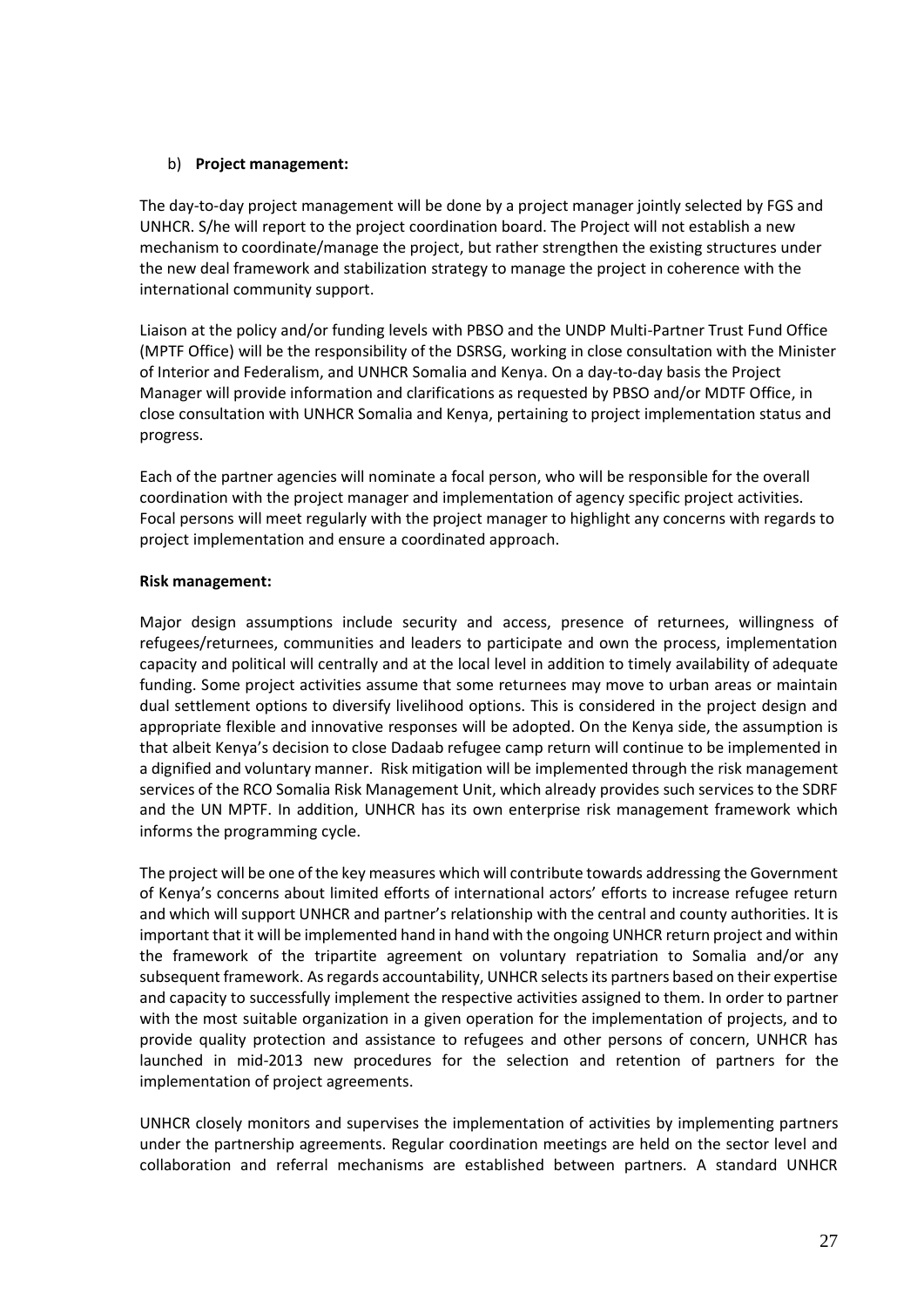partnership agreement is signed with the implementing partner outlining activities to be carried out. Monthly progress reports, quarterly financial reports, semi-annual narrative and financial and narrative final reports are to be provided as per the signed agreement. Partnership agreements are subject to external audit by an audit firm contracted by UNHCR, above and beyond the quarterly multifunctional teams financial and performance monitoring conducted in the project sites.

In partnership with FAO, ILO, IOM, UNICEF and WFP, specific measures will include:

- Selecting local partners based on the Risk Management Unit database, and each organization's database on local partners. Enhancing capacity of local partners in project implementation and establishing robust M&E systems;
- Thoroughly briefing partners on respective agency standards and regulations and use of third party monitoring to ensure project quality;
- Keeping low visibility on donors and implementers to avoid unnecessary attention and involve local elders and leaders to avoid local conflict;
- Engaging local authorities throughout the project cycle and enhancing their capacity to take ownership and manage specific and agreed project results in addition to regular consultation and dialogue with the local authority; and,
- Ensuring that selection criteria are transparent and acceptable to all stakeholders.

| <b>Stabilization Project - Risk Analysis</b> |            |                   |                                 |  |  |  |  |  |  |
|----------------------------------------------|------------|-------------------|---------------------------------|--|--|--|--|--|--|
| <b>Risk</b>                                  | Likelihood | Severity of       | <b>Mitigating Strategy</b>      |  |  |  |  |  |  |
|                                              | (high,     | impact on project |                                 |  |  |  |  |  |  |
|                                              | medium     | (high, medium,    |                                 |  |  |  |  |  |  |
|                                              | low)       | low)              |                                 |  |  |  |  |  |  |
| FAO, ILO, IOM, UNICEF and WFP Component      |            |                   |                                 |  |  |  |  |  |  |
| Renewed Al-Shabaab                           | Medium     | High              | <b>Security Risk Assessment</b> |  |  |  |  |  |  |
| attack and/or threats to                     |            |                   | and determination of            |  |  |  |  |  |  |
| communities                                  |            |                   | programme risk levels           |  |  |  |  |  |  |
| Project delay due to                         | High       | Medium            | Correct targeting               |  |  |  |  |  |  |
| dispute among the                            |            |                   | beneficiaries and               |  |  |  |  |  |  |
| communities                                  |            |                   | ensuring their                  |  |  |  |  |  |  |
|                                              |            |                   | participation in all the        |  |  |  |  |  |  |
|                                              |            |                   | steps.                          |  |  |  |  |  |  |
| <b>Exclusion of some</b>                     | Medium     | High              | <b>Extensive local</b>          |  |  |  |  |  |  |
| marginal groups                              |            |                   | assessment and                  |  |  |  |  |  |  |
|                                              |            |                   | intervention                    |  |  |  |  |  |  |
| Misappropriation of funds                    | Medium     | High              | All expenditure will be         |  |  |  |  |  |  |
|                                              |            |                   | closely scrutinized in the      |  |  |  |  |  |  |
|                                              |            |                   | <b>Project Steering</b>         |  |  |  |  |  |  |
|                                              |            |                   | Committee and                   |  |  |  |  |  |  |
|                                              |            |                   | Management                      |  |  |  |  |  |  |

#### **Table 5 – Risk management matrix**

#### c) **Monitoring & evaluation:**

Monitoring and Evaluation will be built into the design and implementation of the proposal, including relevant time-series population surveys such as trend conflict monitoring and assessment of theories of change or underlining assumptions of the proposed project (annex to proposal). A conflictmonitoring tool will be developed in collaboration with a credible local partner.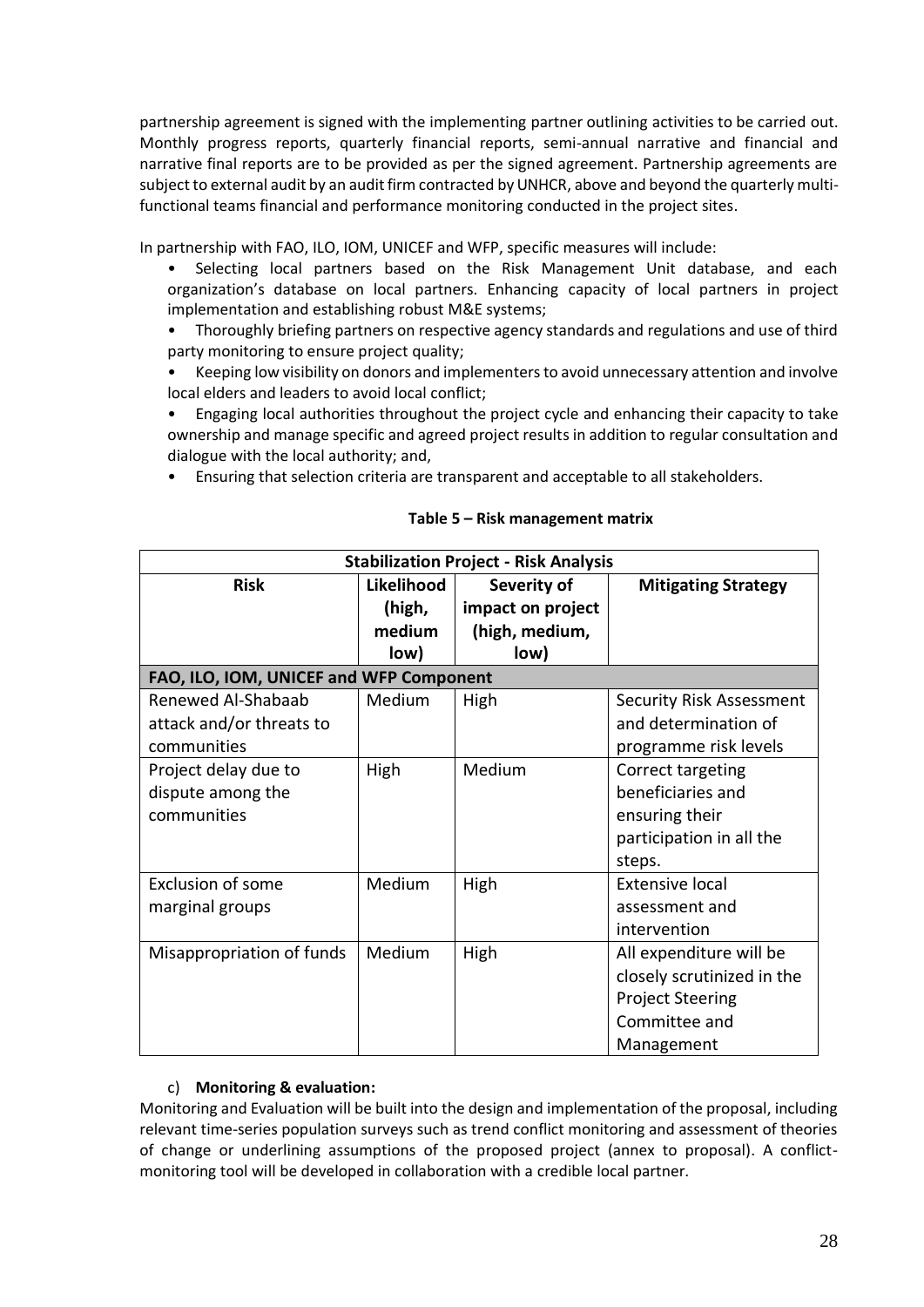A set of standards and qualitative and quantitative indicators, baseline data and information will be developed, in close association with partners, to measure progress towards the achievement of project objectives, including efforts in mainstreaming return and reintegration needs in national development plans.

An independent evaluation will be conducted at the end of the project, highlighting impact and lessons learned for a potential scale-up of the project.

#### d) **Administrative arrangements**

The UNDP MPTF Office serves as the Administrative Agent (AA) of the PBF and is responsible for the receipt of donor contributions, the transfer of funds to Recipient UN Organizations, the consolidation of narrative and financial reports and the submission of these to the PBSO and the PBF donors. As the Administrative Agent of the PBF, MPTF Office transfers funds to RUNOS on the basis of the [signed](http://mptf.undp.org/document/download/10425)  [Memorandum of Understanding](http://mptf.undp.org/document/download/10425) between each RUNO and the MPTF Office.

### **AA Functions**

On behalf of the Recipient Organizations, and in accordance with the UNDG-approved "Protocol on the Administrative Agent for Multi Donor Trust Funds and Joint Programmes, and One UN funds" (2008), the MPTF Office as the AA of the PBF will:

- Disburse funds to each of the RUNO in accordance with instructions from the PBSO. The AA will normally make each disbursement within three (3) to five (5) business days after having received instructions from the PBSO along with the relevant Submission form and Project document signed by all participants concerned;
- Consolidate narrative reports and financial statements (Annual and Final), based on submissions provided to the AA by RUNOS and provide the PBF consolidated progress reports to the donors and the PBSO;
- Proceed with the operational and financial closure of the project in the MPTF Office system once the completion is notified by the RUNO (accompanied by the final narrative report, the final certified financial statement and the balance refund);
- Disburse funds to any RUNO for any costs extension that the PBSO may decide in accordance with the PBF rules & regulations.

#### **Accountability, transparency and reporting of the Recipient United Nations Organizations**

Recipient United Nations Organizations will assume full programmatic and financial accountability for the funds disbursed to them by the Administrative Agent. Such funds will be administered by each RUNO in accordance with its own regulations, rules, directives and procedures.

Each RUNO shall establish a separate ledger account for the receipt and administration of the funds disbursed to it by the Administrative Agent from the PBF account. This separate ledger account shall be administered by each RUNO in accordance with its own regulations, rules, directives and procedures, including those relating to interest. The separate ledger account shall be subject exclusively to the internal and external auditing procedures laid down in the financial regulations, rules, directives and procedures applicable to the RUNO.

Each RUNO will provide the Administrative Agent and the PBSO (for narrative reports only) with: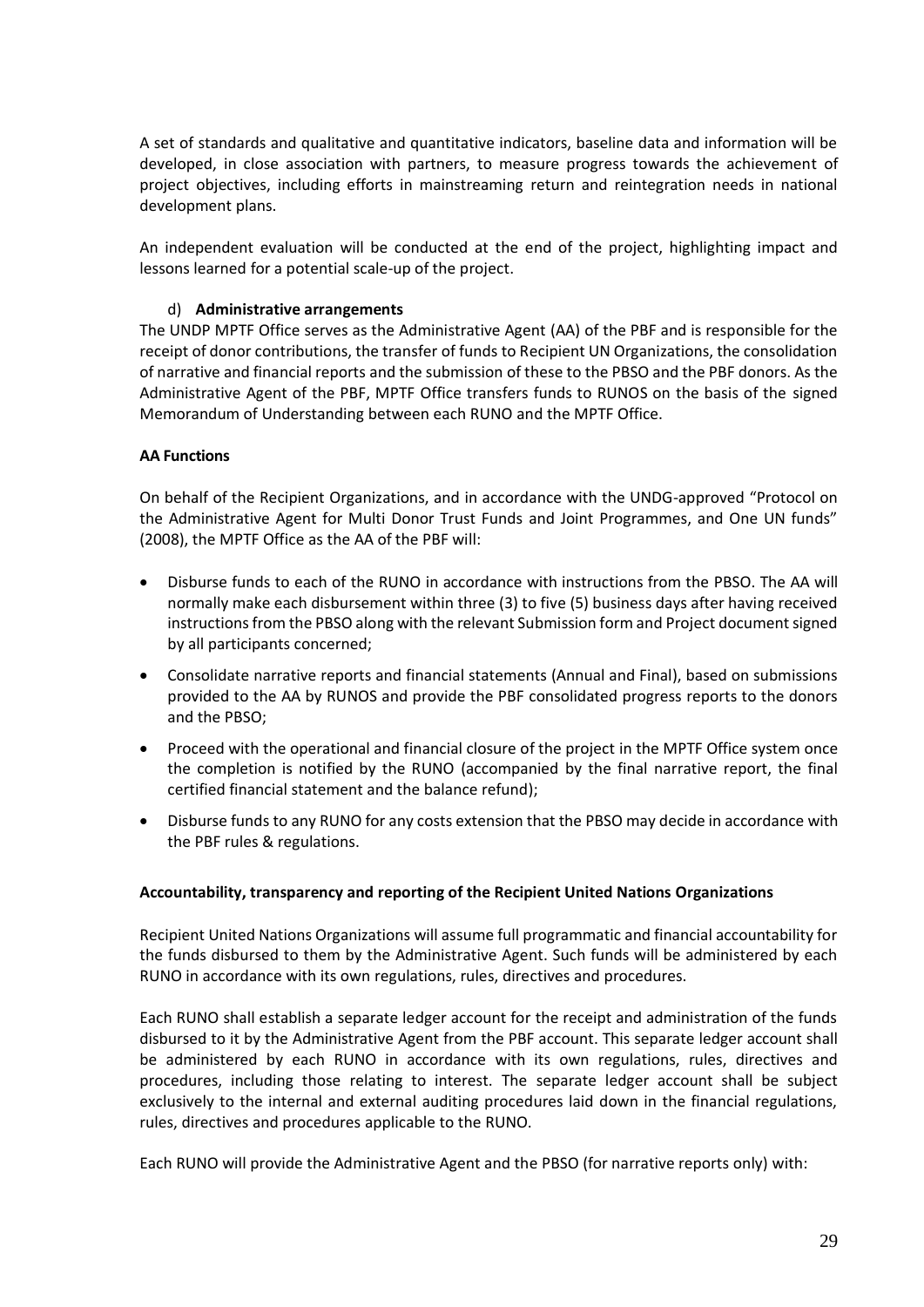- Bi-annual progress reports to be provide no later than 15 July;
- Annual and final narrative reports, to be provided no later than three months (31 March) after the end of the calendar year;
- Annual financial statements as of 31 December with respect to the funds disbursed to it from the PBF, to be provided no later than four months (30 April) after the end of the calendar year;
- Certified final financial statements after the completion of the activities in the approved programmatic document, to be provided no later than six months (30 June) of the year following the completion of the activities.
- Unspent Balance at the closure of the project will have to be refunded and a notification sent to the MPTF Office no later than six months (30 June) of the year following the completion of the activities.

### **Ownership of Equipment, Supplies and Other Property**

Ownership of equipment, supplies and other property financed from the PBF shall vest in the RUNO undertaking the activities. Matters relating to the transfer of ownership by the RUNO shall be determined in accordance with its own applicable policies and procedures.

#### **Public Disclosure**

The PBSO and Administrative Agent will ensure that operations of the PBF are publicly disclosed on the PBF website (http://unpbf.org) and the Administrative Agent's website (http://mptf.undp.org).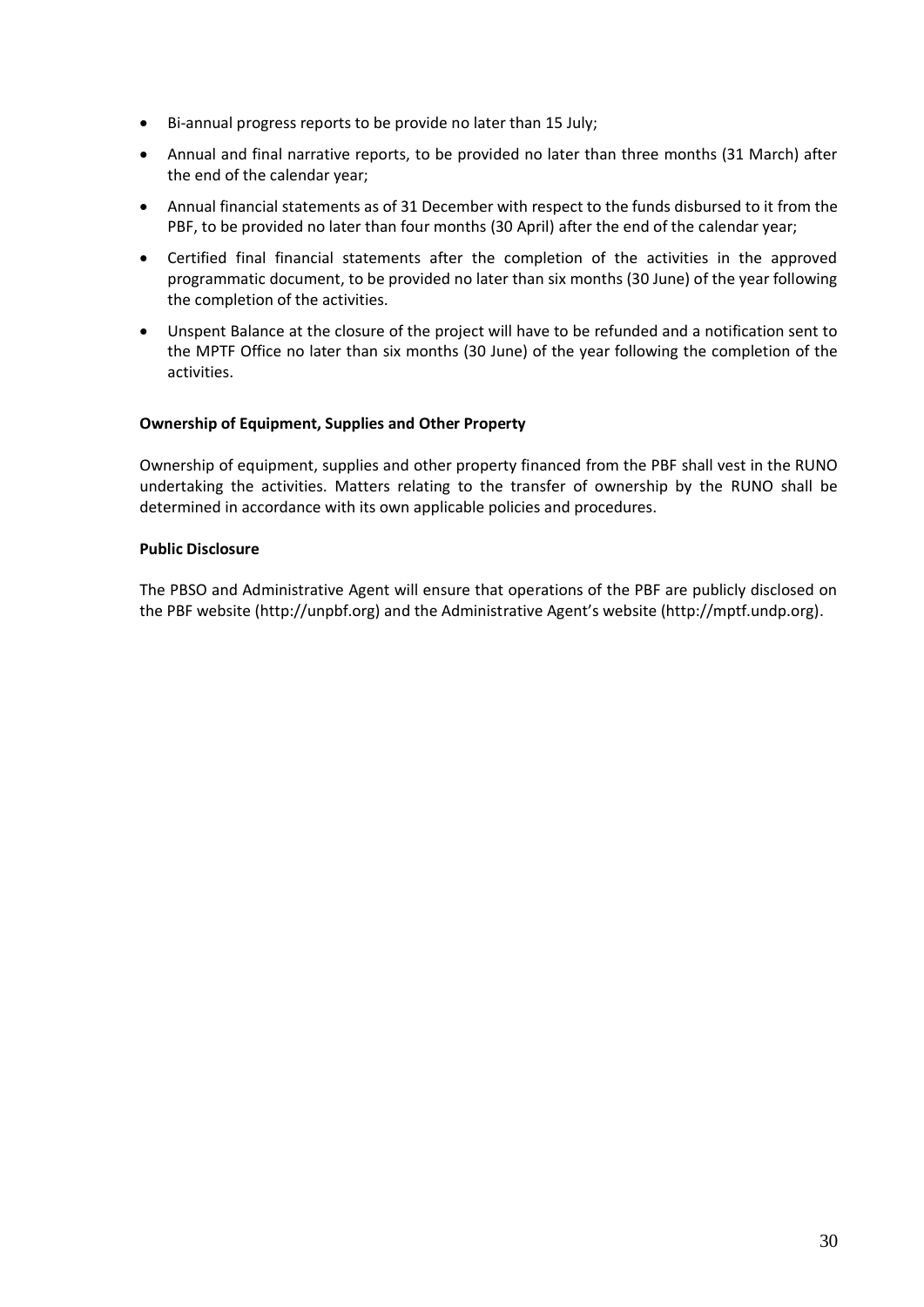# **Annex A: Project Summary (to be submitted as a word document to MPTF-Office)**





### **PEACEBUILDING FUND PROJECT SUMMARY**

| <b>Project Number &amp; Title:</b>                                                                                                                                                                                                                                                 | PBF/<br>Preparing for return, reintegration and co-existence initiatives in areas of<br>return                                                                                                                                                                                                                                                                                                                                                                                                                                                                                                                                                                                                                                                                                                                                                                                                                                                                                                                                                                                                                       |                                                   |  |  |  |  |  |  |  |
|------------------------------------------------------------------------------------------------------------------------------------------------------------------------------------------------------------------------------------------------------------------------------------|----------------------------------------------------------------------------------------------------------------------------------------------------------------------------------------------------------------------------------------------------------------------------------------------------------------------------------------------------------------------------------------------------------------------------------------------------------------------------------------------------------------------------------------------------------------------------------------------------------------------------------------------------------------------------------------------------------------------------------------------------------------------------------------------------------------------------------------------------------------------------------------------------------------------------------------------------------------------------------------------------------------------------------------------------------------------------------------------------------------------|---------------------------------------------------|--|--|--|--|--|--|--|
|                                                                                                                                                                                                                                                                                    |                                                                                                                                                                                                                                                                                                                                                                                                                                                                                                                                                                                                                                                                                                                                                                                                                                                                                                                                                                                                                                                                                                                      |                                                   |  |  |  |  |  |  |  |
| <b>Recipient UN Organization:</b>                                                                                                                                                                                                                                                  | UNHCR SOMALIA, UNHCR KENYA, IOM, WFP, UNICEF, ILO                                                                                                                                                                                                                                                                                                                                                                                                                                                                                                                                                                                                                                                                                                                                                                                                                                                                                                                                                                                                                                                                    |                                                   |  |  |  |  |  |  |  |
| <b>Implementing Partner(s):</b>                                                                                                                                                                                                                                                    | NRC, INTERSOS, DRC, MERCY CORPS                                                                                                                                                                                                                                                                                                                                                                                                                                                                                                                                                                                                                                                                                                                                                                                                                                                                                                                                                                                                                                                                                      |                                                   |  |  |  |  |  |  |  |
| Location:                                                                                                                                                                                                                                                                          | Baidoa (Bay region), Dadaab (Kenya).                                                                                                                                                                                                                                                                                                                                                                                                                                                                                                                                                                                                                                                                                                                                                                                                                                                                                                                                                                                                                                                                                 |                                                   |  |  |  |  |  |  |  |
| <b>Approved Project Budget:</b>                                                                                                                                                                                                                                                    | USD 3,000,000                                                                                                                                                                                                                                                                                                                                                                                                                                                                                                                                                                                                                                                                                                                                                                                                                                                                                                                                                                                                                                                                                                        |                                                   |  |  |  |  |  |  |  |
| <b>Duration:</b>                                                                                                                                                                                                                                                                   | 1st January 2017<br><b>Planned Start Date:</b>                                                                                                                                                                                                                                                                                                                                                                                                                                                                                                                                                                                                                                                                                                                                                                                                                                                                                                                                                                                                                                                                       | Planned Completion: 31 <sup>th</sup> June<br>2018 |  |  |  |  |  |  |  |
| <b>Project Description:</b>                                                                                                                                                                                                                                                        | The pilot project builds on the Tripartite Agreement between the<br>Government of Kenya, the Federal Government of Somalia and UNHCR of<br>November 2013 on the voluntary repatriation of Somali refugees living in<br>Kenya and aims to enable a prospective group of Somali returnees in<br>Dadaab, Kenya, to return specifically to Baidoa, Bay region of Somalia.<br>Through the project, voluntary returnees will be supported to enable them<br>to play a constructive and effective role in sustaining their return and<br>reintegration, with good prospects for livelihoods and support measures to<br>build resilience according to the principles of co-existence. The project also<br>builds on the lessons from the recent UNHCR pilot reintegration projects<br>and is also intended to leverage the Brussels Action Plan of October 2015.<br>To this end, the pilot project is designed to support the Federal Government<br>of Somalia's strategic priorities for stabilization and delivery of direct peace<br>dividends, including commitments to reconciliation and investing in job<br>creation. |                                                   |  |  |  |  |  |  |  |
| Component 1 - Pre-return/preparing for return: Harnessing the potential of<br>refugees for peace-PBF Priority Areas 2 Promote co-existence and peaceful<br>resolution of conflict and 3 Revitalize the economy and generate immediate<br><b>PBF Focus Area:</b><br>peace dividends |                                                                                                                                                                                                                                                                                                                                                                                                                                                                                                                                                                                                                                                                                                                                                                                                                                                                                                                                                                                                                                                                                                                      |                                                   |  |  |  |  |  |  |  |
|                                                                                                                                                                                                                                                                                    | Component 2 - Reintegration and co-existence initiatives in areas of return-                                                                                                                                                                                                                                                                                                                                                                                                                                                                                                                                                                                                                                                                                                                                                                                                                                                                                                                                                                                                                                         |                                                   |  |  |  |  |  |  |  |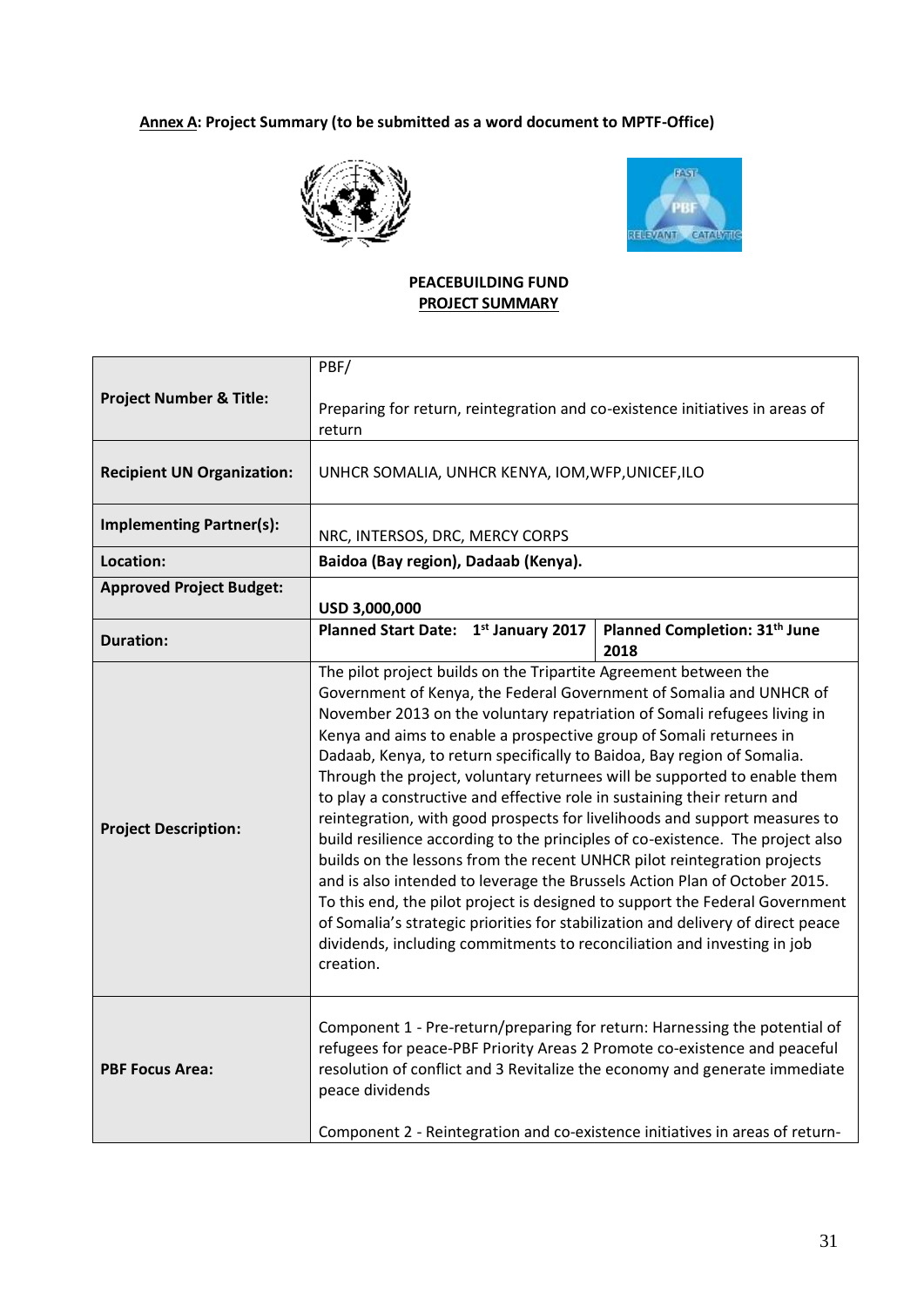|                                | PBF Priority Areas 1 Support the implementation of peace agreements and<br>political dialogue, 2 Promote co-existence and peaceful resolution of conflict<br>and 3 Revitalize the economy and generate immediate peace dividends)                                                                                                                                                                                                                                                                                                                                                                                                                                                                                                                                                                                                                                                                                                                                                                                                                                                                                                                                                                                                                                                                                                                                                                                                                                                                                                                                                                                            |
|--------------------------------|------------------------------------------------------------------------------------------------------------------------------------------------------------------------------------------------------------------------------------------------------------------------------------------------------------------------------------------------------------------------------------------------------------------------------------------------------------------------------------------------------------------------------------------------------------------------------------------------------------------------------------------------------------------------------------------------------------------------------------------------------------------------------------------------------------------------------------------------------------------------------------------------------------------------------------------------------------------------------------------------------------------------------------------------------------------------------------------------------------------------------------------------------------------------------------------------------------------------------------------------------------------------------------------------------------------------------------------------------------------------------------------------------------------------------------------------------------------------------------------------------------------------------------------------------------------------------------------------------------------------------|
| <b>Project Outcome:</b>        | 1. Prospective Somali returnees have enhanced capacities for economic<br>revitalization, peace and community reconciliation and positive<br>participation in democratic governance<br>2. Somalia returnees in Baidoa co-exist peacefully with their host<br>communities and contribute to local employment creation and economic<br>development                                                                                                                                                                                                                                                                                                                                                                                                                                                                                                                                                                                                                                                                                                                                                                                                                                                                                                                                                                                                                                                                                                                                                                                                                                                                              |
| <b>Key Project Activities:</b> | -Broadcast peace messaging through local radio stations<br>-Development of IEC materials and dissemination of the messages to the<br>community through existing structures as well as through use of mass media.<br>-Training of refugee leadership and key gatekeepers within the refugee<br>community on conflict resolution will also be done.<br>-Strengthening of existing interventions mainly in developing business and<br>entrepreneurship skills within the refugee community.<br>-Training on skills relevant to the return to Somalia will be undertaken<br>through building of partnerships with existing training institutions both at<br>Dadaab and Garissa level<br>-Regular workshops, seminars and training sessions will be conducted by<br>UNHCR with local, regional and federal authorities, civil society organizations<br>and other stakeholders.<br>-Protection return and monitoring network system to be strengthen through<br>capacity building of the local NGOs<br>- Six co-existence initiatives providing peaceful co-existence training and<br>small grants to communities for the implement of projects.<br>- coordinate the provision of services in protection, education, nutrition,<br>WASH and health.<br>- Livelihood support to refugees and IDPs (riverine, agro pastoral and pastoral<br>households) provided to restart the farming and livestock production<br>activities.<br>Provide primary education to returnee children and children in the host<br>community<br>- Provide agricultural and livestock packages to returnees.<br>-Provide food assistance for three months. |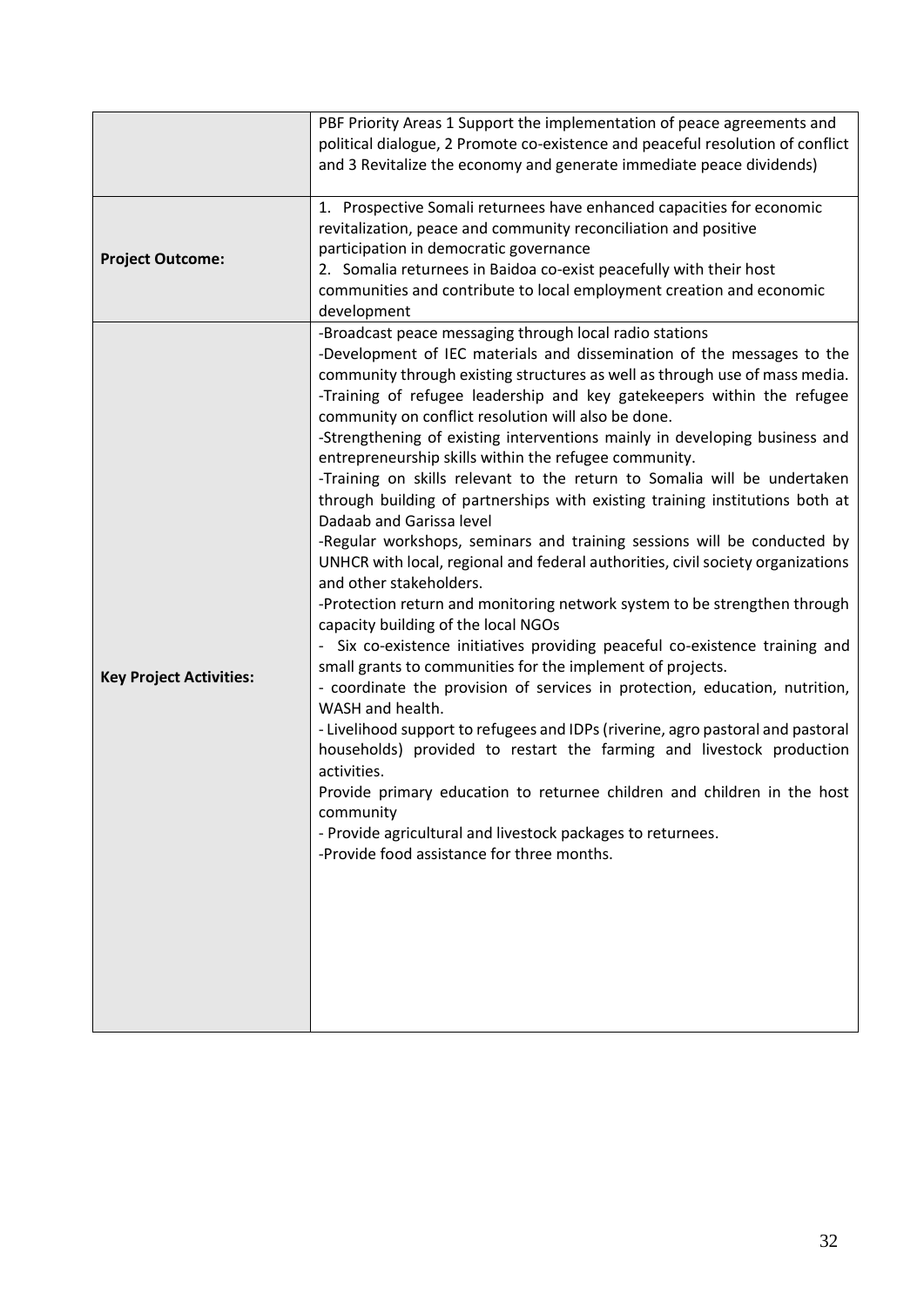#### **Annex B: IRF Results Framework**

**Country name:** Somalia

**Project Effective Dates:** 01 January 2017 - June 2018

PBF Focus Area: 1. Support the implementation of peace agreements and political dialogue, 2) Promote co-existence and peaceful resolution of conflict and 3 Revitalize the economy and generate immediate peace dividends.

**Peacebuilding outcome: Peace and development in Somalia and the Baidoa region in particular is further consolidated by successful return and integration of refugees from the Dadaab Camp**

**IRF Theory of Change:** Ensuring on the one hand the capacity of refugee returnees to engage constructively in rebuilding Somalia and their resilience and on the other the capacity of the resident communities to absorb the spontaneous returnees will have dual outcomes; reducing the likelihood that return movements may escalate tensions with the potential for undermining the fragile peace; and enhancing the capacity of the returnee and resident communities to build peace dividends in the form of strengthened livelihoods and enhanced governance.

| <b>Outcomes</b>             | <b>Outputs</b> | <b>Indicators</b>           | <b>Means of</b><br><b>Verification</b> | Year 1 | <b>Milestones</b> |
|-----------------------------|----------------|-----------------------------|----------------------------------------|--------|-------------------|
| Outcome 1:                  |                | Outcome Indicator 1 a       | Participatory<br>assessment            |        |                   |
| <b>Prospective Somalia</b>  |                | # of returnees trained in   |                                        |        |                   |
| returnees enhanced by       |                | peace building and conflict |                                        |        |                   |
| improved capacities for     |                | resolutions and are         |                                        |        |                   |
| economic revitalization,    |                | participating in democratic | Partner reports                        |        |                   |
| peace and community         |                | governance and              | Bi-annual                              |        |                   |
| reconciliation and positive |                | reconciliation processes    | verification                           |        |                   |
| participation in democratic |                |                             |                                        |        |                   |
| governance                  |                | <b>Baseline: 0</b>          |                                        |        |                   |
|                             |                | Target: 3000 voluntary      |                                        |        |                   |
|                             |                | <b>returnees</b>            |                                        |        |                   |
|                             |                | Outcome Indicator 1 b       | Participatory                          |        |                   |
|                             |                |                             | assessment                             |        |                   |
|                             |                | # of youth aged 15-24       |                                        |        |                   |
|                             |                | enrolled in certified       | <b>Reports from</b>                    |        |                   |
|                             |                | livelihoods training        | MIS(Management                         |        |                   |
|                             |                |                             |                                        |        |                   |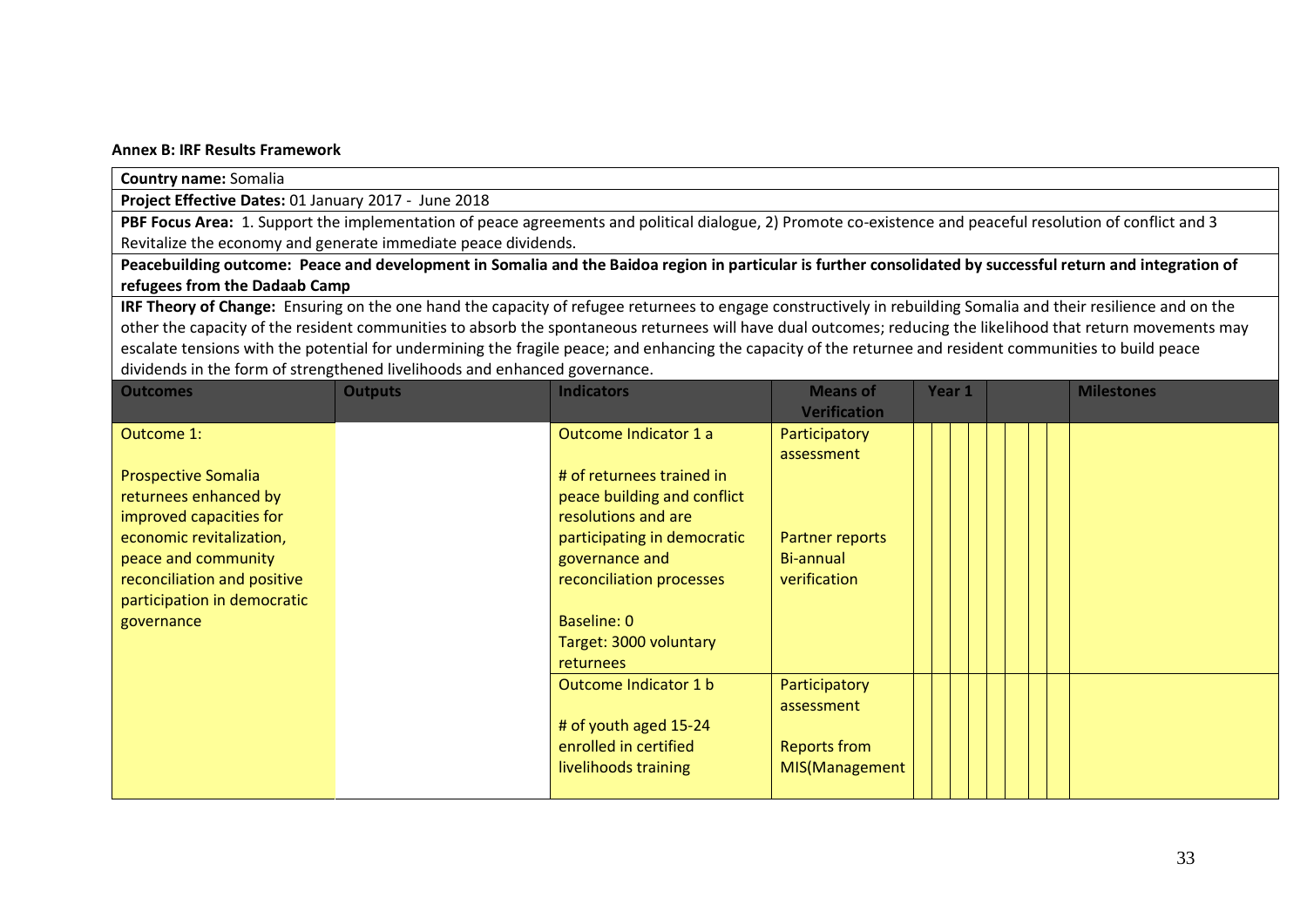|                            | <b>Baseline: 0</b>          | information         |  |  |
|----------------------------|-----------------------------|---------------------|--|--|
|                            | Target: 750 voluntary       | system)             |  |  |
|                            | returnees                   |                     |  |  |
|                            |                             |                     |  |  |
|                            | Outcome Indicator 1c        | Participatory       |  |  |
|                            |                             | assessment          |  |  |
|                            | # of persons of concern(18- |                     |  |  |
|                            | 59) with own business/self- | <b>Reports from</b> |  |  |
|                            | employed for more than 12   | MIS(Management      |  |  |
|                            | months                      | information         |  |  |
|                            | <b>Baseline: 0</b>          | system)             |  |  |
|                            | Target: 750 voluntary       |                     |  |  |
|                            | returnees                   |                     |  |  |
| Output 1.1                 | Out Put Indicator 1.1       | Participatory       |  |  |
| Capacity building in peace |                             | assessment          |  |  |
| building and conflict      | # of returnees trained in   |                     |  |  |
| resolution for 3,000       | peace building and conflict | Monthly             |  |  |
| voluntary returnees        | resolutions                 | meetings            |  |  |
|                            | Baseline: 0                 |                     |  |  |
|                            | Target: 3000 voluntary      | Reports from        |  |  |
|                            | returnees                   | MIS(Management      |  |  |
| Output 1.2 Strengthening   |                             | information         |  |  |
| of refugee skills and      | Output Indicator 1.2.1      | system)             |  |  |
| enhancing livelihoods      |                             |                     |  |  |
|                            | # of persons provided with  | Quarterly reviews   |  |  |
|                            | entrepreneurship/business   | Bi-annual           |  |  |
|                            | training                    | verification        |  |  |
|                            |                             | Regular field       |  |  |
|                            | Baseline: 0                 | monitoring          |  |  |
|                            |                             |                     |  |  |
|                            | Target: 750 voluntary       |                     |  |  |
|                            | returnees                   |                     |  |  |
|                            |                             |                     |  |  |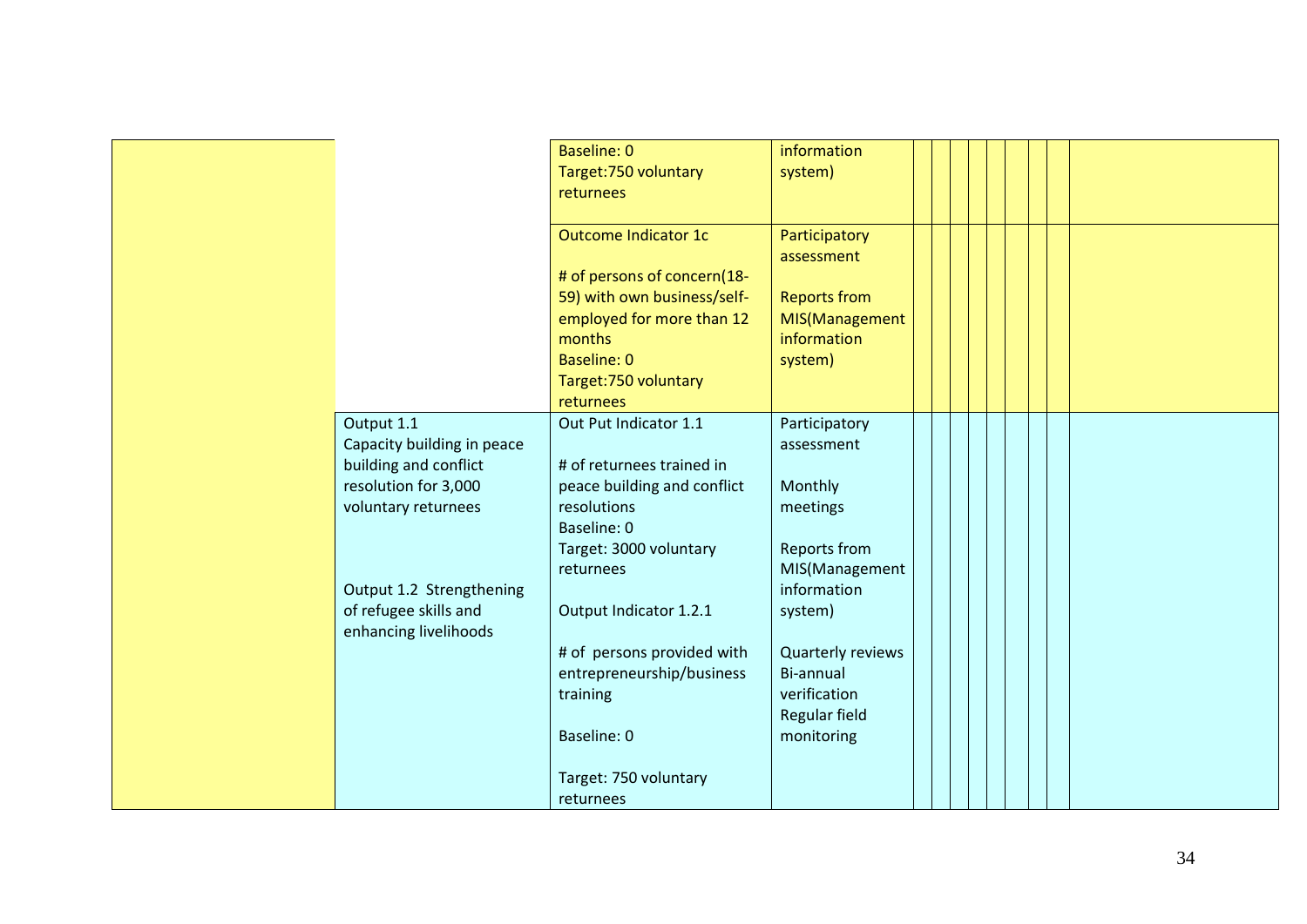|                             |                           | Output Indicator 1.2.2        | Participatory       |  |  |  |
|-----------------------------|---------------------------|-------------------------------|---------------------|--|--|--|
|                             |                           |                               | assessment          |  |  |  |
|                             |                           | # of beneficiaries with       |                     |  |  |  |
|                             |                           | businesses registered         | Monthly             |  |  |  |
|                             |                           |                               | meetings            |  |  |  |
|                             |                           | Baseline: 0                   |                     |  |  |  |
|                             |                           | Target: 750 voluntary         | <b>Reports from</b> |  |  |  |
|                             |                           | returnees                     | MIS(Management      |  |  |  |
|                             |                           |                               | information         |  |  |  |
|                             |                           |                               | system)             |  |  |  |
|                             |                           |                               | Quarterly reviews   |  |  |  |
|                             |                           |                               | Bi-annual           |  |  |  |
|                             |                           |                               | verification        |  |  |  |
|                             |                           |                               | Regular field       |  |  |  |
|                             |                           |                               | monitoring          |  |  |  |
| <b>Outcome 2:</b>           | 2.1 Equitable access to   | Outcome Indicator 2 a         | Quarterly joint     |  |  |  |
| Somalia returnees in Baidoa | social services, enhanced |                               | monitoring          |  |  |  |
| peacefully co-existing with | capacities for peace and  | # of persons benefitting      | mission             |  |  |  |
| their host communities and  | social reconciliation for | from social services provided |                     |  |  |  |
| contributing to local       | returnees in Baidoa       | in newly resettled areas      |                     |  |  |  |
| development                 |                           |                               |                     |  |  |  |
|                             |                           |                               |                     |  |  |  |
|                             |                           |                               |                     |  |  |  |
|                             |                           | Outcome Indicator 2 b         | <b>PRMN reports</b> |  |  |  |
|                             |                           | # of returnees recorded and   | Joint               |  |  |  |
|                             |                           | tracked in PRMN as            | performance and     |  |  |  |
|                             |                           | successfully integrated and   | monitoring          |  |  |  |
|                             |                           | co-existing well with host    | missions            |  |  |  |
|                             |                           | communities                   |                     |  |  |  |
|                             |                           |                               |                     |  |  |  |
|                             |                           |                               |                     |  |  |  |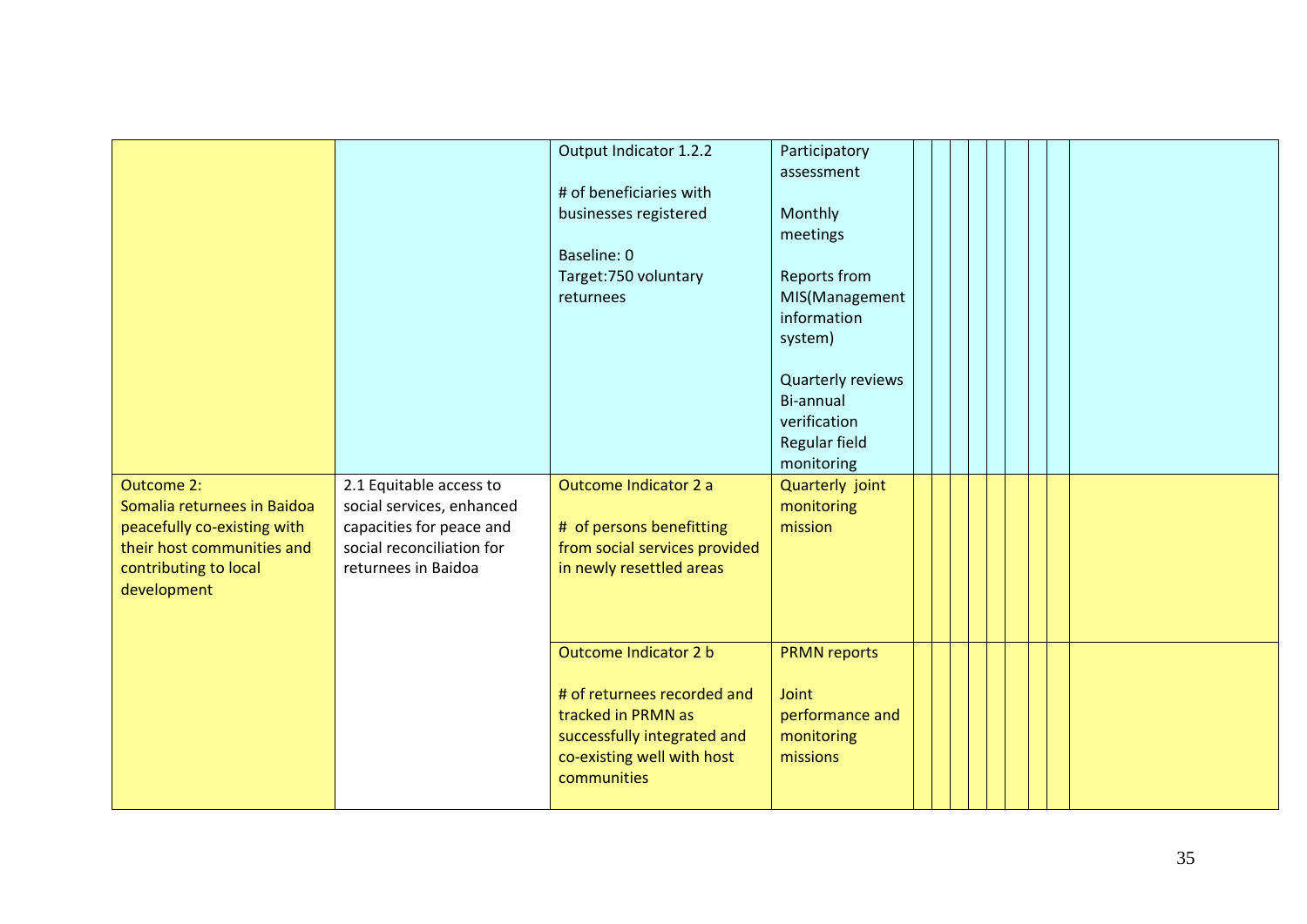|                                                                                                            | Output Indicator 2.1.3<br># of seminars and trainings<br>to increase knowledge on<br>displacements conducted<br>Baseline: 12 workshops<br>Target: 25 workshops | Quarterly joint<br>monitoring and<br>verification<br>mission             |                                                                                                                                          |
|------------------------------------------------------------------------------------------------------------|----------------------------------------------------------------------------------------------------------------------------------------------------------------|--------------------------------------------------------------------------|------------------------------------------------------------------------------------------------------------------------------------------|
| Output 2.2 Provision of<br>basic needs and services to<br>returnees, DPs and host<br>communities in Baidoa | Output Indicator 2.2.1<br># of children attending<br>primary school<br>Baseline: 0<br>Target: 1,300                                                            | Participatory<br>assessment<br>Monthly<br>meetings                       | Children (returnees, from<br>host community, and<br>associated with armed<br>conflict) identified and<br>enrolled for basic<br>education |
|                                                                                                            | Output Indicator 2.2.2<br># of teacher training and<br>incentives<br>Baseline: 0<br>Target: 60                                                                 | Monthly<br>meetings<br>Joint monitoring                                  | Teachers identified and<br>trained in basic pedagogy                                                                                     |
|                                                                                                            | Output Indicator 2.2.3<br># of children receiving<br>teaching/learning materials<br>Baseline: 0                                                                | Progress Report<br><b>Monitoring Trip</b><br>Reports<br>Joint monitoring | Prepositioned<br>teaching/learning materials<br>allocated and distributed<br>for the target schools                                      |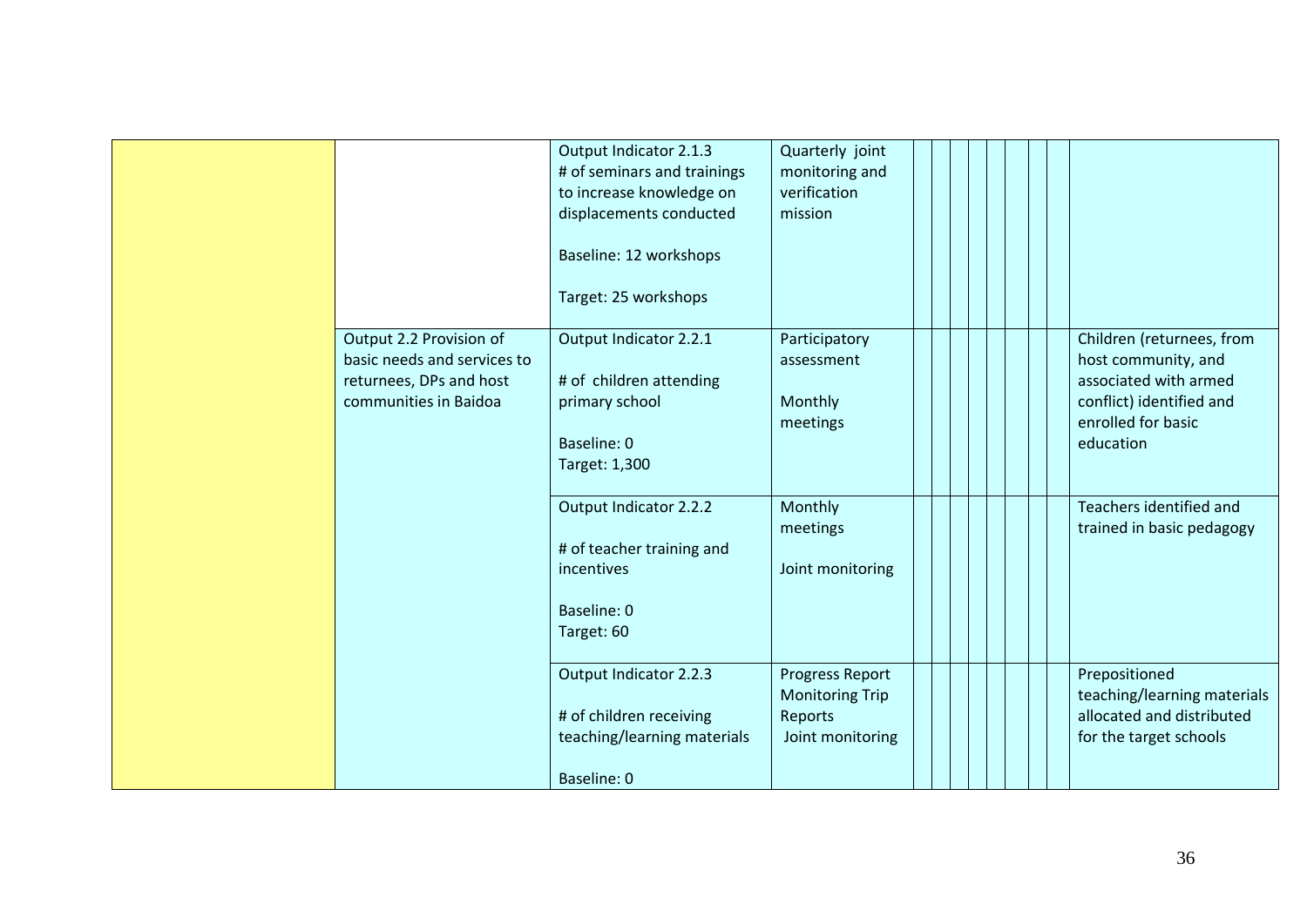|                                                    | Target: 1,300                                          |                                   |  |                                                    |
|----------------------------------------------------|--------------------------------------------------------|-----------------------------------|--|----------------------------------------------------|
|                                                    | Output Indicator 2.2.4                                 | Monthly<br>meetings               |  |                                                    |
|                                                    | # of beneficiaries who                                 |                                   |  |                                                    |
|                                                    | received food assistance                               | Joint monitoring                  |  |                                                    |
|                                                    |                                                        |                                   |  |                                                    |
|                                                    | Baseline: 0                                            |                                   |  |                                                    |
|                                                    | Target: 1,200                                          |                                   |  |                                                    |
| Output 2.3 Employment<br>opportunities created and | Output Indicator 2.3.1<br># of short term jobs created | • Project baseline<br>•Continuous |  | • At least 200 short term<br>jobs created through  |
| economic infrastructure                            |                                                        | monitoring                        |  | labour intensive projects.                         |
| improved                                           | Baseline: 0                                            | reports plus                      |  | (Depending on feasibility                          |
|                                                    | Target: 200 persons                                    | photographic                      |  | studies to be conducted)                           |
|                                                    |                                                        | evidence<br>• Reports from        |  | · Increased household<br>incomes for heads of      |
|                                                    |                                                        | implementing                      |  | households and for                                 |
|                                                    |                                                        | partners                          |  | younger members of the                             |
|                                                    |                                                        | • Payroll records                 |  | community.                                         |
|                                                    |                                                        | • Field visits<br>reports         |  | · Improved accessibility to<br>social and economic |
|                                                    |                                                        | Impact evaluation                 |  | amenities                                          |
|                                                    |                                                        | report                            |  | • Reduced tension                                  |
|                                                    |                                                        |                                   |  | between returnees and                              |
|                                                    |                                                        |                                   |  | host community members<br>due to linkages between  |
|                                                    |                                                        |                                   |  | the two groups through                             |
|                                                    |                                                        |                                   |  | the employment creation                            |
|                                                    |                                                        |                                   |  | initiatives.                                       |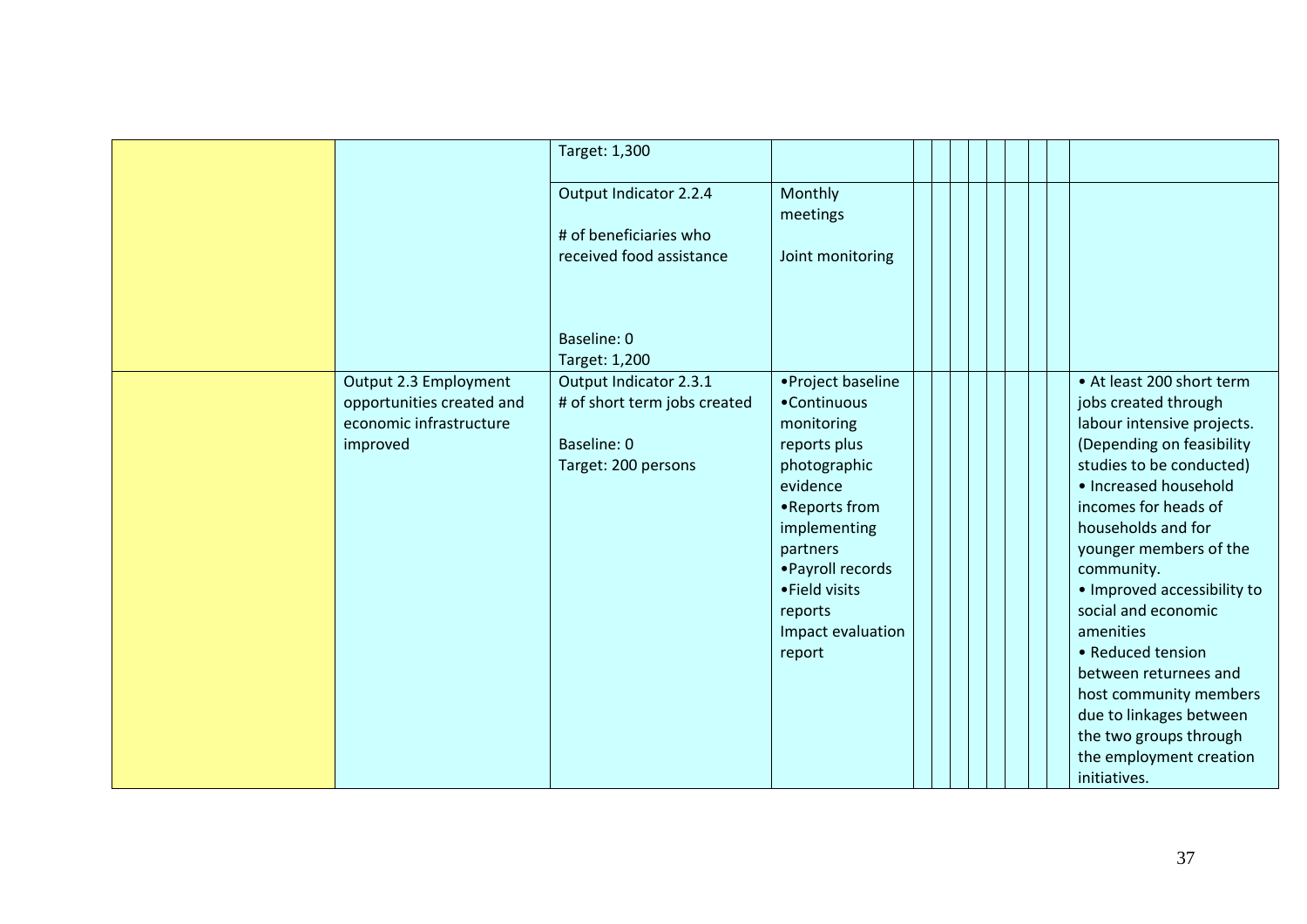|                                           | Output Indicator 2.3.2<br>No. of beneficiaries with<br>business/entrepreneurial<br>skills;<br>Baseline: 0<br>Target: 100                                                                | •Training<br>attendance<br>registers<br>•Training reports<br>•Training<br>evaluation<br>reports<br>Tracer reports                             | • Entrepreneurial and<br>business training skills<br>provided for the target<br>group<br>· Small enterprises created<br>by both the returnees and<br>the host community.<br>• Grant funding, in-kind<br>inputs and business<br>support services for the<br>preparation/improvement<br>of the business plans<br>(including market access),<br>provided to selected<br>individuals and groups.<br>• At least 70 long term jobs<br>created |
|-------------------------------------------|-----------------------------------------------------------------------------------------------------------------------------------------------------------------------------------------|-----------------------------------------------------------------------------------------------------------------------------------------------|-----------------------------------------------------------------------------------------------------------------------------------------------------------------------------------------------------------------------------------------------------------------------------------------------------------------------------------------------------------------------------------------------------------------------------------------|
|                                           | Output Indicator 2.3.3<br>#of assets selected for grants<br>$•$ # of TLS<br>constructed/rehabilitated<br>Baseline: 0<br>Target: 10 TLS constructed<br>and 5 classrooms<br>rehabilitated | List of selected<br>assets in order of<br>priority<br>Progress Report<br>• Monitoring Trip<br><b>Reports</b><br>$\bullet$ Joint<br>monitoring | • Agreements signed and<br>partners implementing<br><b>Education package</b><br>• Communities engaged<br>and sites identified for<br><b>TLS construction</b><br>• Classrooms identified for<br>rehabilitation                                                                                                                                                                                                                           |
|                                           |                                                                                                                                                                                         |                                                                                                                                               |                                                                                                                                                                                                                                                                                                                                                                                                                                         |
| Output 2.4 Reduced<br>vulnerabilities and | Output Indicator 2.4.1                                                                                                                                                                  | Participatory<br>assessment                                                                                                                   |                                                                                                                                                                                                                                                                                                                                                                                                                                         |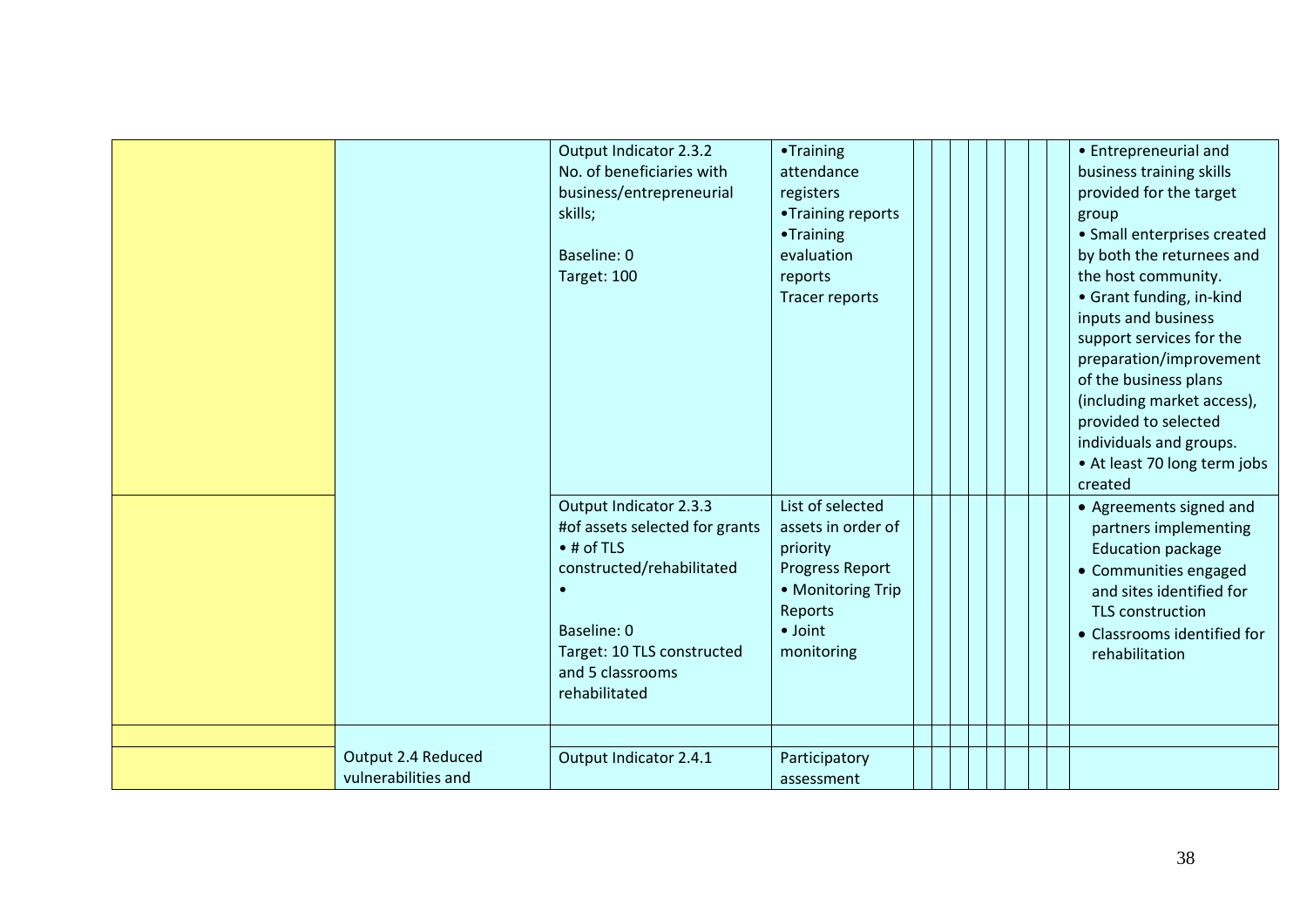| enhanced coping capacities<br>to shocks for both the<br>returnees and the local<br>community through<br>coherent humanitarian and<br>early recovery to<br>development response in | # of beneficiaries receiving<br>agricultural package<br>Baseline: 0<br>Target:160 agro pastoral<br>returning HH                         | Monthly<br>meetings                     |  |  |  |
|-----------------------------------------------------------------------------------------------------------------------------------------------------------------------------------|-----------------------------------------------------------------------------------------------------------------------------------------|-----------------------------------------|--|--|--|
| return/newly recovered<br>areas.                                                                                                                                                  | Output Indicator 1.2.2<br># of beneficiaries receiving<br>livestock package<br>Baseline: 0<br>Target: 160 agro pastoral<br>returning HH | Monthly<br>meetings<br>Joint monitoring |  |  |  |
| Output 2.5<br>Management of the<br><b>Protection and Return</b><br><b>Monitoring Network</b><br>(PRMN)                                                                            | Output Indicator 2.5.1<br># of monitoring missions<br>conducted<br>Baseline: 30<br>Target: 50                                           | <b>Verified PRMN</b><br>reports         |  |  |  |
|                                                                                                                                                                                   | Output Indicator 2.5.2<br># of PoC assisted from<br>monitoring conducted<br>Baseline: 1500<br><b>Target: 3000</b>                       | <b>Verified PRMN</b><br>reports         |  |  |  |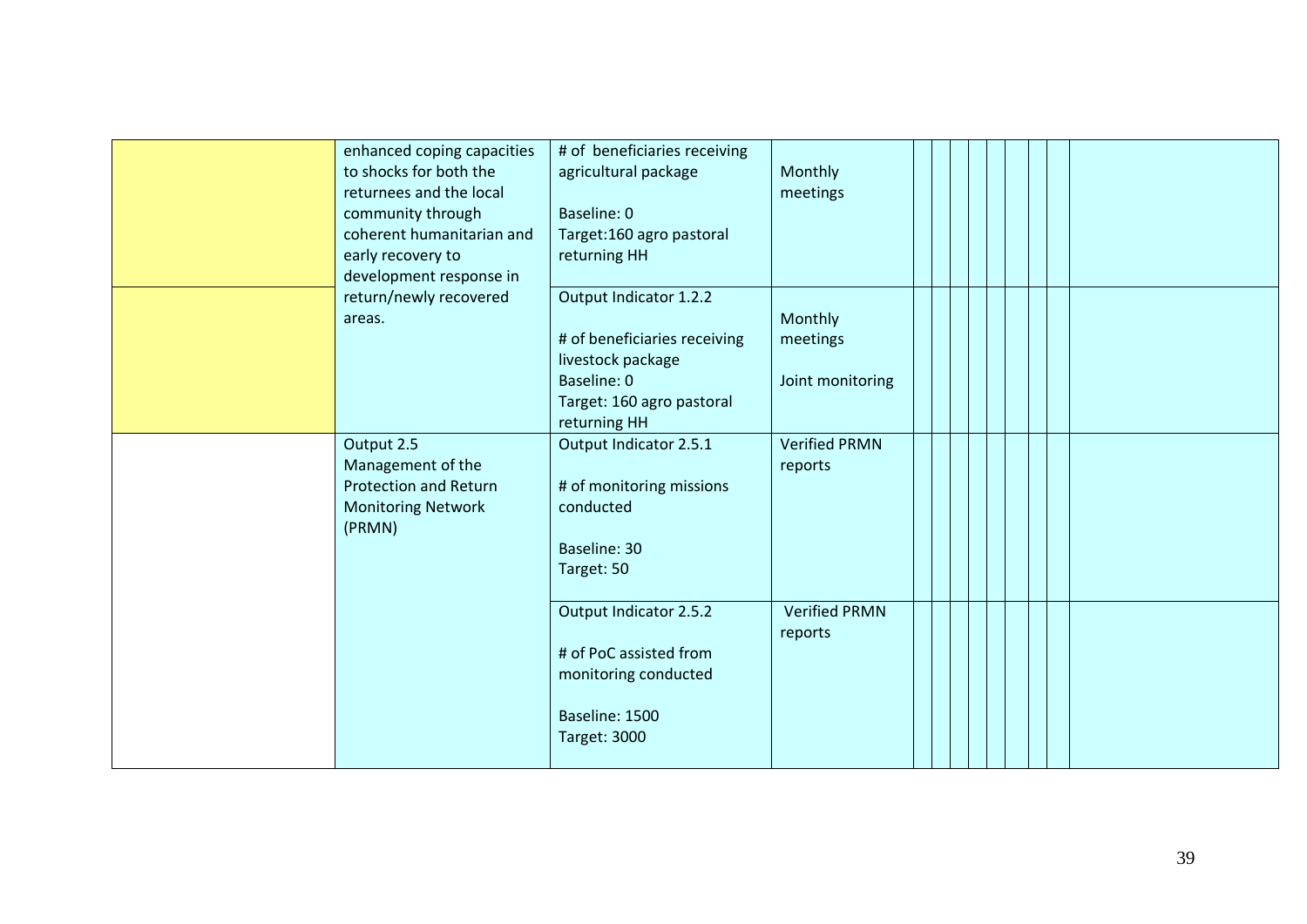|  | Output Indicator 2.5.3     | Participatory |  |  |  |
|--|----------------------------|---------------|--|--|--|
|  |                            | assessment    |  |  |  |
|  | # of Humanitarian response |               |  |  |  |
|  | initiatives based on PRMN  |               |  |  |  |
|  |                            |               |  |  |  |
|  | Baseline: 4                |               |  |  |  |
|  | Target: 10                 |               |  |  |  |
|  |                            |               |  |  |  |

| Detailed Project Activity Budget by Recipient UN Agency (UNHCR KENYA)                                                                |                |              |                  |                       |                 |               |                        |                  |         |                          |
|--------------------------------------------------------------------------------------------------------------------------------------|----------------|--------------|------------------|-----------------------|-----------------|---------------|------------------------|------------------|---------|--------------------------|
|                                                                                                                                      |                |              |                  |                       |                 |               |                        |                  |         |                          |
| Outcome/                                                                                                                             | Output name    | Staff &      | Supplies,        | Equipment,            | Contractual     | <b>Travel</b> | <b>Transfers &amp;</b> | General          | Sub-    | Any remarks (e.g. on     |
| Output                                                                                                                               |                | <b>Other</b> | Commodities,     | <b>Vehicles &amp;</b> | <b>Services</b> |               | <b>Grants to</b>       | <b>Operating</b> | total   | types of inputs provided |
| number                                                                                                                               |                | Personnel    | <b>Materials</b> | <b>Furniture</b>      |                 |               | <b>Counterparts</b>    | & Other          |         | or budget justification) |
|                                                                                                                                      |                |              |                  |                       |                 |               |                        | <b>Direct</b>    |         |                          |
|                                                                                                                                      |                |              |                  |                       |                 |               |                        |                  |         |                          |
|                                                                                                                                      |                |              |                  |                       |                 |               |                        | Costs            |         |                          |
| Outcome 1: equitable access to social services, enhanced employment opportunities and capacities for peace and social reconciliation |                |              |                  |                       |                 |               |                        |                  |         |                          |
| Output                                                                                                                               | Capacity       | 10,000       | 5,000            |                       |                 | 590           | 175,000                |                  | 190,590 |                          |
| 1.1                                                                                                                                  | building in    |              |                  |                       |                 |               |                        |                  |         |                          |
|                                                                                                                                      | peace building |              |                  |                       |                 |               |                        |                  |         |                          |
|                                                                                                                                      | and conflict   |              |                  |                       |                 |               |                        |                  |         |                          |
|                                                                                                                                      | resolution     |              |                  |                       |                 |               |                        |                  |         |                          |
| Output                                                                                                                               | Strengthening  | 15,000       | 10,000           |                       |                 | 1,700         | 250,000                |                  | 276,700 |                          |
| 1.2                                                                                                                                  | of refugee     |              |                  |                       |                 |               |                        |                  |         |                          |
|                                                                                                                                      | skills and     |              |                  |                       |                 |               |                        |                  |         |                          |
|                                                                                                                                      | enhancing      |              |                  |                       |                 |               |                        |                  |         |                          |
|                                                                                                                                      | livelihoods    |              |                  |                       |                 |               |                        |                  |         |                          |
| <b>Total</b>                                                                                                                         |                | 25,000       | 15,000           |                       |                 | 2,290         | 425,000                |                  | 467,290 |                          |

Note: The amount of \$32,710 as 7% HQ Indirect Cost; total submission for UNHCR Kenya is \$ 500,000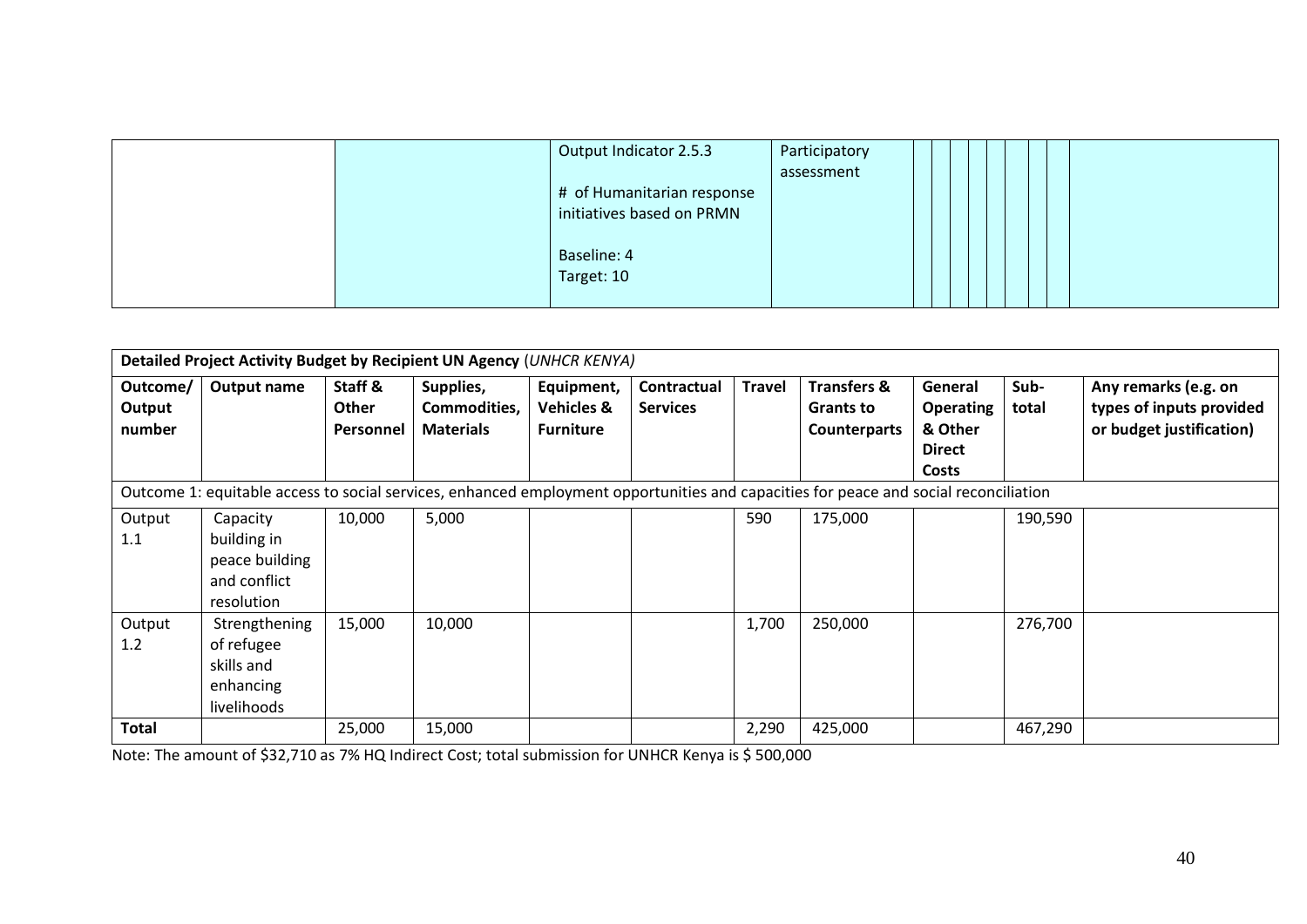|                                      | Detailed Project Activity Budget by Recipient UN Agency (UNHCR SOMALIA)                                                                              |                                      |                                               |                                                         |                                |               |                                                                   |                                                                         |               |                                                                                       |
|--------------------------------------|------------------------------------------------------------------------------------------------------------------------------------------------------|--------------------------------------|-----------------------------------------------|---------------------------------------------------------|--------------------------------|---------------|-------------------------------------------------------------------|-------------------------------------------------------------------------|---------------|---------------------------------------------------------------------------------------|
| <b>Outcome</b><br>/ Output<br>number | <b>Output name</b>                                                                                                                                   | Staff &<br><b>Other</b><br>Personnel | Supplies,<br>Commodities,<br><b>Materials</b> | Equipment,<br><b>Vehicles &amp;</b><br><b>Furniture</b> | Contractual<br><b>Services</b> | <b>Travel</b> | <b>Transfers &amp;</b><br><b>Grants to</b><br><b>Counterparts</b> | General<br><b>Operating</b><br>& Other<br><b>Direct</b><br><b>Costs</b> | Sub-<br>total | Any remarks<br>(e.g. on types<br>of inputs<br>provided or<br>budget<br>justification) |
| Outcome 1:                           |                                                                                                                                                      |                                      |                                               |                                                         |                                |               |                                                                   |                                                                         |               |                                                                                       |
| Output<br>2.1                        | Facilitate<br>inclusion of<br>returnees and<br>IDPs in<br>reconciliation<br>processes and<br>training on<br>Displacement<br>and Durable<br>Solutions | 20,000                               | 20,000                                        |                                                         |                                | 10,000        | 150,000                                                           |                                                                         | 200,000       |                                                                                       |
| Output<br>2.5                        | Management of<br>the Protection<br>and Return<br>Monitoring<br>Network (PRMN)                                                                        | 24,500                               |                                               |                                                         | 38,500                         | 15,000        | 100,000                                                           |                                                                         | 178,000       |                                                                                       |
| Output<br>2.1                        | Community<br>based<br>reintegration<br>and co-existence<br>projects                                                                                  | 40,000                               |                                               | 30,000                                                  | 40,000                         |               | 209,500                                                           | 52,500                                                                  | 372,000       |                                                                                       |
| Total                                |                                                                                                                                                      | 50,000                               | 20,000                                        | 20,000                                                  | 34,000                         | 30,000        | 490,000                                                           | 53,500                                                                  | 750,000       |                                                                                       |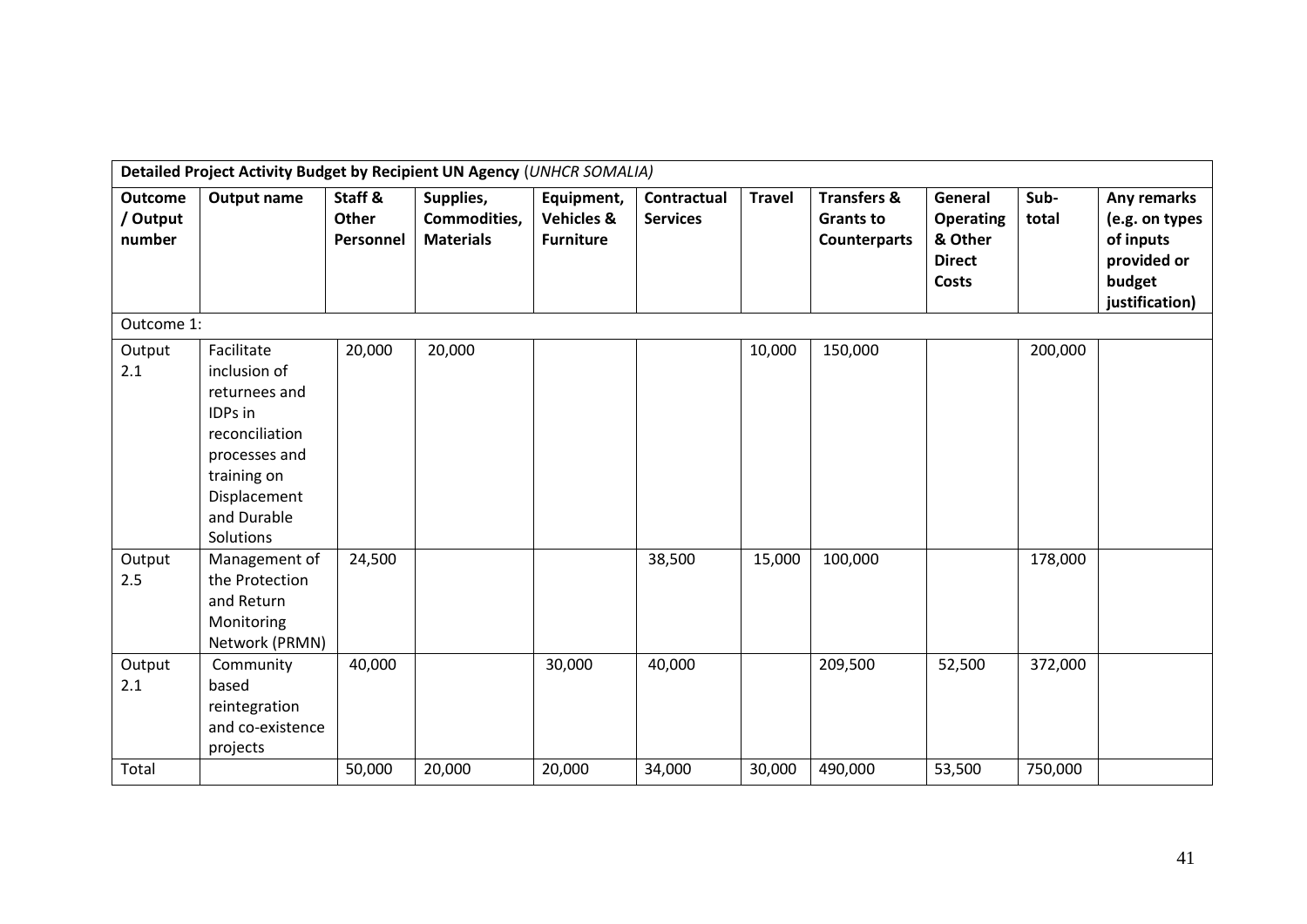|                              | Detailed Project Activity Budget by Recipient UN Agency (ILO)                             |                                      |                                               |                                                         |                          |               |                                                                |                                                                         |           |                                                                                       |  |  |
|------------------------------|-------------------------------------------------------------------------------------------|--------------------------------------|-----------------------------------------------|---------------------------------------------------------|--------------------------|---------------|----------------------------------------------------------------|-------------------------------------------------------------------------|-----------|---------------------------------------------------------------------------------------|--|--|
| Outcome/<br>Output<br>number | <b>Output name</b>                                                                        | Staff &<br><b>Other</b><br>Personnel | Supplies,<br>Commodities,<br><b>Materials</b> | Equipment,<br><b>Vehicles &amp;</b><br><b>Furniture</b> | Contractua<br>I Services | <b>Travel</b> | <b>Transfers &amp;</b><br><b>Grants to</b><br>Counterpar<br>ts | General<br><b>Operating</b><br>& Other<br><b>Direct</b><br><b>Costs</b> | Sub-total | Any remarks<br>(e.g. on types<br>of inputs<br>provided or<br>budget<br>justification) |  |  |
| Output 2.3                   | Create immediate<br>employment<br>opportunities and<br>improve economic<br>infrastructure | 45,750                               | 600                                           | 1,000                                                   | 83,348                   | 4,250         |                                                                | 9,500                                                                   | 144,448   |                                                                                       |  |  |
| Output 2.3                   | Develop<br>entrepreneurial/bus<br>iness skills for self-<br>employability                 | 47,750                               | 600                                           | 1,000                                                   | 96,952                   | 4,250         | 40,000                                                         | 15,000                                                                  | 205,552   |                                                                                       |  |  |
| <b>Total</b>                 |                                                                                           | 93,500                               | 1,200                                         | 2,000                                                   | 180,300                  | 8,500         | 40,000                                                         | 24,500                                                                  | 350,000   |                                                                                       |  |  |

ᄀ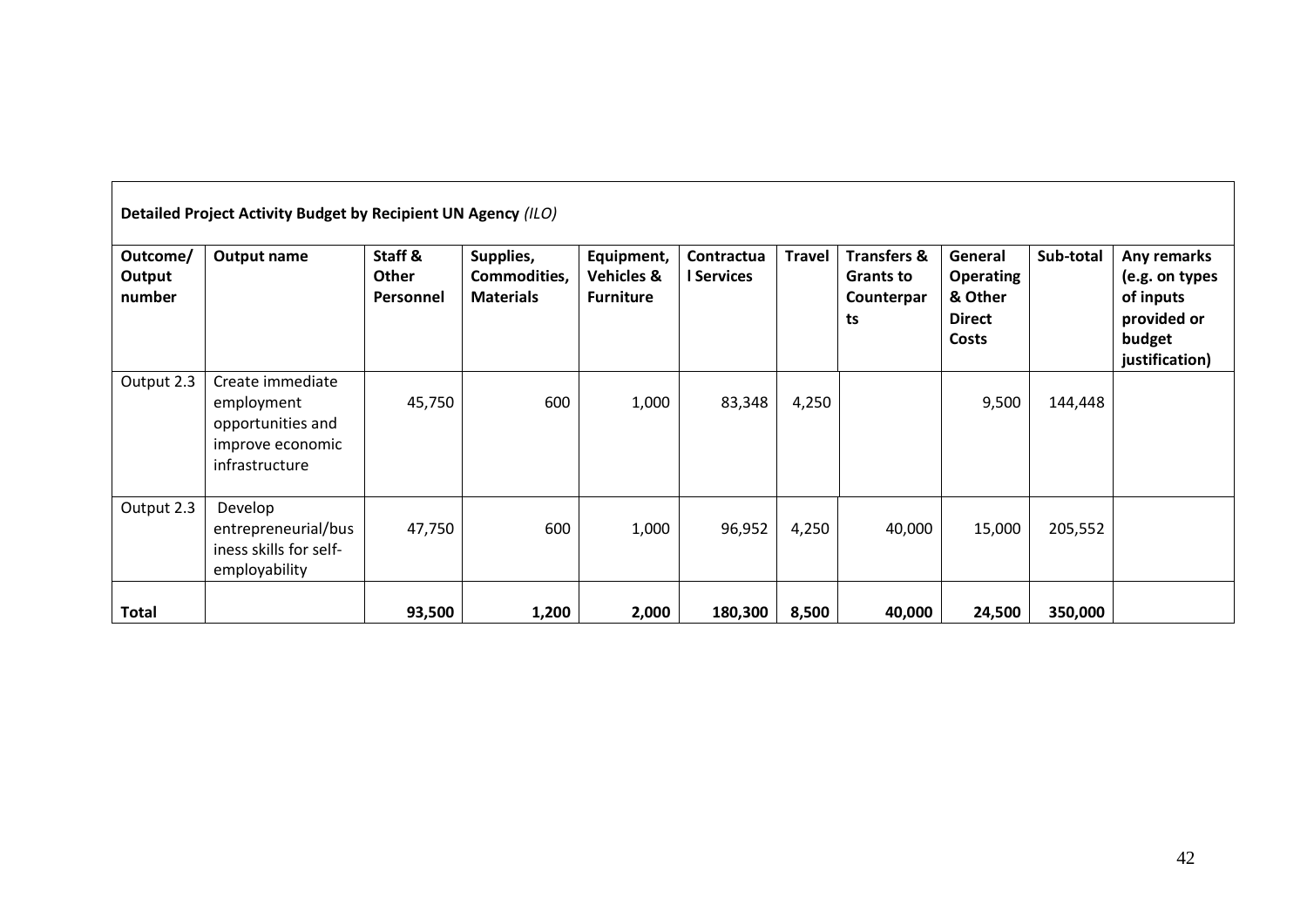|                              | Detailed Project Activity Budget by Recipient UN Agency (UNICEF)                 |                               |                                               |                                                         |                                |               |                                                                   |                                                                  |               |                                                                                    |
|------------------------------|----------------------------------------------------------------------------------|-------------------------------|-----------------------------------------------|---------------------------------------------------------|--------------------------------|---------------|-------------------------------------------------------------------|------------------------------------------------------------------|---------------|------------------------------------------------------------------------------------|
| Outcome/<br>Output<br>number | Output name                                                                      | Staff &<br>Other<br>Personnel | Supplies,<br>Commodities,<br><b>Materials</b> | Equipment,<br><b>Vehicles &amp;</b><br><b>Furniture</b> | Contractual<br><b>Services</b> | <b>Travel</b> | <b>Transfers &amp;</b><br><b>Grants to</b><br><b>Counterparts</b> | General<br><b>Operating</b><br>& Other<br><b>Direct</b><br>Costs | Sub-<br>total | Any remarks (e.g.<br>on types of inputs<br>provided or<br>budget<br>justification) |
| Output<br>2.2                | Reintegration<br>of children<br>formerly<br>associated<br>with armed<br>conflict |                               | 50,000                                        |                                                         |                                |               | 75,250                                                            | 24,500                                                           | 149,750       |                                                                                    |
| Output<br>2.2                | Access to<br>Primary<br>Education                                                |                               | 50,000                                        |                                                         | 75,000                         |               | 75,250                                                            |                                                                  | 200,250       |                                                                                    |
| <b>Total</b>                 |                                                                                  |                               | 100,000                                       |                                                         | 75,000                         |               | 150,500                                                           | 24,500                                                           | 350,000       |                                                                                    |

|                              | Detailed Project Activity Budget by Recipient UN Agency (WFP) |                                      |                                               |                                                         |                                |               |                                                                   |                                                                         |           |                                                                                    |  |
|------------------------------|---------------------------------------------------------------|--------------------------------------|-----------------------------------------------|---------------------------------------------------------|--------------------------------|---------------|-------------------------------------------------------------------|-------------------------------------------------------------------------|-----------|------------------------------------------------------------------------------------|--|
| Outcome/<br>Output<br>number | Output<br>name                                                | Staff &<br><b>Other</b><br>Personnel | Supplies,<br>Commodities,<br><b>Materials</b> | Equipment,<br><b>Vehicles &amp;</b><br><b>Furniture</b> | Contractual<br><b>Services</b> | <b>Travel</b> | <b>Transfers &amp;</b><br><b>Grants to</b><br><b>Counterparts</b> | General<br><b>Operating</b><br>& Other<br><b>Direct</b><br><b>Costs</b> | Sub-total | Any remarks<br>(e.g. on types of<br>inputs provided<br>or budget<br>justification) |  |
| Output<br>2.2                | Provision of<br>food<br>assistance<br>to 1,500<br>returnee    | 71,554                               |                                               |                                                         |                                |               | 255,549                                                           |                                                                         | 327,103   |                                                                                    |  |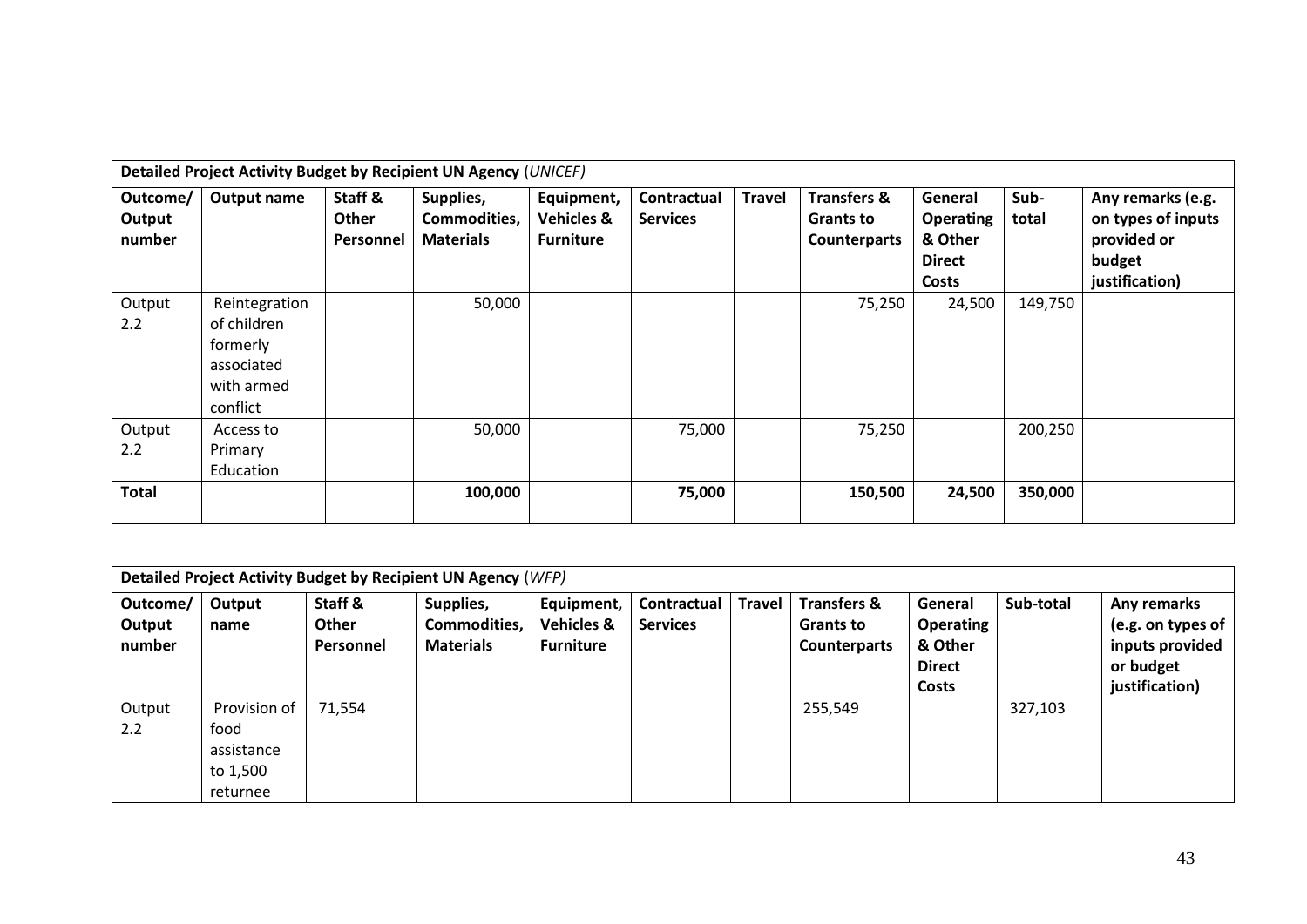|              | households<br>participating              |        |  |  |         |         |  |
|--------------|------------------------------------------|--------|--|--|---------|---------|--|
|              | in livelihood<br>activities 3<br>months. |        |  |  |         |         |  |
| <b>Total</b> |                                          | 71,554 |  |  | 255,549 | 327,103 |  |

Note: The amount of \$22,897 as Indirect Support Costs; total submission for WFP is \$350,000

|                              | Detailed Project Activity Budget by Recipient UN Agency (FAO)                                                                                                                                                                                         |                               |                                                |                                                         |                                |               |                                                        |                                                           |           |                                                                                       |
|------------------------------|-------------------------------------------------------------------------------------------------------------------------------------------------------------------------------------------------------------------------------------------------------|-------------------------------|------------------------------------------------|---------------------------------------------------------|--------------------------------|---------------|--------------------------------------------------------|-----------------------------------------------------------|-----------|---------------------------------------------------------------------------------------|
| Outcome/<br>Output<br>number | <b>Output name</b>                                                                                                                                                                                                                                    | Staff &<br>Other<br>Personnel | Supplies,<br><b>Commoditie</b><br>s, Materials | Equipment,<br><b>Vehicles &amp;</b><br><b>Furniture</b> | Contractual<br><b>Services</b> | <b>Travel</b> | <b>Transfers</b><br>& Grants<br>to<br>Counterp<br>arts | General<br>Operating<br>& Other<br><b>Direct</b><br>Costs | Sub-total | Any remarks<br>(e.g. on types<br>of inputs<br>provided or<br>budget<br>justification) |
| Output<br>2.4                | Vulnerabilities and<br>enhanced coping<br>capacities to shocks<br>for both the returnees<br>and the local<br>community through<br>coherent<br>humanitarian and<br>early recovery to<br>development<br>response in<br>return/newly<br>recovered areas. | 62,862                        |                                                | 176,320                                                 | 70,180                         | 13,000        | 66,000                                                 | 24,500                                                    | 350,000   |                                                                                       |
| <b>Total</b>                 |                                                                                                                                                                                                                                                       | 68,862                        |                                                | 176,320                                                 | 70,180                         | 13,000        | 66,000                                                 | 24,500                                                    | 350,000   |                                                                                       |